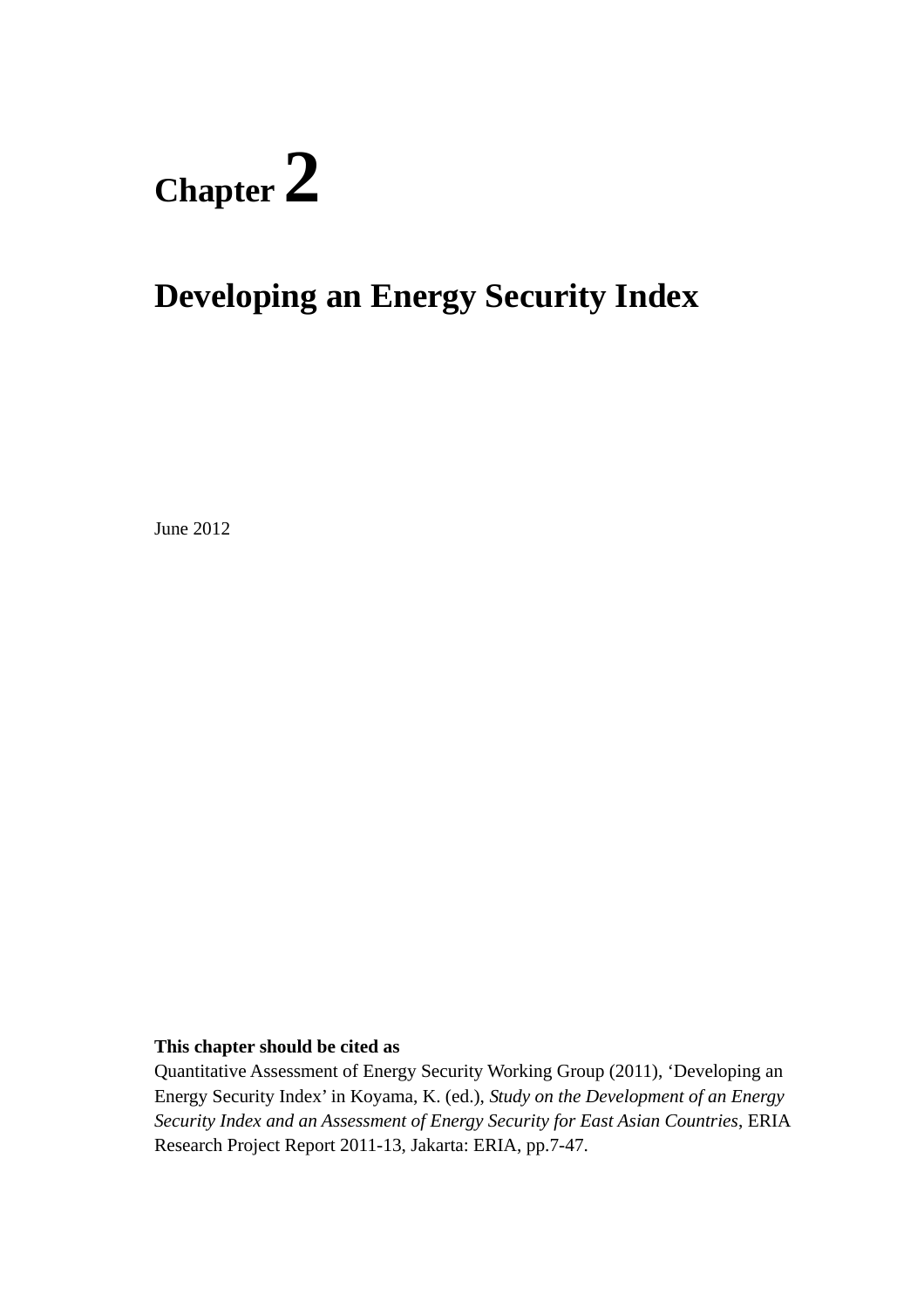# **CHAPTER 2**

# **Developing an Energy Security Index**

#### **1. Definition of Energy Security**

The definition of energy security changes depending on what the subject of energy security is ("what" is being protected), the threat to energy security ("against what" is it being protected), the measures to promote energy security ("who" "is doing what" to protect "with whom") and how these points are recognized. There is no universal definition that transcends time periods.

For this study, energy security has been defined as, "the securing of the amount of energy required for people's lives, economic, social, and defense activities, among other purposes, at affordable prices."

Figure 2-1 indicates the major components of energy security throughout the energy supply chain.

The principle is the use of risk management, focused on improving the energy security situation. Risk management includes the dispersion of risks, such as through the diversification of energy sources, the absorption of risks, for example by creating a reserve margin of power generation capacities, and preparations against unavoidable supply disruptions such as by building up strategic reserves. The improvement of energy security also includes the development of domestic energy sources and the enhancement of resource acquisition in foreign countries.

The energy supply issue consists of three stages – "secure resources" "secure a reliable domestic supply chain" and "manage demand." A generally conceivable resource-securing method is to develop or acquire resources at home or abroad and transport them to the domestic market. Therefore, the "development of domestic resources," "acquisition of overseas resources" and "transportation risk management" are deemed major items constituting the first stage of the supply chain. The "reliability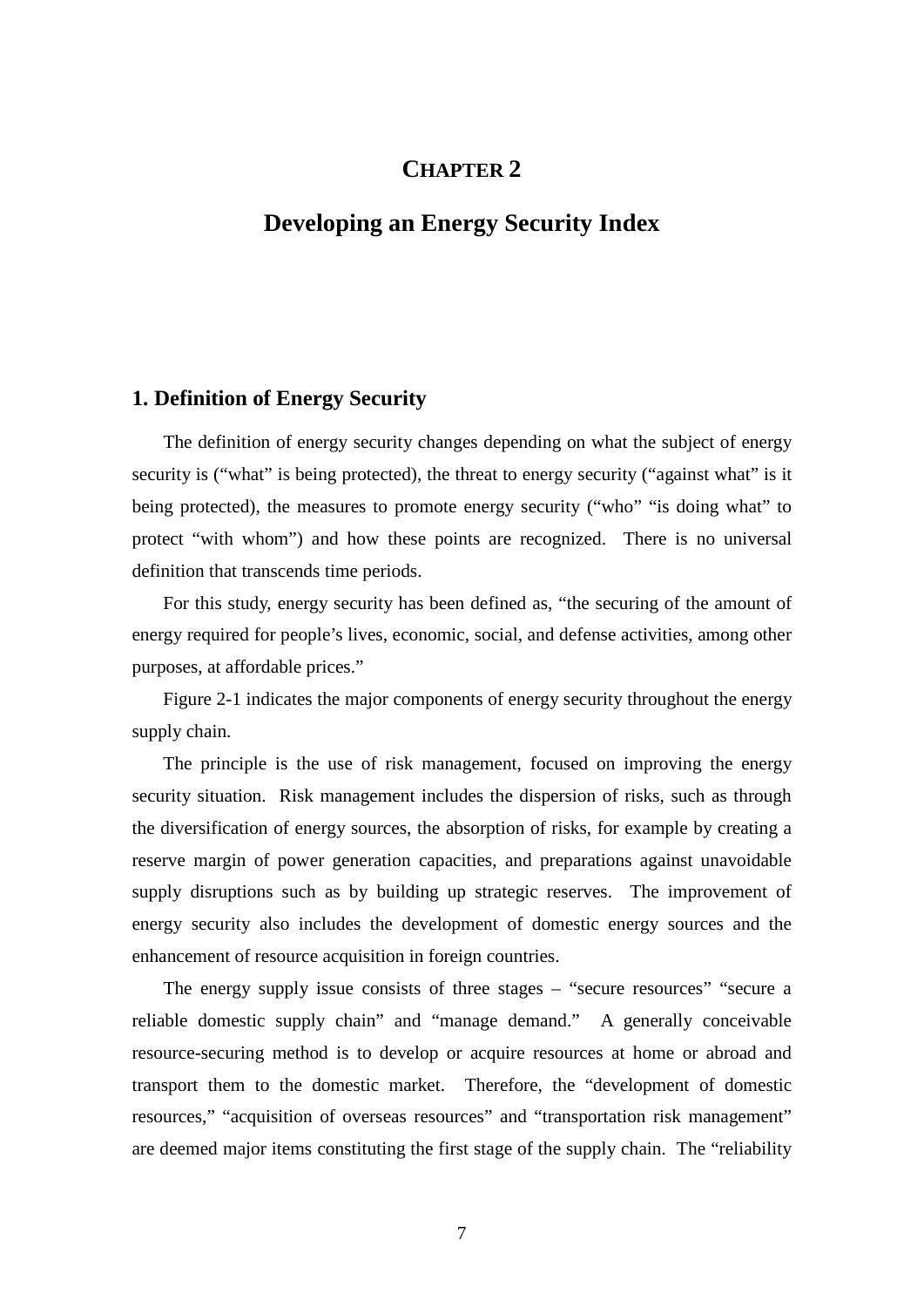of the energy supply" and "construction of supply infrastructure" are required to "secure a reliable domestic supply chain" and are deemed major items for this stage. "Energy efficiency" is cited as a major item indicating that something is being done to "manage demand." On top of these factors, "preparedness for supply disruptions" has also to be seen as a major component of energy security.

Environmental sustainability has been added to the factors comprising the energy security issue, in light of heightened awareness of global environmental concerns. Most greenhouse gas emissions are produced by energy sources, and so it goes without saying that an important factor to ponder when thinking about energy issues is consideration for the environment, including climate change issues.

If any of these factors is dropped, it may be structurally difficult for the supply chain to maintain a stable state of energy security.



#### **Figure 2-1: Components of energy security**

#### **2. Developing an Energy Security Index**

The following proposal has been made for the creation of an Index that can quantitatively express the condition of each factor underlying overall energy security (in other words, an "Energy Security Index: ESI").

Transportation risk management has not been evaluated here, because it is difficult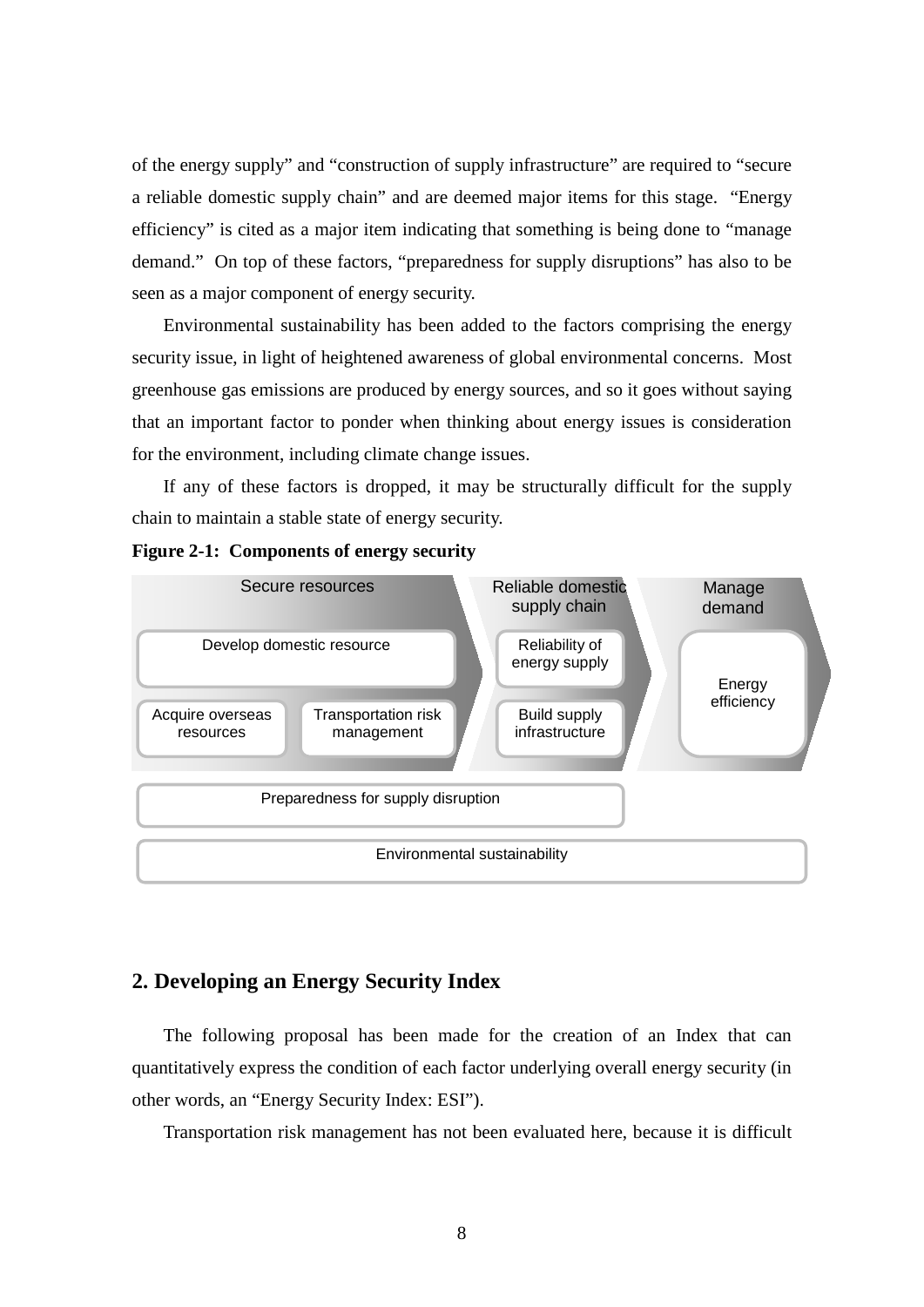to create an appropriate index, given, for example, the wide difference of evaluation factors between sea transport using ships and land transport via pipeline, railway or road.

| $\omega \sim 2$ 1. External components      |                                                                     | <b>ESIs</b>                               |  |  |  |  |  |
|---------------------------------------------|---------------------------------------------------------------------|-------------------------------------------|--|--|--|--|--|
| Components                                  | <b>Quantitative Assessment</b>                                      |                                           |  |  |  |  |  |
| Development of domestic 1. Self-sufficiency |                                                                     | 1-1. TPES self-sufficiency ratio          |  |  |  |  |  |
| resources                                   |                                                                     | (including nuclear)                       |  |  |  |  |  |
|                                             |                                                                     | 1-2. Reserve/production ratio             |  |  |  |  |  |
|                                             |                                                                     | 1-3. Reserve/consumption ratio            |  |  |  |  |  |
|                                             | Acquisition of overseas 2. Diversification of import                | 2. Diversity of import source             |  |  |  |  |  |
| resources                                   | source countries                                                    | countries (oil, gas and coal)             |  |  |  |  |  |
|                                             | 3. Diversification of energy                                        | 3. Diversity of energy                    |  |  |  |  |  |
|                                             | sources                                                             | sources of TPES / electricity             |  |  |  |  |  |
|                                             | 4. Dependence on Middle East                                        | 4. Middle East dependence for oil         |  |  |  |  |  |
|                                             |                                                                     | and gas                                   |  |  |  |  |  |
| Transportation risk                         |                                                                     |                                           |  |  |  |  |  |
| management                                  |                                                                     |                                           |  |  |  |  |  |
| Securing<br>a                               | reliable 5-1. Reliability of energy supply 5-1-1. Reserve margin of |                                           |  |  |  |  |  |
| domestic supply chain                       |                                                                     | generation capacity                       |  |  |  |  |  |
|                                             |                                                                     | 5-1-2. Power outage                       |  |  |  |  |  |
|                                             |                                                                     | frequency / duration                      |  |  |  |  |  |
|                                             | 5-2. Build supply                                                   | 5-2. Commercial energy access             |  |  |  |  |  |
|                                             | infrastructure                                                      | ratio                                     |  |  |  |  |  |
| Management of demand                        | 6. Energy efficiency                                                | 6-1. TPES/GDP ratio                       |  |  |  |  |  |
|                                             |                                                                     | 6-2. TFEC/GDP ratio                       |  |  |  |  |  |
| Preparedness for supply                     | 7. Strategic reserves                                               | 7. Days of on-land oil stocks             |  |  |  |  |  |
| disruptions                                 |                                                                     |                                           |  |  |  |  |  |
| Environmental                               | 8. $CO2$ intensity                                                  | 8-1. CO <sub>2</sub> emissions/TPES ratio |  |  |  |  |  |
| sustainability                              |                                                                     | 8-2. $CO2$ emissions/Fossil fuel          |  |  |  |  |  |
|                                             |                                                                     | ratio                                     |  |  |  |  |  |
|                                             |                                                                     | 8-3. $CO2$ emissions/GDP ratio            |  |  |  |  |  |
|                                             |                                                                     | 8-4. CO <sub>2</sub> emissions/Capita     |  |  |  |  |  |

|  |  | Table 2-1: List of ESI components |
|--|--|-----------------------------------|
|--|--|-----------------------------------|

Each ESI definition and calculation method is as follows.

1-1. TPES self sufficiency ratio (including nuclear)

This is an important measurement of the strength of a country's strength in energy security in terms of how dependant the country in for its energy resources on internal sources, regardless of whether the energy type is fossil fuel or not.

Total Primary Energy Supply (TPES) is made up of indigenous production + imports - exports - international marine bunkers +/- stock changes.

Indigenous Production is the production of primary energy, i.e. hard coal, lignite, peat, crude oil, natural gas liquids (NGLs), natural gas, nuclear, hydro, geothermal, solar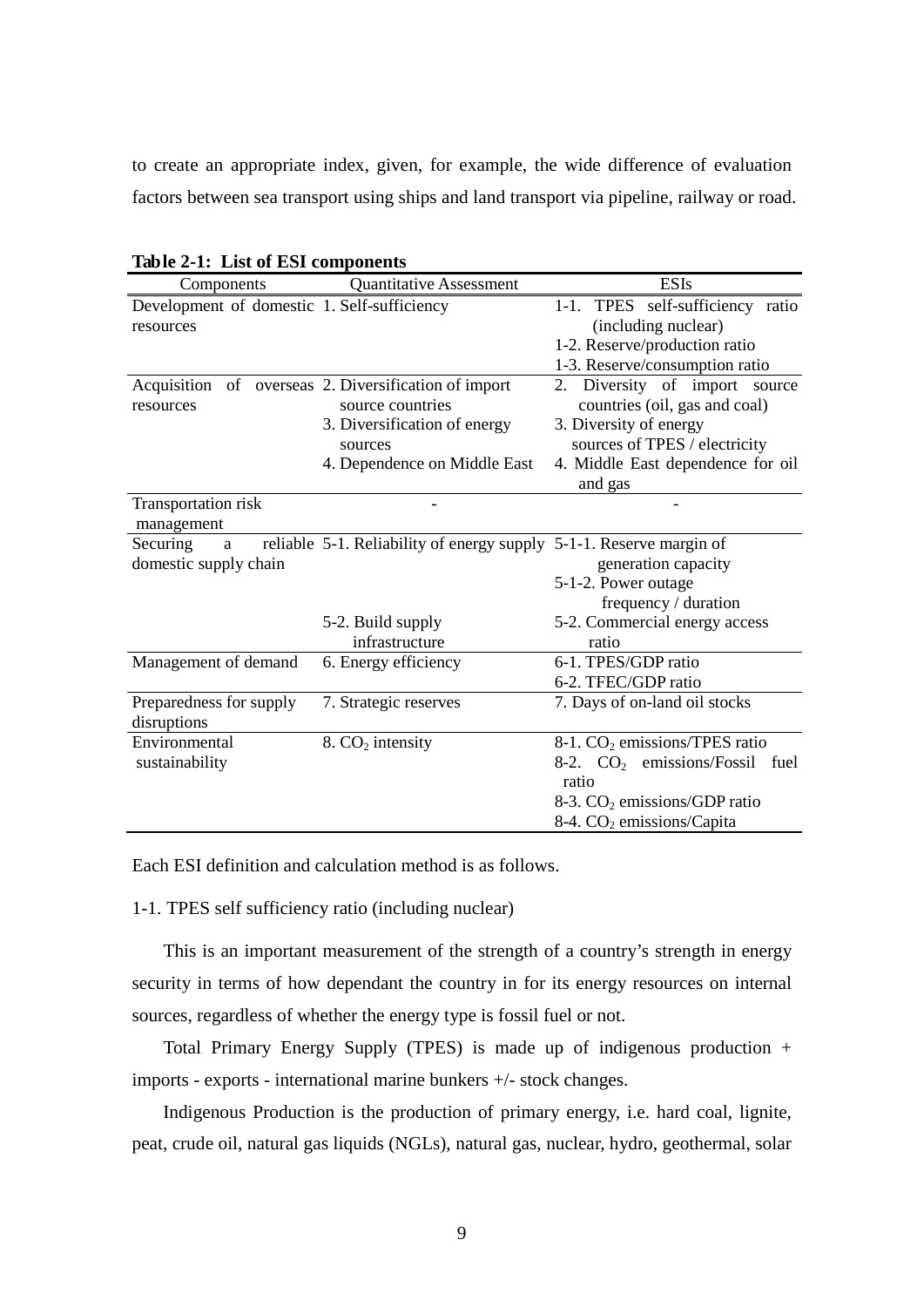and heat the ambient environment extracted using heat pumps.

Production is calculated after the removal of impurities (e.g. sulfur from natural gas). In addition, with nuclear power stations, once the uranium has been charged, it is possible to run power stations continuously for a long period of time. Since there is no need to frequently import fuel, nuclear power can be seen as a semi-domestic energy resource.

TPES self-sufficiency ratio = (Indigenous Production) / (TPES)  $*$  100

#### 1-2. Reserve/Production ratio

Usually, the R/P ratio (Reserve/production ratio) is utilized as an indicator to show the remaining amount of unexploited resources a country currently posseses. The R/P ratio has been adopted as a measurement of the amount of resources held by a country.

 $R/P$  ratio = (Reserve) / (Production)

#### 1-3. Reserve/Consumption ratio

In the context of energy security, the R/C ratio (Reserve/consumption ratio) is proposed as an additional indicator. The reason that consumption has been adopted here is, for example, to cater for the case that a portion of production is exported. From the perspective of securing a country's energy security, the halting of exports and reallocation of the energy source for the country's own use might be considered. In other words, dividing reserves by consumption, as with the R/C ratio, gives an indication of how much energy a country can use in the extreme.

 $R/C$  ratio = (Reserve) / (Consumption)

#### 2. Diversity of import source countries

The diversity of import source countries has been adopted as a measurement of the supply security of fossil fuels. If import source countries are diversified, even if the supply from a certain country is halted, it is thought to be highly likely that the difference will be made up by other import source countries.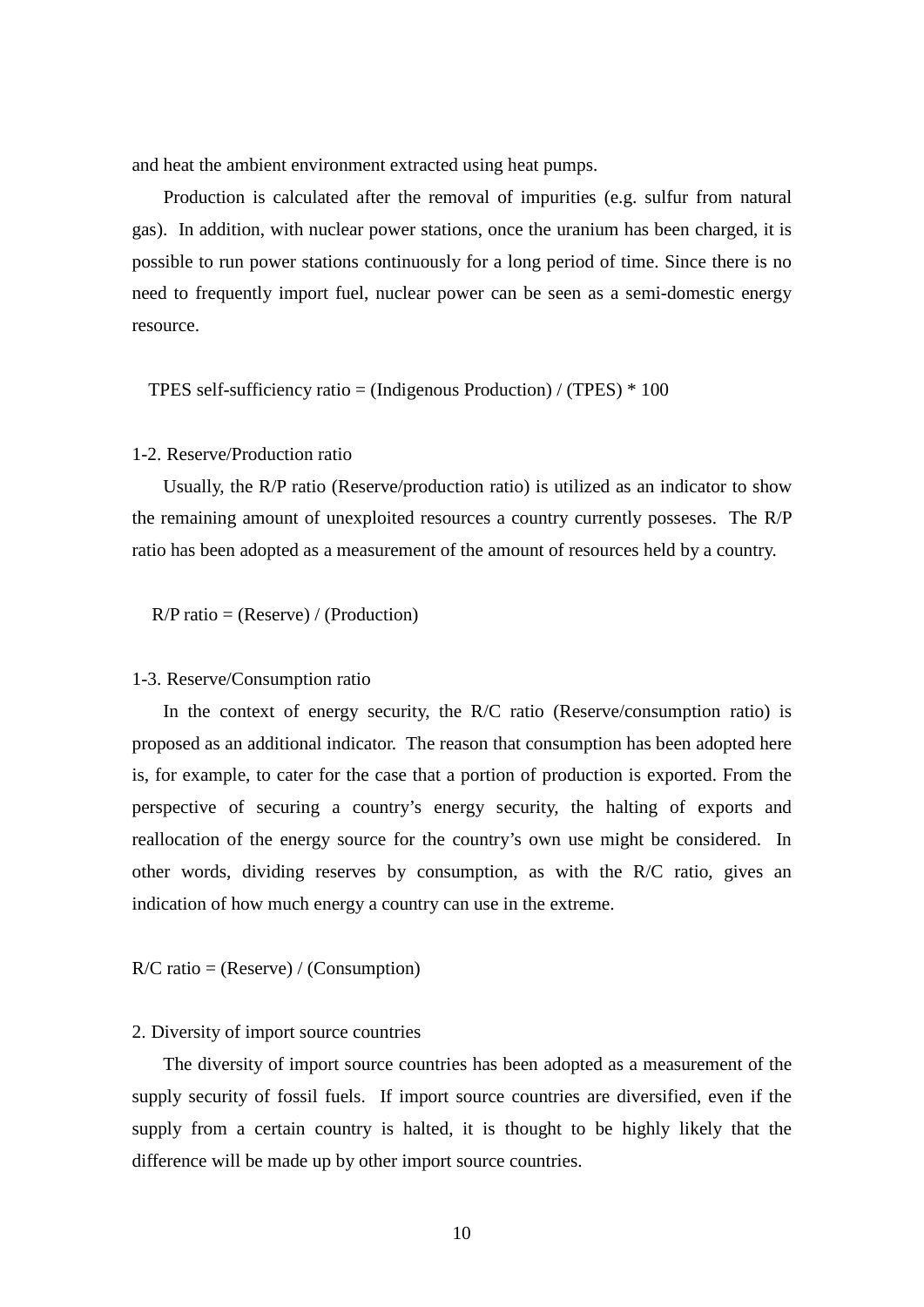Here the Hirschmann-Herfindahl index has been adopted as a good measure of the scale of diversity. (see below)

#### **HHI: Hirschmann-Herfindahl Index**

HHI is defined as the sum of the squares of the individual market shares of every firm in the market. An HHI of 1 would mean there is just one firm in the market, a monopoly structure. The HHI comes closer to 0 as competition spreads. It is also called the oligopoly index. If two companies oligopolize a market with equal market shares at 50%, the HHI is " $2 \times (0.5^2) = 0.5$ " If 100 companies each have a 1% market share, the HI is " $100 \times (0.01^2) = 0.01$ ."

#### 3. Diversity of energy sources of TPES / electricity

Energy sources possess different characteristics in terms of available amounts, their ease of trading, price, and their associated environmental burdens. As no single energy resource exists that excels in all factors, each characteristic should be used tactfully. It is important to develop an energy mix with a good balance among sources. In other words, by diversifying energy sources, the merits of each energy source can be drawn out while at the same time reducing the demerits and risks of each source. Diversification of energy sources is considered both in the composition of TPES and in the power source structure.

HHI has been adopted as a measure of diversity.

#### 4. Middle East dependence of oil and gas supply

The importation of energy from regions with high geopolitical risks can be said to pose high risks in terms of energy security. This is because of the existence of the possibility that supply will be cut off due to political pressure or environmental changes.

Geopolitical risks are seen in many regions across. In the case of oil and gas supply, however, the instability of the Middle East, which holds a large number of energy sources, is of particular importance. Thus this study explicitly considers the impact potential of Middle East dependence for oil and gas supply.

Middle East dependency = (Imports from Middle East) / (Total Imports)  $*$  100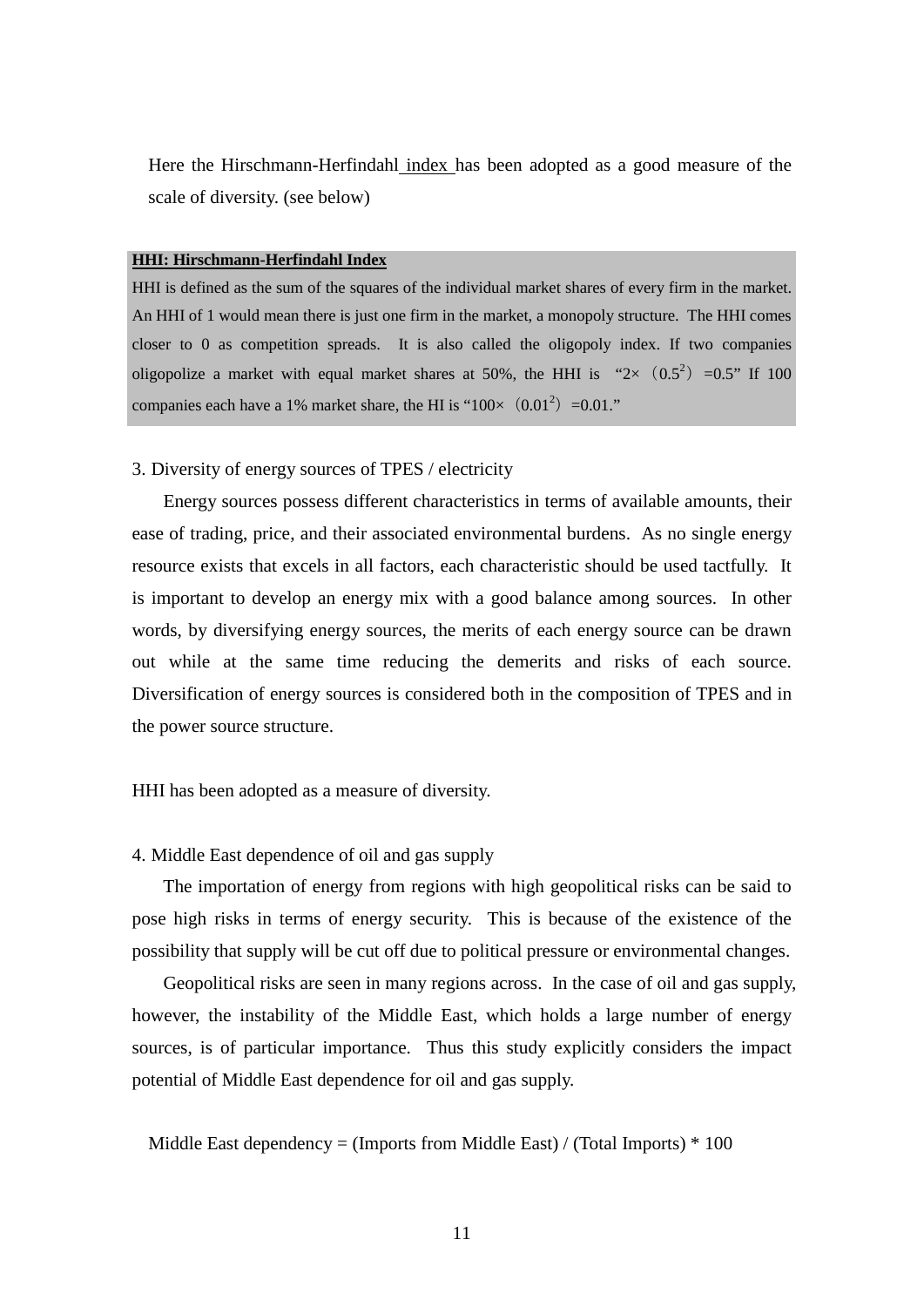#### 5. Reliable domestic supply chain

Necessary infrastructure must be developed in order to supply energy in a stable manner such that it meets domestic demand. This refers to things like fossil fuel supply chain items (e.g. tanker trucks and gasoline stands), as well as gas pipelines and power distribution networks.

Here the number of gasoline stands per capita may be used as a measurement for the coverage of the fossil fuel supply chain. However, due to differences between countries, there is no cohesive standard in the statistics on this factor. The same is true for gas pipeline networks. In consideration of the relative difficulty of collecting such data, oil and gas data has not analyzed in this study.

#### 5-1. Reserve margin of generation capacity

There is a need to secure power generation capabilities sufficient to meet demand in order to ensure a stable supply of electric power. More concretely, a country must sustain its power generation capabilities for peak demand, including reserve capabilities in case something extraordinary happens.

> Reserve margin of generation capacity = (Total Generation Capacity) / (Peak Demand) \*100

There is a need to draw attention to two points related to the evaluation of this measurement. The first is the necessity to minimize surplus capacity from an economic perspective, and thus the situation of competition in the electric power market will have an effect on this measurement. The other point has to do with low operation rates of renewable power sources, which increases the need for backup power supply sources (in other words, power supply sources with low operation rates) to cope with unstable output in the event that the power supplied from renewable energy increases in the future. Should this happen, it is expected that the reserve margin will rise far above current levels.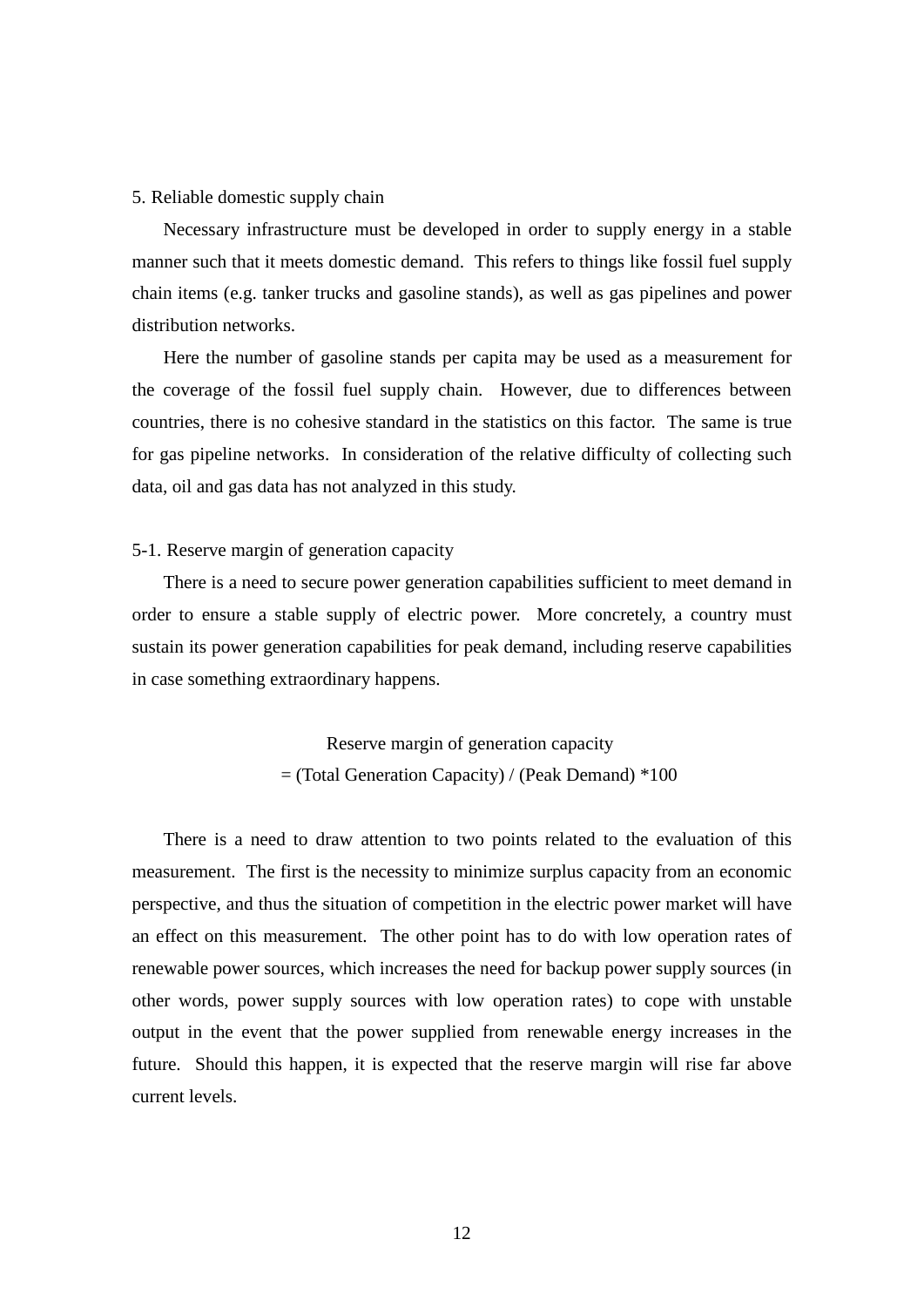#### 5-2. Power outage frequency/duration

The extent of power outages (their frequency and duration) can be said to be a measurement directly showing the level of stability of the power supply.

This study has adopted the duration of power outages per customer (minutes/year) and the frequency of such outages per customer (times/year).

Power outage duration

= (Accumulated duration of power outage) / (Total number for customers).

Power outage frequency

 $=$  (Outage frequency per year) / (Total number of customers).

#### 5-3. . Commercial energy access ratio

The commercial energy access ratio was chosen as a measurement of the extent to which there is a system in place to supply energy domestically, apart from the electric power supply sources. The commercial energy access ratio also shows the development stage of an economy. Based on the premise that all citizens want a supply of commercial energy, the maintenance of a situation in which energy can be supplied can be said to be one of the factors that comprises energy security. Here, because the category of commercial energy is not defined on the Internal Energy Agency (IEA) statistics, etc., the following method is used for its calculation.

Commercial energy access ratio

 $=$  (TPES – Non-commercial energy) / (TPES)  $*$  100

where;

Non-commercial energy

= (Primary supply of solid biofuels) – (Input energy for transformation purpose)

#### 6. Energy efficiency

Demand management is one important factor in energy security. Briefly, it shows the level of efficiency of energy consumption. Two metrics are used for the measurement of the efficiency of energy consumption.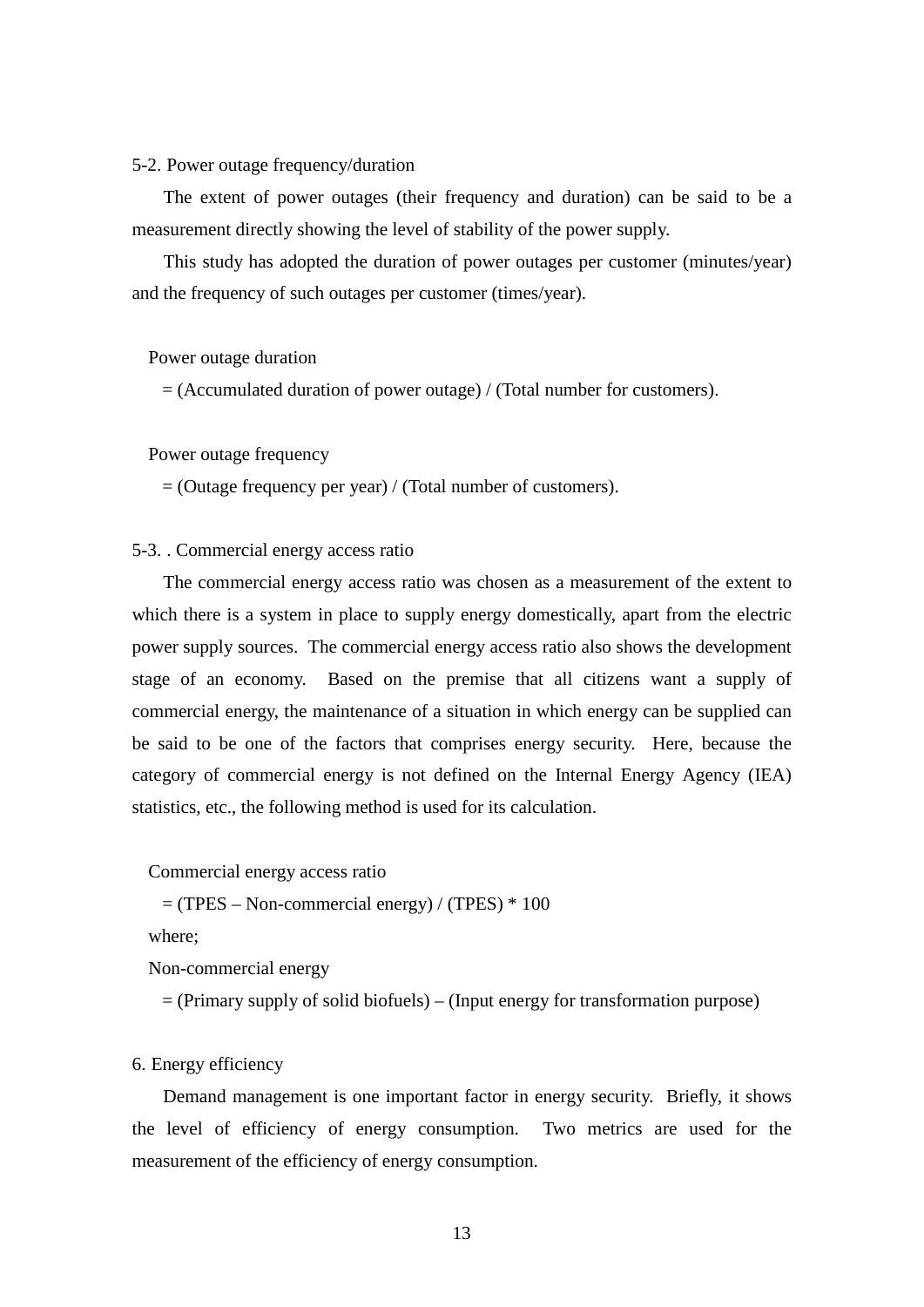In evaluating these measurements, there is a need to pay attention to the point that the relationship between energy consumption and GDP will change based on a country's economic structure. For example, the balance of a country's energy consumption to its GDP differs between countries which focus their economy on energy intensive industries such as steel production, and countries with a focus on the financial sector.

#### 6-1. . TPES/GDP ratio

One ratio to be considered is the TPES/GDP ratio, which uses the total primary energy supply (TPES) to show the comprehensive utilization rate for energy, including in conversion sectors such as power generation and oil production.

 $TPES/GDP ratio = (TPES) / (GDP)$ 

#### 6-2. TFEC/GDP ratio

Another metric of interest is the TFEC/GDP ratio, which uses the total final energy consumption (TFEC) to measure the energy-use efficiency at the end-user level.

TFEC/GDP ratio = (TFEC) / (GDP)

#### 7. Days of on-land oil stocks

The existence of stocks would constitute a major response should there be a temporary halting in the supply of fossil fuels. IEA countries are supposed to maintain emergency stocks equivalent to 90 days worth of net fossil fuel imports. Days of onshore oil reserves was chosen here in consideration of the probable ease of obtaining data.

The number of days is obtained from the "Oil market report" of the IEA, and the calculation method is defined by the IEA.

```
reference: IEA definition)
```
Days of onland oil stock  $=$  (Total stock) / (Forward demand) where;

Total stock = industry stock + government controlled stock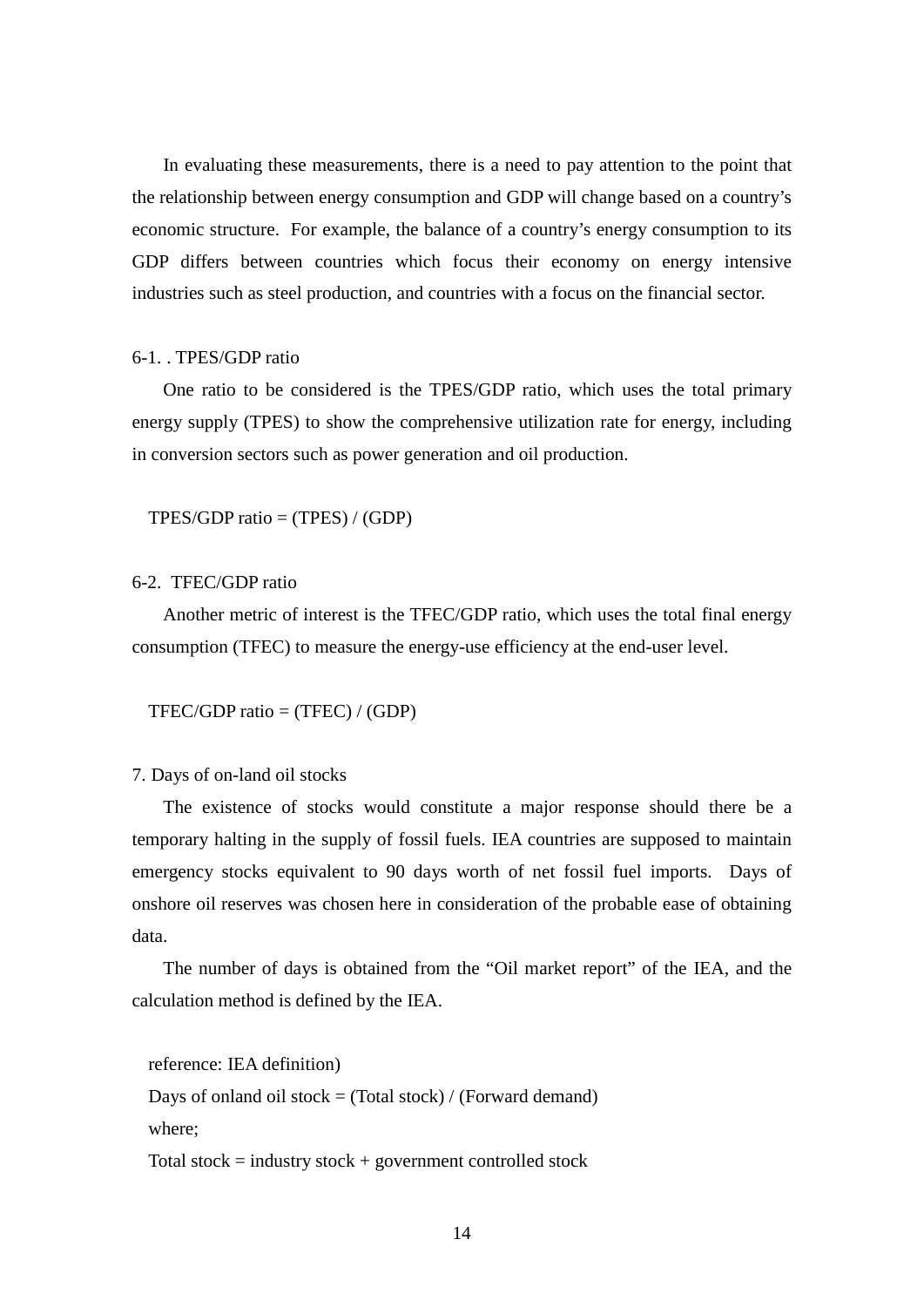Forward demand = forward quarter average daily demand calculated by the IEA

#### 8.  $CO<sub>2</sub>$  intensity

Issues of energy and global environmental sustainability are inextricably linked. As one important factor comprising energy security, it is thought that  $CO<sub>2</sub>$  intensity is an appropriate measurement in evaluating environmental sustainability, and thus four factors measuring different aspects of  $CO<sub>2</sub>$  intensity have been chosen.

The  $CO<sub>2</sub>$  emissions/TPES ratio reflects the extent to which low carbon energies are used and the consumption efficiency for energy. The  $CO<sub>2</sub>$  emissions/fossil fuel ratio reflects the energy mix among coal, petroleum and natural gas as well as their energy use efficiency. The  $CO_2$  emissions/GDP ratio measures  $CO_2$  in terms of its relationship to economic growth. The level of  $CO<sub>2</sub>$  emissions per capita measures the amount of fossil fuel used per person and more closely reflects the extent of economic development and its relationship to  $CO<sub>2</sub>$ .

 $CO<sub>2</sub>$  emissions/TPES ratio =  $(CO<sub>2</sub>$  Emissions) / (TPES)  $CO<sub>2</sub>$  emission/fossil fuel ratio =  $(CO<sub>2</sub>$  Emissions) / (Primary supply of fossil fuel)  $CO<sub>2</sub> emissions/GDP = (CO<sub>2</sub> emissions) / (GDP)$  $CO<sub>2</sub>$  emissions per capita =  $(CO<sub>2</sub>$  Emissions) / (Population)

#### **3. Data**

The results for calculations of the ESI, in principle, use common statistical data gathered from public sources in each country, with the aim of eliminating discrepancies due to statistical methods. From this perspective, the IEA statistics and the *BP Statistical Review of World Energy* were primarily used. IEA statistics include 'Coal Information,' 'Oil Information,' 'Natural Gas Information,' and 'CO2 Emissions from Fuel Combustion.'

Because data is not available for two of the above statistics for Lao PDR, Energy Balance data from the *WG on Analysis on Energy Saving Potential in East Asia* by ERIA, and the World Bank data were used.

Working group members verified and amended the data collected by the IEEJ,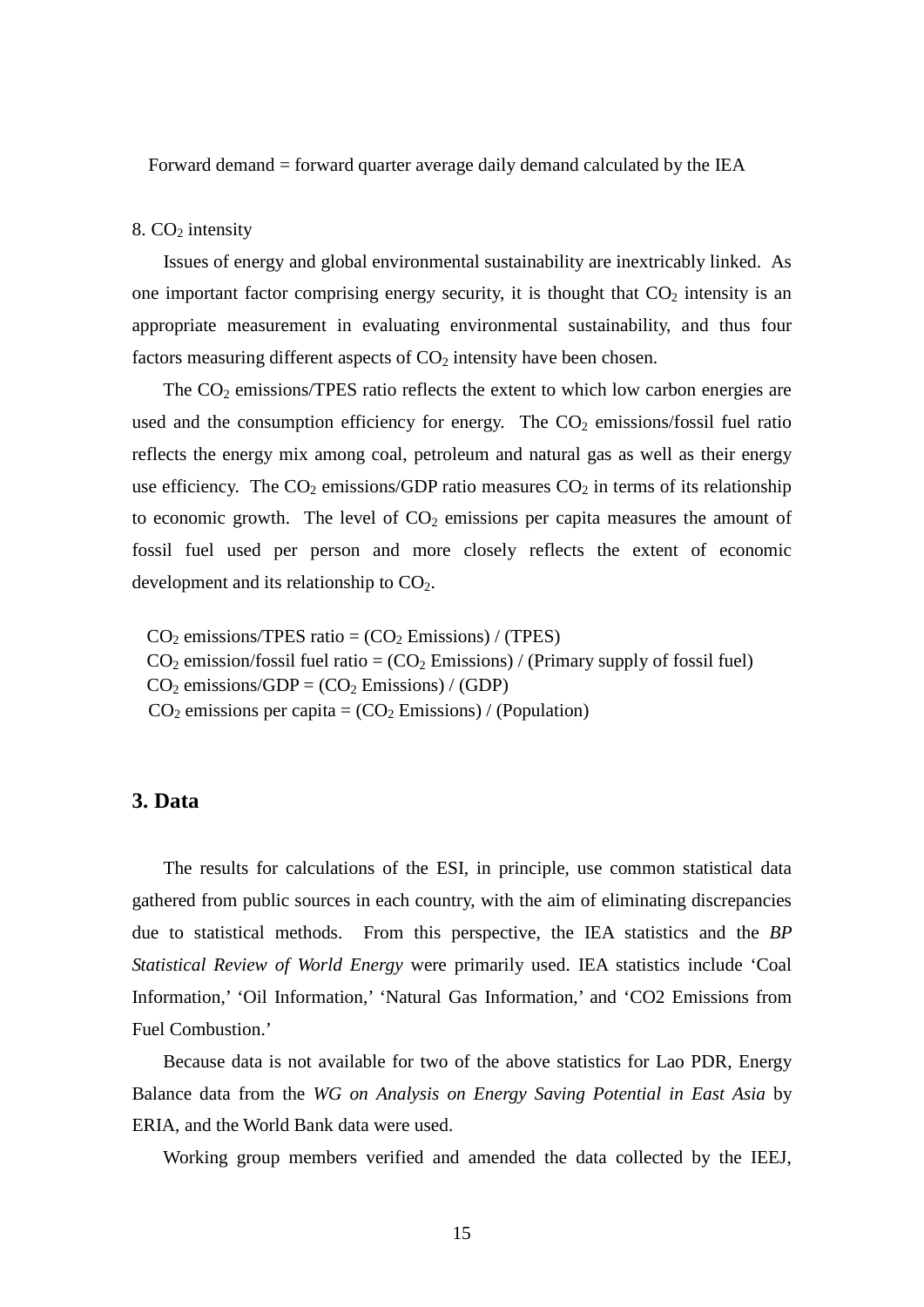which served as secretariat, and at the same time, requests were made to provide additional data to fill holes in the framework where possible, and such data were developed for the purpose of calculations. In the case of differences between IEA, BP and national statistics, national statistics were prioritized.

Statistics used to calculate ESI are as follows.

| <b>Table 2-2: ESI and Statistics</b> |  |  |
|--------------------------------------|--|--|
|--------------------------------------|--|--|

| <b>ESI</b>                          | <b>Statistics</b>                                                                                         |  |  |  |  |  |  |  |  |
|-------------------------------------|-----------------------------------------------------------------------------------------------------------|--|--|--|--|--|--|--|--|
| 1-1. TPES self sufficiency ratio    | Energy Balance of OECD, Non-OECD Countries (IEA)                                                          |  |  |  |  |  |  |  |  |
| (including nuclear)                 | Cambodia: National statistics                                                                             |  |  |  |  |  |  |  |  |
|                                     | Lao PDR: WG on Analysis on Energy Saving Potential in                                                     |  |  |  |  |  |  |  |  |
|                                     | East Asia (ERIA)                                                                                          |  |  |  |  |  |  |  |  |
| 1-3. Reserve/Production ratio       | Reserves: BP Statistical Review of World Energy,                                                          |  |  |  |  |  |  |  |  |
|                                     | National statistics                                                                                       |  |  |  |  |  |  |  |  |
|                                     | Production: BP Statistical Review of World Energy,                                                        |  |  |  |  |  |  |  |  |
|                                     | National statistics                                                                                       |  |  |  |  |  |  |  |  |
| 1-2. Reserve/Consumption ratio      | Reserve: BP Statistical Review of World Energy                                                            |  |  |  |  |  |  |  |  |
|                                     | National statistics                                                                                       |  |  |  |  |  |  |  |  |
|                                     | Consumption: Energy Balance of OECD, Non-OECD                                                             |  |  |  |  |  |  |  |  |
|                                     | Countries (IEA)                                                                                           |  |  |  |  |  |  |  |  |
| 2. Diversity of<br>import           | source Coal Information, Oil Information and Natural Gas                                                  |  |  |  |  |  |  |  |  |
| countries                           | Information (IEA)                                                                                         |  |  |  |  |  |  |  |  |
|                                     | National statistics                                                                                       |  |  |  |  |  |  |  |  |
|                                     | 3. Diversity of energy sources in Energy Balance of OECD, Non-OECD Countries (IEA)                        |  |  |  |  |  |  |  |  |
| TPES / electricity                  | Cambodia: National statistics                                                                             |  |  |  |  |  |  |  |  |
|                                     | Lao PDR: WG on Analysis on Energy Saving Potential in                                                     |  |  |  |  |  |  |  |  |
|                                     | East Asia (ERIA)                                                                                          |  |  |  |  |  |  |  |  |
|                                     | 4. Middle East dependence of oil Oil Information and Natural Gas Information (IEA)<br>National statistics |  |  |  |  |  |  |  |  |
| and gas<br>5-1-1. Reserve margin of | Statistics of the "Japan Electric Power Information                                                       |  |  |  |  |  |  |  |  |
| generation capacity                 | Center"                                                                                                   |  |  |  |  |  |  |  |  |
|                                     | National statistics                                                                                       |  |  |  |  |  |  |  |  |
| 5-1-2. Power outage                 | Statistics of the "Japan Electric Power Information                                                       |  |  |  |  |  |  |  |  |
| frequency / duration                | Center"                                                                                                   |  |  |  |  |  |  |  |  |
|                                     | National statistics                                                                                       |  |  |  |  |  |  |  |  |
| 5-2. Commercial energy access       | Energy Balance of OECD, Non-OECD Countries (IEA)                                                          |  |  |  |  |  |  |  |  |
| ratio                               | Lao PDR: WG on Analysis on Energy Saving Potential in                                                     |  |  |  |  |  |  |  |  |
|                                     | East Asia (ERIA)                                                                                          |  |  |  |  |  |  |  |  |
| 6-1. TPES/GDP ratio                 | Energy Balance of OECD, Non-OECD Countries (IEA)                                                          |  |  |  |  |  |  |  |  |
|                                     | Cambodia: TPES: National statistics                                                                       |  |  |  |  |  |  |  |  |
|                                     | Lao PDR: TPES: WG on Analysis on Energy Saving                                                            |  |  |  |  |  |  |  |  |
|                                     | Potential in East Asia (ERIA)                                                                             |  |  |  |  |  |  |  |  |
|                                     | GDP: World Bank                                                                                           |  |  |  |  |  |  |  |  |
| 6-2. TFEC/GDP ratio                 | Energy Balance of OECD, Non-OECD Countries (IEA)                                                          |  |  |  |  |  |  |  |  |
|                                     | Cambodia: TFEC: National statistics                                                                       |  |  |  |  |  |  |  |  |
|                                     | Lao PDR: TFEC: WG on Analysis on Energy Saving                                                            |  |  |  |  |  |  |  |  |
|                                     | Potential in East Asia (ERIA)                                                                             |  |  |  |  |  |  |  |  |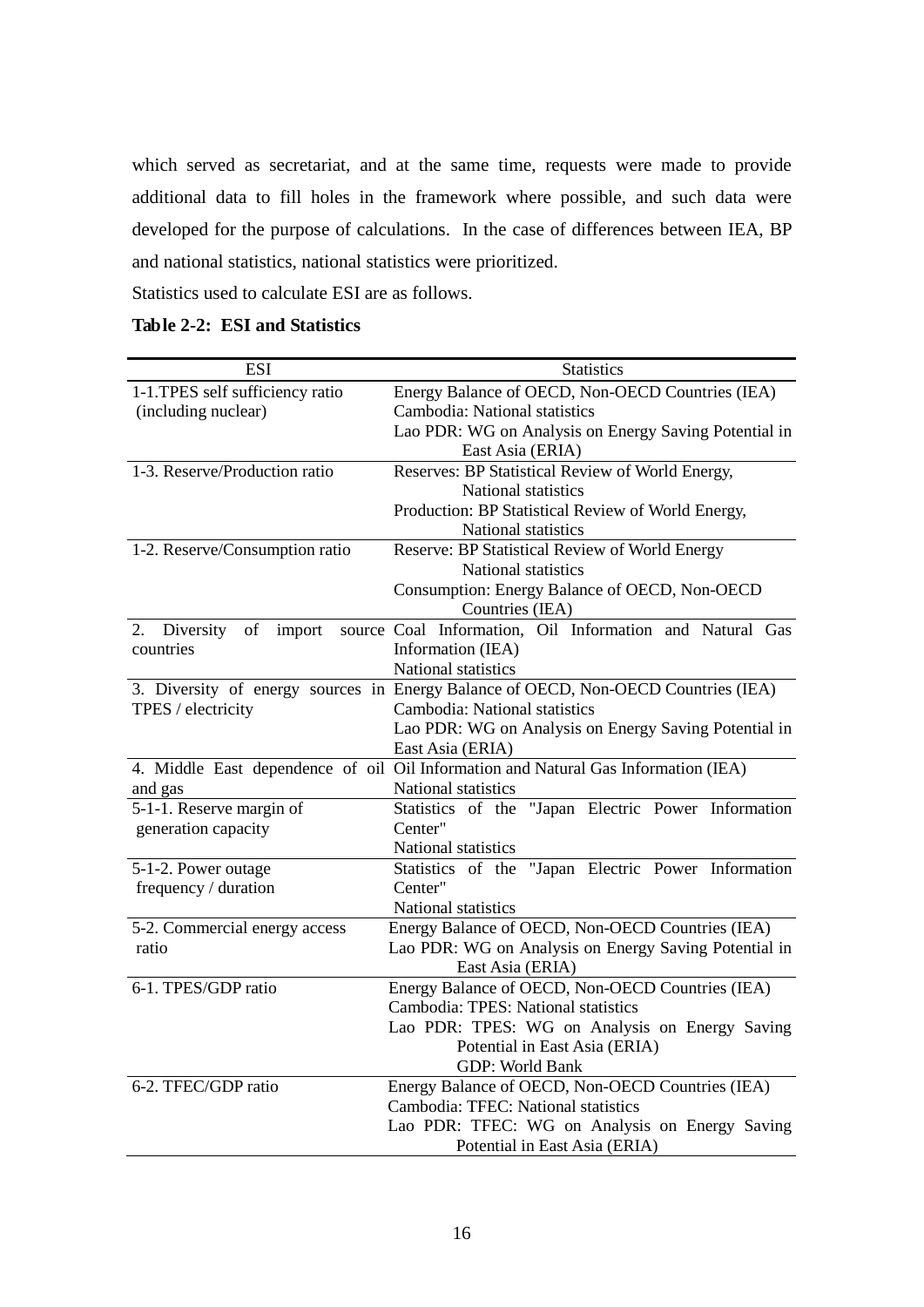| <b>ESI</b>                    | <b>Statistics</b>                                |
|-------------------------------|--------------------------------------------------|
|                               | GDP: World Bank                                  |
| 7. Days of on-land oil stocks | Monthly Oil Market Report (IEA)                  |
|                               | National statistics                              |
| 8-1. CO2 emissions/TPES ratio | CO2 Emissions from Fuel Combustion (IEA)         |
|                               | Energy Balance of OECD, Non-OECD Countries (IEA) |
|                               | Cambodia: TPES: National statistics              |
|                               | Lao PDR: CO2: World Bank                         |
|                               | TPES: WG on Analysis on Energy Saving            |
|                               | Potential in East Asia (ERIA)                    |
| 8-2. CO2 emissions/GDP ratio  | CO2 Emissions from Fuel Combustion (IEA)         |
|                               | Energy Balance of OECD, Non-OECD Countries (IEA) |
|                               | Lao PDR: World Bank                              |
| 8-3. CO2 emissions per capita | CO2 Emissions from Fuel Combustion (IEA)         |
|                               | Energy Balance of OECD, Non-OECD Countries (IEA) |
|                               | Lao PDR: World Bank                              |

# **4. Calculating the ESI**

It is possible to calculate annual ESI values. However, the purpose of this study was not to analyze changes in indices due to short-term factors such as economic fluctuations. Its purpose was to analyze changes in energy security from a longer-term perspective. Blocks of ten years were used and average values were gathered within the entire period observed. However, in the 2000s, there was striking economic growth in East Asian countries in particular, and this had a major effect on the energy environment. For this reason, this period was split into five-year periods.

| Period Abbreviations |                 |
|----------------------|-----------------|
| 1970s                | $: 1970 - 1979$ |
| 1980s                | $: 1980 - 1989$ |
| 1990s                | $: 1990 - 1999$ |
| $2000s-1$            | $: 2000 - 2005$ |
| $2000s - 2$          | $: 2006 - 2009$ |

In addition, within this study a comparative analysis on calculated ESI with three standards was carried out. However, the comparison with the ERIA average was made only when data could be obtained from more than half of the ERIA Member Countries, in other words, eight countries or more.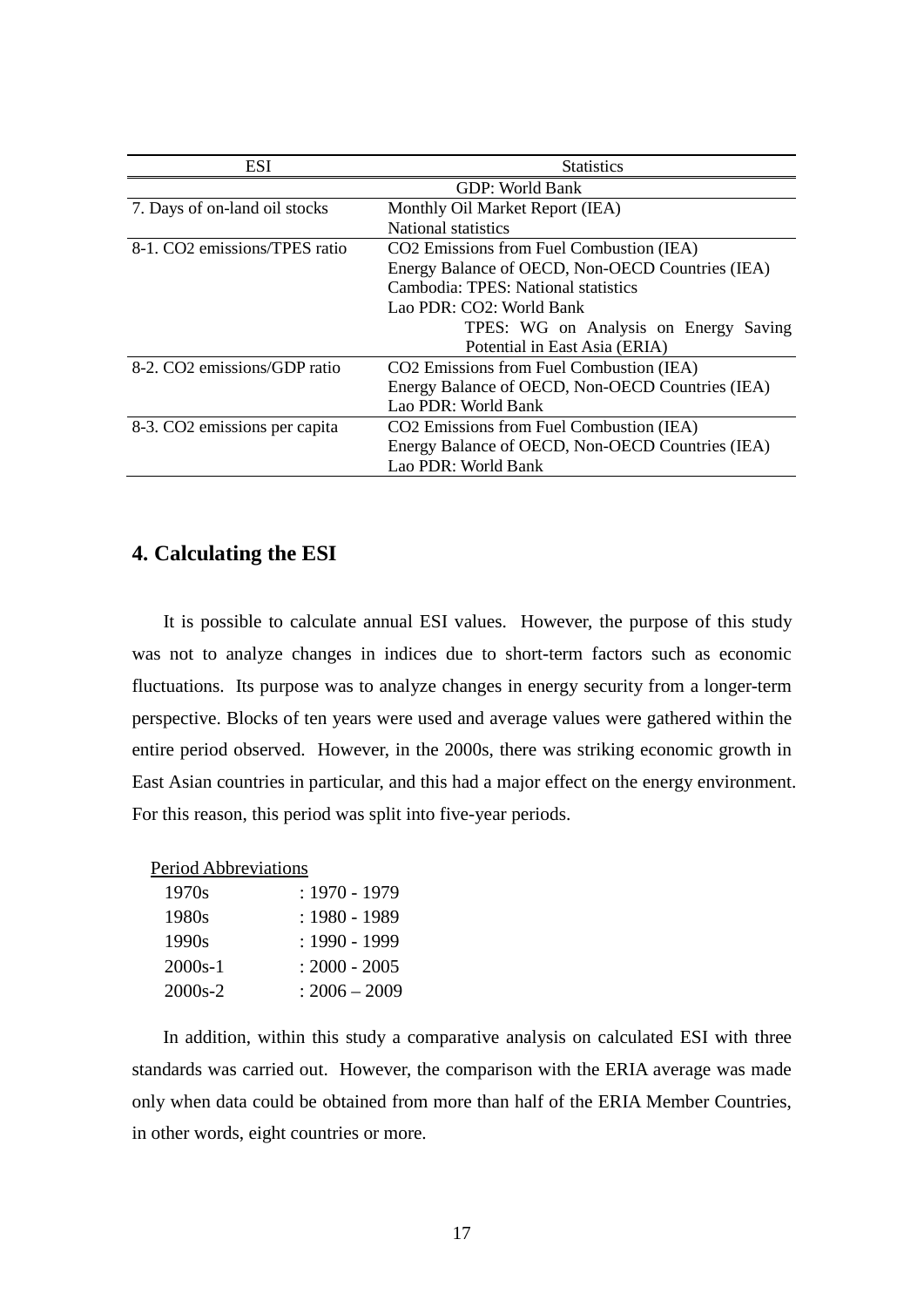Among these data, there is a need for caution when doing analysis using the OECD average by time period and the ERIA average by time period. This is because the efficiency of energy consumption in the OECD improves over time; or put another way, the principle for the comparative analysis changes, and for this reason, in doing a comparison with OECD data by time period, it is difficult to see the extent to which the efficiency of energy consumption is improving in East Asian countries.

- OECD average by time period
- OECD average for all time periods
- ERIA average by time period

e.g.) Comparison against OECD average  $=$  (Index A for country X) / (OECD average of Index A)

Here, depending on what ESI values are being measured, the larger values may indicate a "better situation" or the smaller values may indicate a "better situation." For this reason, in comparing between the OECD and ERIA averages, a conversion is made so that the larger values would indicate the "better situation." Concretely, inverse values are used for the measurements listed below.

- Diversity of import source countries
- Diversity of energy sources of TPES / electricity
- Middle East dependency of oil and gas
- TPES/GDP ratio
- TFEC/GDP ratio
- CO2 emissions/TPES ratio
- CO2 emissions/ GDP ratio
- CO2 emissions per capita

ESI calculation results are shown from the next section onwards. Figures show the results of ERIA average ESI calculations, while charts show comparisons among ESI calculation results for each country. Where data is not available from more than eight countries, the ERIA average is not shown in figures. Shaded areas in charts show calculations done based on received national statistics (including zero data).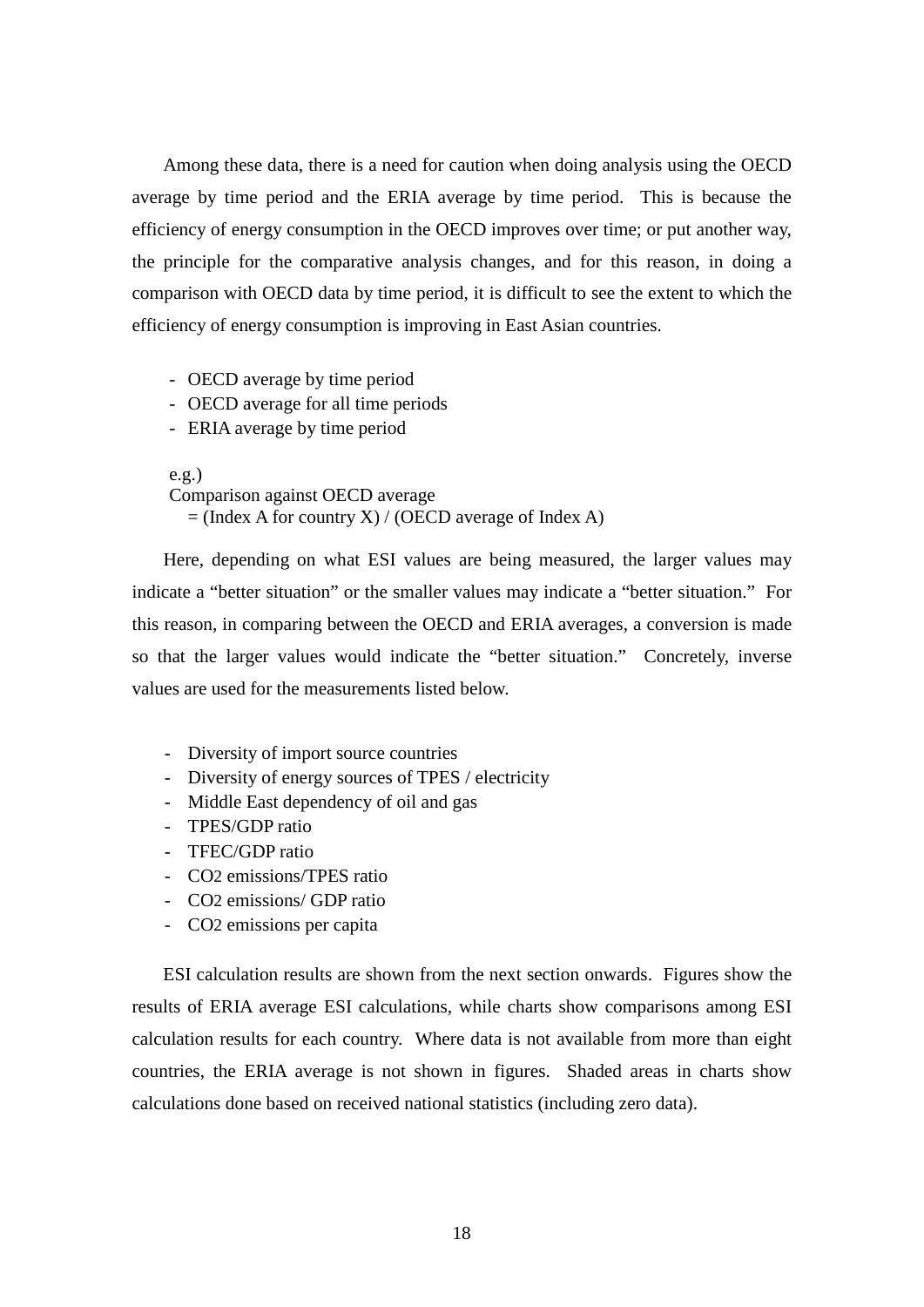#### **4.1. Self Sufficiency**

Although TPES self-sufficiency within the ERIA average has shifted a small amount, the value has basically stayed around 80%.



**Figure 2-2: ERIA Total Self-Sufficiency**

Looking at the data by country, there are some countries which show a trend of falling self-sufficiency through the period. The representative countries among these are China and India, which have seen energy consumption increase along with economic growth. The trend here is thought to indicate that the speed at which their domestic energy production is expanding has not kept up with consumption.

On the other hand, there are also examples of countries with increasing selfsufficiency. Among these are countries such as Australia and Myanmar, which have self-sufficiency rates above 100%. These countries are rich in fossil fuel sources, and are also thought to be advancing well toward resource development. Conversely, countries like South Korea and the Philippines with self-sufficiency ratios below 100% do not have enough fossil fuel sources to cover demand, but are thought to be heightening their self-sufficiency ratios through the use of nuclear energy, biomass and other renewable energies.

As a reference, please see the Annex for the TPES Self-sufficiency excluding nuclear energy, as well self-sufficiency rates for coal, crude oil and natural gas.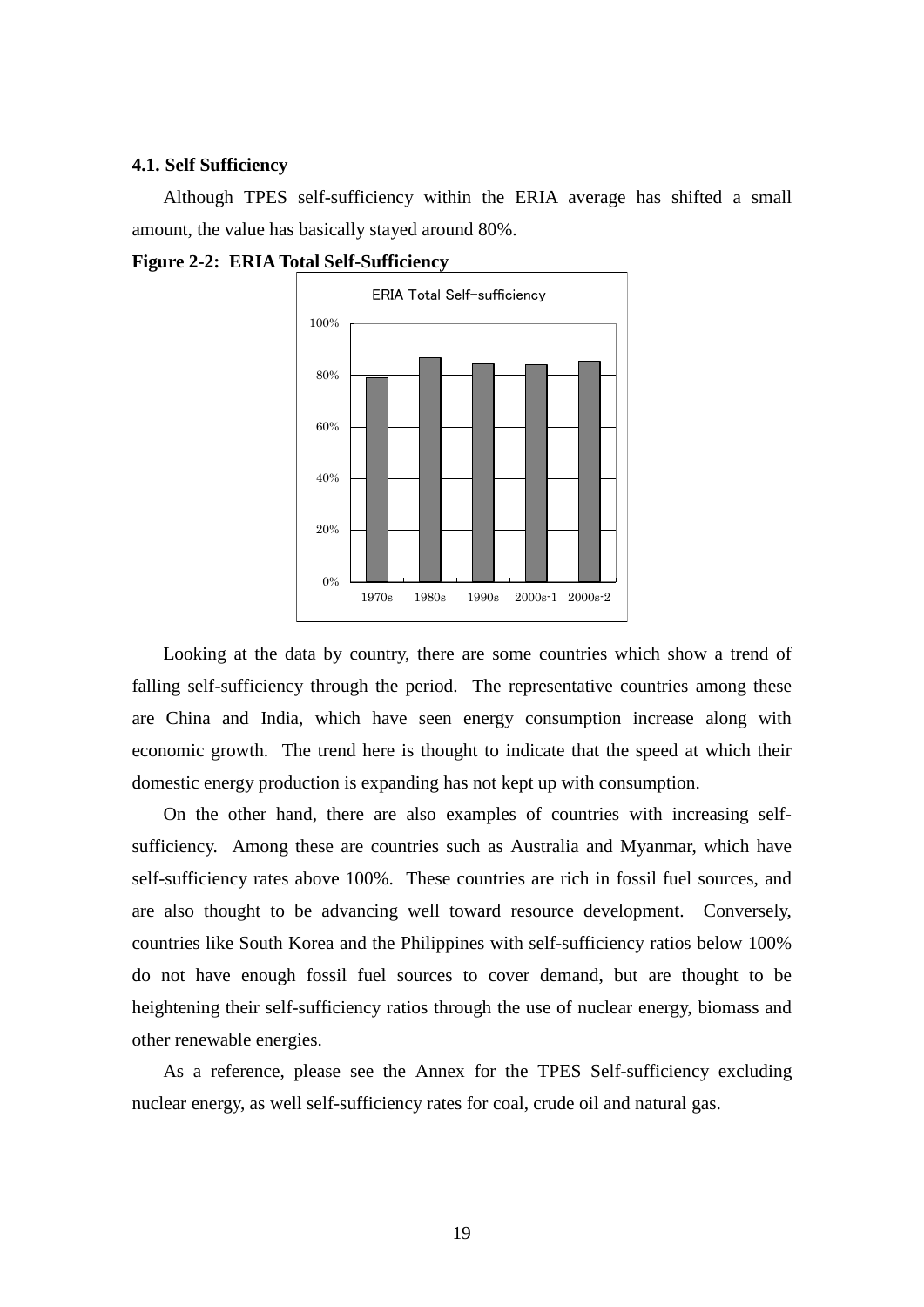| Country       | 1970s   | 1980s   | 1990s  | $2000s-1$ | $2000s - 2$ |
|---------------|---------|---------|--------|-----------|-------------|
| Australia     | 120.0%  | 161.9%  | 196.4% | 232.4%    | 234.7%      |
| <b>Brunei</b> | 2186.2% | 1088.5% | 796.4% | 837.0%    | 623.9%      |
| Cambodia      |         |         | 82.9%  | 80.3%     | 74.8%       |
| China         | 101.9%  | 104.9%  | 101.2% | 97.3%     | 93.1%       |
| India         | 91.5%   | 94.0%   | 86.9%  | 79.9%     | 75.8%       |
| Indonesia     | 234.0%  | 194.2%  | 163.7% | 151.2%    | 169.9%      |
| Japan         | 10.5%   | 16.6%   | 19.4%  | 19.0%     | 18.7%       |
| South Korea   | 29.0%   | 27.1%   | 16.8%  | 18.6%     | 19.7%       |
| Lao PDR       |         |         | 91.7%  | 99.0%     | 92.4%       |
| Malaysia      | 120.9%  | 205.6%  | 183.0% | 155.5%    | 132.9%      |
| Myanmar       | 97.8%   | 101.0%  | 98.1%  | 134.7%    | 149.3%      |
| New Zealand   | 56.0%   | 78.7%   | 88.0%  | 81.0%     | 83.7%       |
| Philippines   | 47.5%   | 62.3%   | 50.1%  | 51.2%     | 57.9%       |
| Singapore     | 0.0%    | 0.0%    | 0.0%   | 0.2%      | 0.2%        |
| Thailand      | 54.9%   | 62.1%   | 58.7%  | 56.8%     | 59.2%       |
| Vietnam       | 90.6%   | 93.7%   | 116.0% | 129.9%    | 127.0%      |
| OECD avg.     | 67.0%   | 76.7%   | 75.1%  | 71.6%     | 70.7%       |
| ERIA avg.     | 79.2%   | 86.8%   | 84.3%  | 84.1%     | 85.5%       |

**Table 2-3: Results of TPES Self-sufficiency (including Nuclear)**

Below are comparisons with the OECD average and the ERIA average. Large values show a better situation.

**Table 2-4: Comparison (TPES Self-sufficiency, including nuclear)**

| Country     | vs. OECD                 |                          |       |         |         | vs. OECD (whole periods) |       |       |         |         | vs. ERIA                 |                          |       |         |                    |
|-------------|--------------------------|--------------------------|-------|---------|---------|--------------------------|-------|-------|---------|---------|--------------------------|--------------------------|-------|---------|--------------------|
|             | 1970s                    | 1980s                    | 1990s | 2000s 1 | 2000s 2 | 1970s                    | 1980s | 1990s | 2000s 1 | 2000s 2 | 1970s                    | 1980s                    | 1990s | 2000s 1 | 2000s <sub>2</sub> |
| Australia   | 1.8                      | 2.1                      | 2.7   | 3.2     | 3.3     | 1.6                      | 2.2   | 2.7   | 3.2     | 3.2     | 1.5                      | 1.9                      | 2.3   | 2.8     | 2.7                |
| Brunei      | 32.6                     | 14.2                     | 10.9  | 11.7    | 8.8     | 30.0                     | 15.0  | 10.9  | 11.5    | 8.6     | 27.6                     | 12.5                     | 9.4   | 10.0    | 7.3                |
| Cambodia    | $\overline{\phantom{a}}$ | $\overline{\phantom{a}}$ | 1.1   | 1.1     | 1.1     |                          | ٠     | 1.1   | 1.1     | 1.0     | $\overline{\phantom{0}}$ | $\overline{\phantom{a}}$ | 1.0   | 1.0     | 0.9                |
| China       | 1.5                      | 1.4                      | 1.4   | 1.4     | 1.3     | 1.4                      | 1.2   | 1.4   | 1.3     | 1.3     | 1.3                      | 1.2                      | 1.2   | 1.2     | 1.1                |
| India       | 1.4                      | 1.2                      | 1.2   | 1.1     | 1.1     | 1.3                      | 1.3   | 1.2   | 1.1     | 1.0     | 1.2                      | 1.1                      | 1.0   | 1.0     | 0.9                |
| Indonesia   | 3.5                      | 2.5                      | 2.2   | 2.1     | 2.4     | 3.2                      | 2.7   | 2.2   | 2.1     | 2.3     | 3.0                      | 2.2                      | 1.9   | 1.8     | 2.0                |
| Japan       | 0.2                      | 0.2                      | 0.3   | 0.3     | 0.3     | 0.1                      | 0.2   | 0.3   | 0.3     | 0.3     | 0.1                      | 0.2                      | 0.2   | 0.2     | 0.2                |
| Korea       | 0.4                      | 0.4                      | 0.2   | 0.3     | 0.3     | 0.4                      | 0.4   | 0.2   | 0.3     | 0.3     | 0.4                      | 0.3                      | 0.2   | 0.2     | 0.2                |
| Lao PDR     | ٠                        | $\overline{\phantom{a}}$ | 1.3   | 1.4     | 1.3     | $\overline{\phantom{a}}$ | ٠     | 1.3   | 1.4     | 1.3     | $\overline{\phantom{0}}$ | $\overline{a}$           | 1.1   | 1.2     | 1.1                |
| Malaysia    | 1.8                      | 2.7                      | 2.5   | 2.2     | 1.9     | 1.7                      | 2.8   | 2.5   | 2.1     | 1.8     | 1.5                      | 2.4                      | 2.2   | 1.8     | 1.6                |
| Myanmar     | 1.5                      | 1.3                      | 1.3   | 1.9     | 2.1     | 1.3                      | 1.4   | 1.3   | 1.9     | 2.1     | 1.2                      | 1.2                      | 1.2   | 1.6     | 1.7                |
| New Zealand | 0.8                      | 1.0                      | 1.2   | 1.1     | 1.2     | 0.8                      | 1.1   | 1.2   | 1.1     | 1.2     | 0.7                      | 0.9                      | 1.0   | 1.0     | 1.0                |
| Philippines | 0.7                      | 0.8                      | 0.7   | 0.7     | 0.8     | 0.7                      | 0.9   | 0.7   | 0.7     | 0.8     | 0.6.                     | 0.7                      | 0.6   | 0.6     | 0.7                |
| Singapore   | 0.0                      | 0.0                      | 0.0   | 0.0     | 0.0     | 0.0                      | 0.0   | 0.0   | 0.0     | 0.0     | 0.0                      | 0.0                      | 0.0   | 0.0     | 0.0                |
| Thailand    | 0.8                      | 0.8                      | 0.8   | 0.8     | 0.8     | 0.8                      | 0.9   | 0.8   | 0.8     | 0.8     | 0.7                      | 0.7                      | 0.7   | 0.7     | 0.7                |
| Vietnam     | 1.4                      | 1.2                      | 1.6   | 1.8     | 1.8     | 1.2                      | 1.3   | 1.6   | 1.8     | 1.7     | 1.1                      | 1.1                      | 1.4   | 1.5     | 1.5                |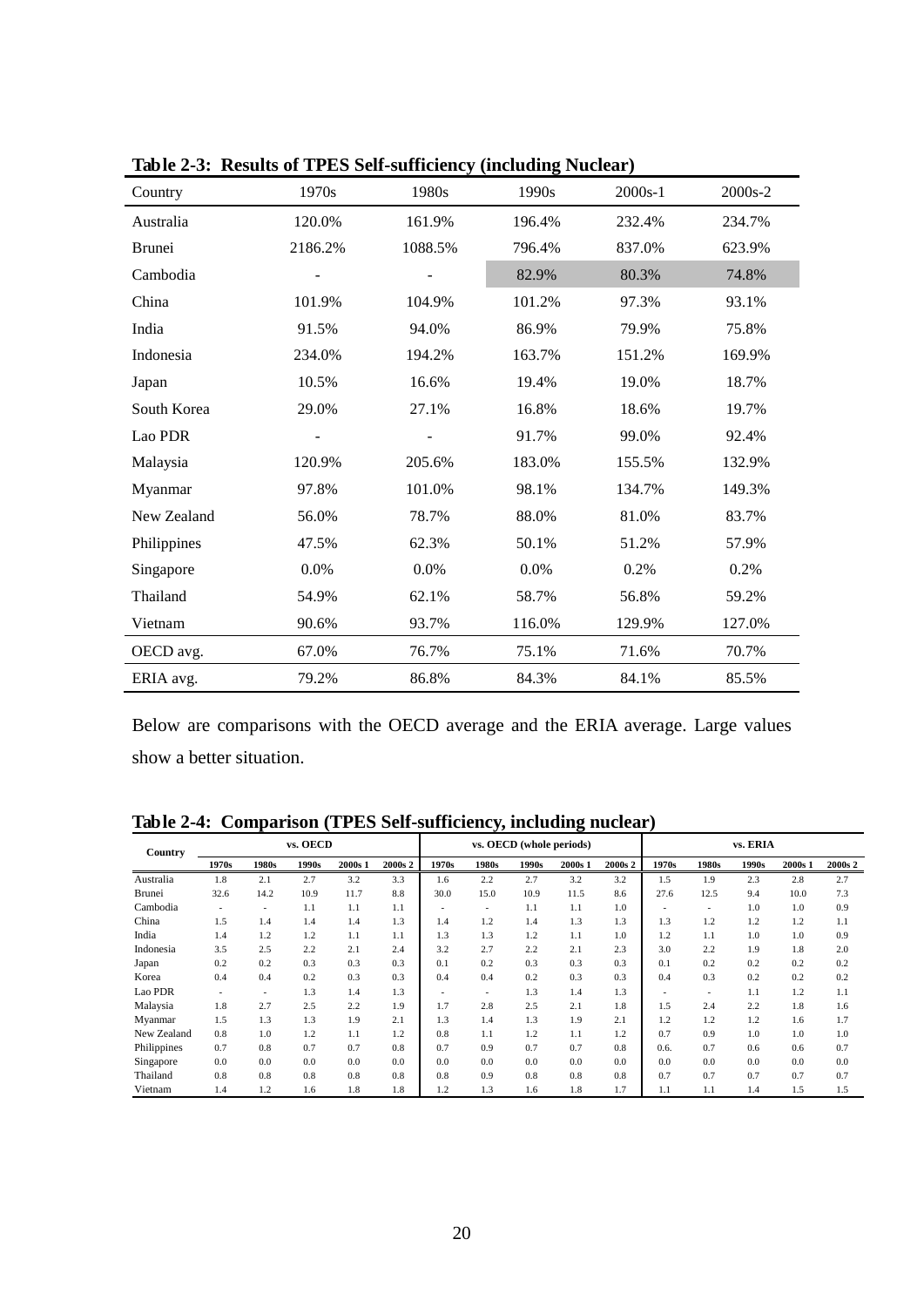#### **4.2. Reserve/Production ratio (R/P ratio)**

When doing the calculations, R/P ratios were first calculated for coal, crude oil and natural gas, and then the R/P ratio for fossil fuels as a whole was calculated using a weighted average for the primary energy supply, which comprised of coal, crude oil and natural gas.

The ERIA Total R/P ratio was over 100 years for the 1980s, but fell to about 90 years in the 1990s, about 70 years in 2000s-1 and to about 50 years in 2000s-2. The reason for this is the increased speed of energy production increases more than the amount of fossil fuel reserves available due to new development.



**Figure 2-3: ERIA Total R/P ratio**

Looking at the data by country, there are many countries showing a a decreasing R/P ratio. This, like the trend of the ERIA average, is because the speed of energy production increases is outpacing increases in energy reserves.

Countries showing results differing from this trend are Japan, South Korea and New Zealand. Although these countries have few fossil fuel resources they are shown to have a small amount of coal reserves in BP statistics. Because the amount of energy produced from coal is falling year by year in these countries, the result is that their R/P ratios increase.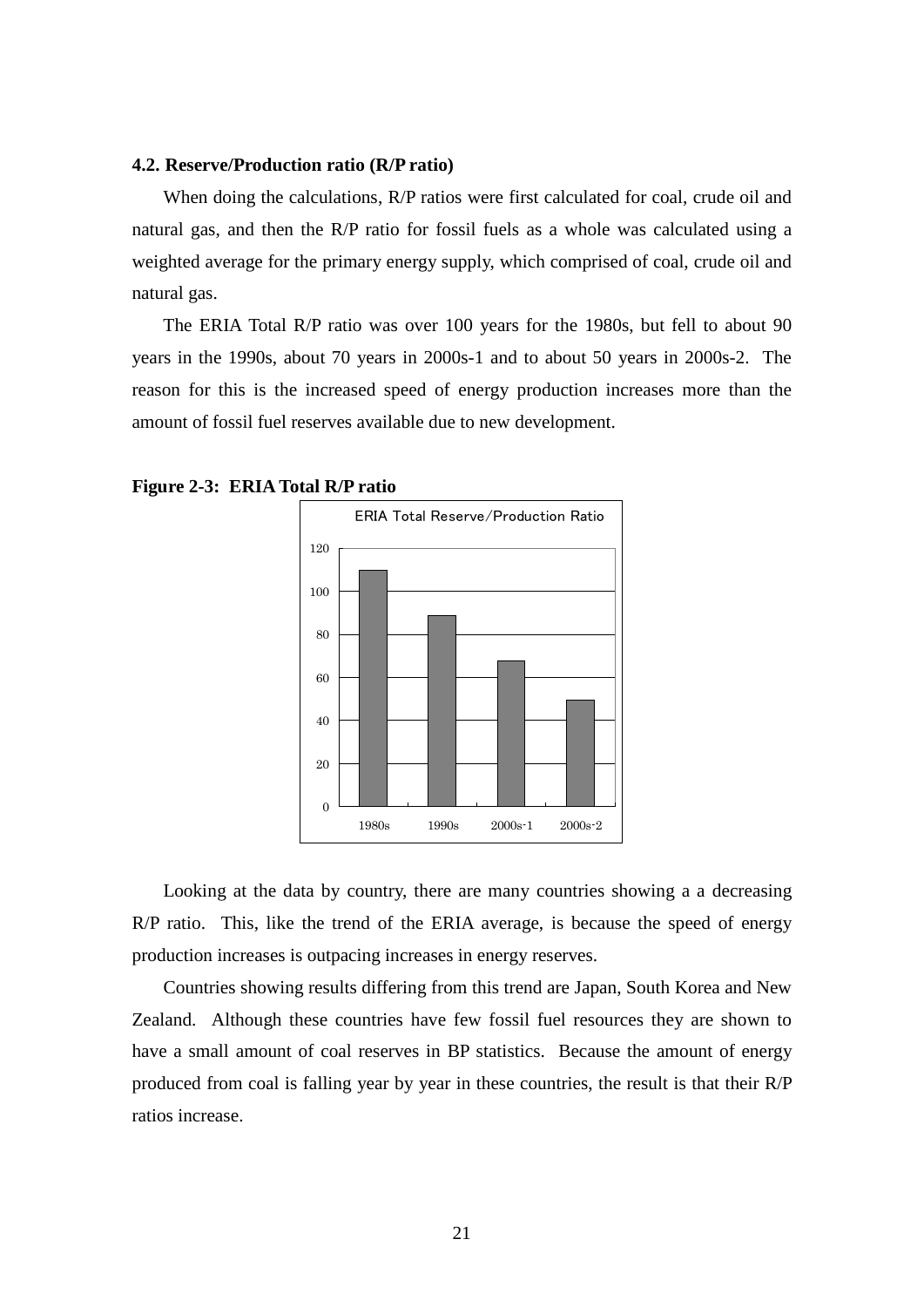| Country     | 1980s                    | 1990s                    | $2000s-1$ | 2000s-2                  |
|-------------|--------------------------|--------------------------|-----------|--------------------------|
| Australia   | 182.6                    | 176.9                    | 135.1     | 115.4                    |
| Brunei      | 29.8                     | 34.2                     | 25.7      | 24.5                     |
| Cambodia    | -                        |                          | ÷         | $\overline{\phantom{a}}$ |
| China       | 131.9                    | 80.6                     | 53.3      | 35.3                     |
| India       | 87.0                     | 158.3                    | 133.9     | 84.5                     |
| Indonesia   | 92.4                     | 37.5                     | 40.3      | 49.1                     |
| Japan       | 18.2                     | 33.0                     | 100.5     | 75.9                     |
| South Korea | 2.3                      | 5.1                      | 5.9       | 12.4                     |
| Lao PDR     | $\overline{\phantom{0}}$ | $\overline{\phantom{a}}$ | -         | $\overline{\phantom{a}}$ |
| Malaysia    | 330.6                    | 38.7                     | 29.5      | 24.8                     |
| Myanmar     | 108.6                    | 134.8                    | 45.8      | 31.6                     |
| New Zealand | 11.7                     | 6.8                      | 17.2      | 24.9                     |
| Philippines | $\overline{a}$           | $\overline{\phantom{a}}$ |           |                          |
| Singapore   |                          |                          |           |                          |
| Thailand    | 51.9                     | 9.4                      | 17.4      | 16.6                     |
| Vietnam     |                          | 36.0                     | 29.0      | 25.8                     |
| OECD avg.   |                          | 66.2                     | 60.1      | 52.2                     |
| ERIA avg.   | 109.6                    | 88.6                     | 67.5      | 49.4                     |

**Table 2-5: Results of R/P ratio**

The following chart shows a comparison with the OECD and ERIA averages. Larger values show a better situation.

| Country       |                          |       | vs. OECD                 |                 | vs. OECD (whole periods) |       |     |                          | vs. ERIA |                              |     |                 |
|---------------|--------------------------|-------|--------------------------|-----------------|--------------------------|-------|-----|--------------------------|----------|------------------------------|-----|-----------------|
|               | 1980s                    | 1990s |                          | 2000s 1 2000s 2 | 1980s                    | 1990s |     | 2000s 1 2000s 2          | 1980s    | 1990s                        |     | 2000s 1 2000s 2 |
| Australia     | -                        | 2.7   | 2.2                      | 2.2             | -                        | 2.8   | 2.2 | 1.9                      | 1.7      | 2.0                          | 2.0 | 2.3             |
| <b>Brunei</b> |                          | 0.5   | 0.4                      | 0.5             |                          | 0.5   | 0.4 | 0.4                      | 0.3      | 0.4                          | 0.4 | 0.5             |
| Cambodia      |                          |       | $\overline{\phantom{a}}$ |                 |                          |       |     | $\overline{\phantom{a}}$ |          | $\qquad \qquad \blacksquare$ |     |                 |
| China         | -                        | 1.2   | 0.9                      | 0.7             |                          | 1.3   | 0.9 | 0.6                      | 1.2      | 0.9                          | 0.8 | 0.7             |
| India         |                          | 2.4   | 2.2                      | 1.6             |                          | 2.5   | 2.2 | 1.4                      | 0.8      | 1.8                          | 2.0 | 1.7             |
| Indonesia     |                          | 0.6   | 0.7                      | 0.9             |                          | 0.6   | 0.6 | 0.8                      | 0.8      | 0.4                          | 0.6 | 1.0             |
| Japan         | -                        | 0.5   | 1.7                      | 1.5             |                          | 0.5   | 1.6 | 1.2                      | 0.0      | 0.1                          | 0.1 | 0.3             |
| Korea         |                          | 0.1   | 0.1                      | 0.2             |                          | 0.1   | 0.1 | 0.2                      | 0.0      | 0.1                          | 0.1 | 0.3             |
| Lao PDR       |                          | 0.2   |                          |                 |                          |       |     | -                        |          |                              |     |                 |
| Malaysia      |                          | 0.3   | 0.5                      | 0.5             |                          | 0.6   | 0.5 | 0.4                      | 3.0      | 0.4                          | 0.4 | 0.5             |
| Myanmar       |                          | 0.4   | 0.8                      | 0.6             |                          | 2.2   | 0.7 | 0.5                      | 1.0      | 1.5                          | 0.7 | 0.6             |
| New Zealand   | $\overline{\phantom{a}}$ | 0.5   | 0.3                      | 0.5             | ۰                        | 0.1   | 0.3 | 0.4                      | 0.1      | 0.1                          | 0.3 | 0.5             |
| Philippines   | -                        | 0.6   |                          |                 |                          |       |     | -                        |          |                              |     |                 |
| Singapore     | -                        | 0.7   |                          |                 |                          |       |     | -                        |          |                              |     |                 |
| Thailand      |                          | 0.8   | 0.3                      | 0.3             |                          | 0.2   | 0.3 | 0.3                      | 0.5      | 0.1                          | 0.3 | 0.3             |
| Vietnam       |                          | 0.9   | 0.5                      | 0.5             |                          | 0.6   | 0.5 | 0.4                      |          | 0.4                          | 0.4 | 0.5             |

**Table 2-6: Comparison (Reserve/ Production ratio)**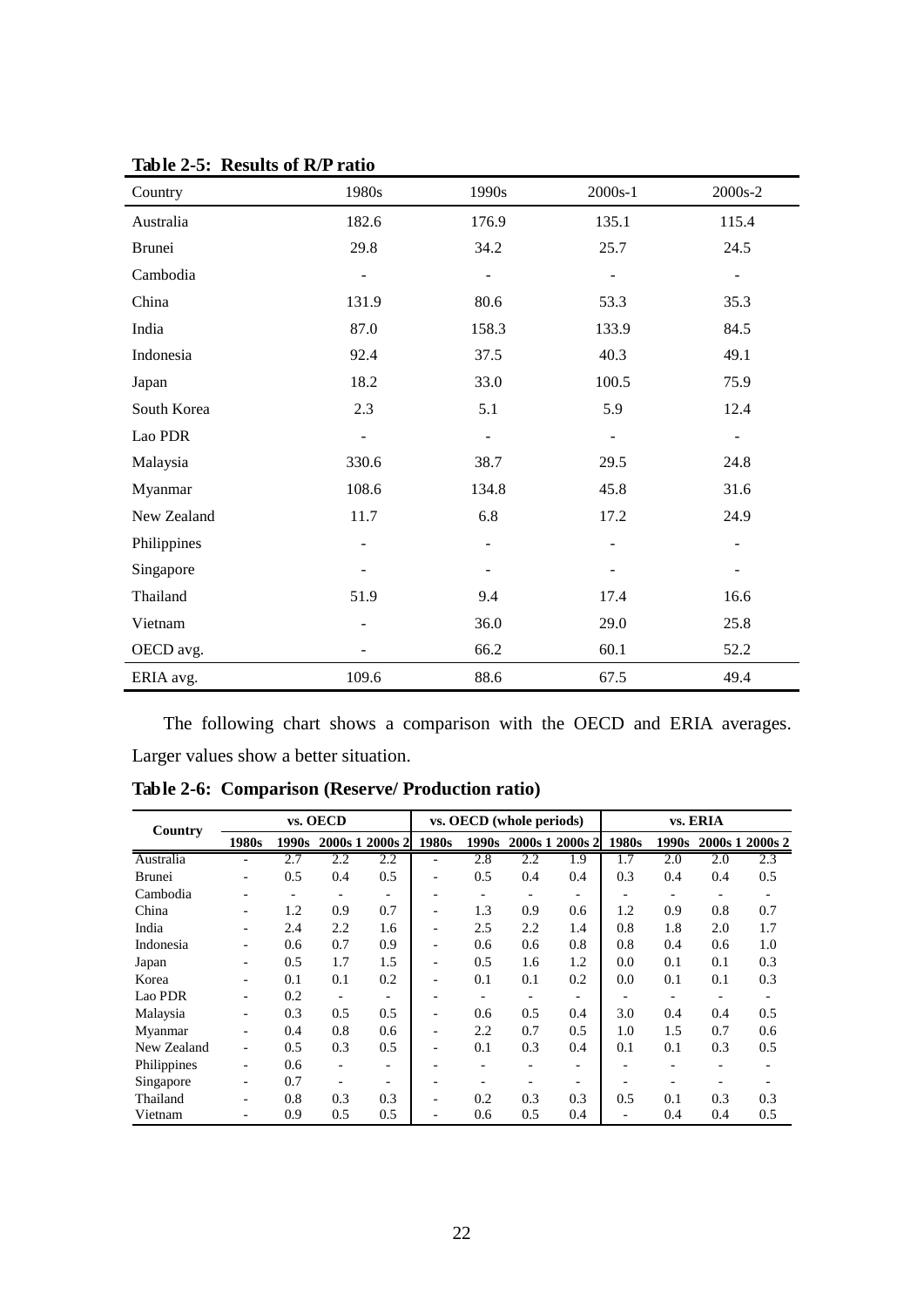#### **4.3. Reserve/Consumption ratio (R/C ratio)**

When doing these calculations, R/C ratios were first calculated for coal, crude oil and natural gas, and then the R/C ratio for fossil fuels as a whole was calculated using a weighted average for the primary energy supply, which comprises coal, crude oil and natural gas.

There is a trend toward a decreasing R/C ratio within the ERIA average. The reason for this is the the speed of energy consumption increases is outpacing increases in fossil fuel reserves available due to new development.



**Figure 2-4: ERIA Total R/C years**

Looking at the data by country, there are many countries showing a trend toward a decreasing R/C ratio. This, like the trend of the ERIA average, is because the speed of energy consumption increases is outpacing increases in energy reserves.

Countries showing results differing from this trend are Indonesia and New Zealand from 2000s-1 onward. Both countries saw the addition of new fossil fuel reserves outpace the expansion of their demand for the period.

Looking at the situation in 2000s-2, Australia, Brunei, Indonesia had ratios of over 100 years, signaling that they possess rich resources in comparison to domestic energy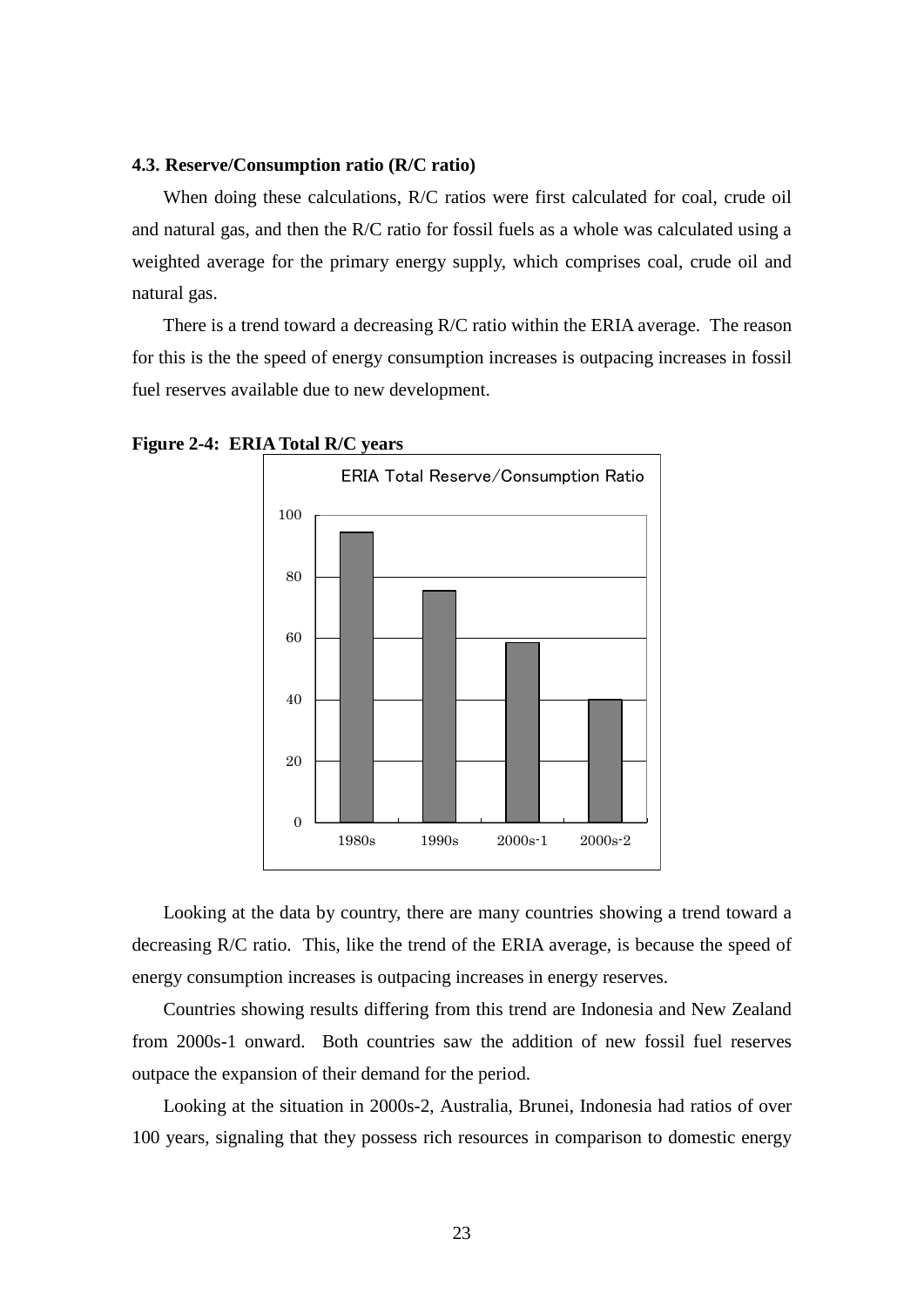demand. On the other hand, although China and India possess rich resources as well, especially coal, their large energy consumption means that their R/C ratio is shrinking.

Coal, crude oil and natural gas R/C ratios are shown in the Annex.

| Country     | 1980s   | 1990s | 2000s-1 | 2000s-2 |
|-------------|---------|-------|---------|---------|
| Australia   | 450.2   | 466.3 | 375.0   | 333.4   |
| Brunei      | 1,256.2 | 273.0 | 202.3   | 142.1   |
| Cambodia    |         |       |         |         |
| China       | 128.3   | 75.5  | 53.0    | 31.5    |
| India       | 81.9    | 148.1 | 114.9   | 69.6    |
| Indonesia   | 209.3   | 90.2  | 97.0    | 130.5   |
| Japan       | 1.5     | 1.0   | 0.7     | 0.4     |
| South Korea | 1.0     | 0.6   | 0.2     | 0.3     |
| Lao PDR     |         |       |         |         |
| Malaysia    | 164.7   | 108.5 | 63.2    | 51.5    |
| Myanmar     | 130.2   | 155.4 | 187.8   | 112.5   |
| New Zealand | 12.6    | 8.7   | 24.0    | 29.7    |
| Philippines |         |       |         |         |
| Singapore   |         |       |         |         |
| Thailand    | 12.6    | 7.1   | 12.9    | 10.3    |
| Vietnam     |         | 304.1 | 75.4    | 72.3    |
| OECD avg.   |         | 55.8  | 47.9    | 41.3    |
| ERIA avg.   | 94.4    | 75.4  | 58.5    | 40.1    |

**Table 2-7: Results of R/C ratio**

The following chart shows a comparison with the OECD and ERIA averages. Larger values show a better situation.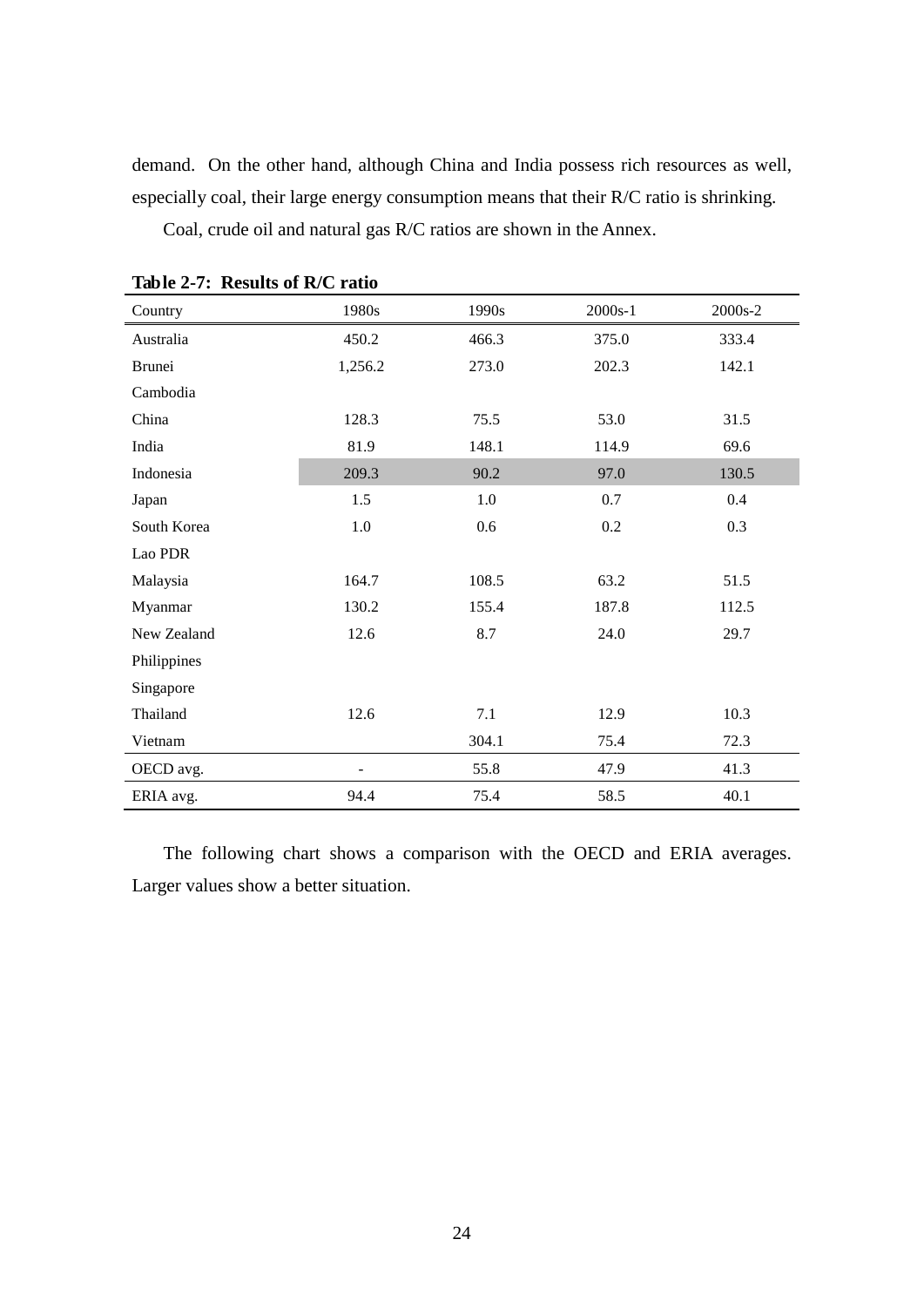| Country       |       |                          | vs. OECD |                          |                              | vs. OECD (whole periods) |         |                          |       | vs. ERIA |         |         |  |
|---------------|-------|--------------------------|----------|--------------------------|------------------------------|--------------------------|---------|--------------------------|-------|----------|---------|---------|--|
|               | 1980s | 1990s                    | 2000s 1  | 2000s 2                  | 1980s                        | 1990s                    | 2000s 1 | 2000s 2                  | 1980s | 1990s    | 2000s 1 | 2000s 2 |  |
| Australia     |       | 8.4                      | 7.8      | 8.1                      | ۰                            | 9.1                      | 7.3     | 6.5                      | 4.8   | 6.2      | 6.4     | 8.3     |  |
| <b>Brunei</b> |       | 4.9                      | 4.2      | 3.4                      | -                            | 5.3                      | 4.0     | 2.8                      | 13.3  | 3.6      | 3.5     | 3.5     |  |
| Cambodia      |       | $\overline{\phantom{a}}$ |          |                          | ۰                            |                          |         | $\overline{\phantom{a}}$ |       |          |         |         |  |
| China         |       | 1.4                      | 1.1      | 0.8                      | -                            | 1.5                      | 1.0     | 0.3                      | 1.4   | 1.0      | 0.9     | 0.8     |  |
| India         | ٠     | 2.7                      | 2.4      | 1.7                      | -                            | 2.9                      | 2.2     | 1.4                      | 0.9   | 2.0      | 2.0     | 1.7     |  |
| Indonesia     | -     | 1.6                      | 2.0      | 3.2                      | -                            | 1.8                      | 1.9     | 2.6                      | 2.2   | 1.2      | 1.7     | 3.3     |  |
| Japan         | -     | 0.0                      | 0.0      | 0.0                      | $\qquad \qquad \blacksquare$ | 0.0                      | 0.0     | 0.0                      | 0.0   | 0.0      | 0.0     | 0.0     |  |
| Korea         |       | 0.0                      | 0.0      | 0.0                      | -                            | 0.0                      | 0.0     | 0.0                      | 0.0   | 0.0      | 0.0     | 0.0     |  |
| Lao PDR       |       | $\overline{\phantom{a}}$ |          | $\overline{\phantom{a}}$ | ۰                            |                          | -       | $\overline{\phantom{a}}$ |       |          |         |         |  |
| Malaysia      | ٠     | 1.9                      | 1.3      | 1.2                      | $\overline{\phantom{a}}$     | 2.1                      | 1.2     | 1.0                      | 1.7   | 1.4      | 1.1     | 1.3     |  |
| Myanmar       | ٠     | 2.8                      | 3.9      | 2.7                      | $\qquad \qquad \blacksquare$ | 3.0                      | 3.7     | 2.2                      | 1.4   | 2.1      | 3.2     | 2.8     |  |
| New Zealand   | ٠     | 0.2                      | 0.5      | 0.7                      | -                            | 0.2                      | 0.5     | 0.6                      | 0.1   | 0.1      | 0.4     | 0.7     |  |
| Philippines   |       | $\overline{\phantom{0}}$ |          |                          | -                            |                          |         |                          |       |          |         |         |  |
| Singapore     |       |                          |          |                          |                              |                          |         |                          |       |          |         |         |  |
| Thailand      | ۰     | 0.1                      | 0.3      | 0.2                      | ٠                            | 0.1                      | 0.3     | 0.2                      | 0.1   | 0.1      | 0.2     | 0.3     |  |
| Vietnam       |       | 5.5                      | 1.6      | 1.7                      | -                            | 5.9                      | 1.5     | 1.4                      |       | 4.0      | 1.3     | 1.8     |  |

**Table 2-8: Comparison (Reserve/Consumption ratio)**

#### **4.4. Diversity of Import Source Countries**

As there are countries among the ERIA member countries that are not importing coal, crude oil or natural gas, the subjects of comparison for the measurement of the diversity of import source countries is limited. The following are HHI calculation results showing the extent of the diversification of import source countries.

Diversity increased for coal in the importing countries of China, India, and South Korea, while concentration increased in Japan. For crude oil, while Australia, China, New Zealand and Thailand progressed in terms of import diversity, Japan and South Korea saw a trend toward concentration. While few countries are importing natural gas, all such countries moved toward the diversification of import sources.

| <b>Country</b>    |       | <b>Coal Imports</b><br>2000s 1 |       |       | <b>Crude oil Imports</b> |       |       |       | <b>Natural gas Imports</b> |         |       |        |        |         |         |
|-------------------|-------|--------------------------------|-------|-------|--------------------------|-------|-------|-------|----------------------------|---------|-------|--------|--------|---------|---------|
|                   | 1970s | 1980s                          | 1990s |       | 2000s 2                  | 1970s | 1980s | 1990s | 2000s 1                    | 2000s 2 | 1970s | 1980s  | 1990s  | 2000s 1 | 2000s 2 |
| Australia         |       |                                |       |       |                          | 2.549 | 2.443 | 1.420 | 1.309                      | 1.440   |       |        |        |         |         |
| Brunei            |       |                                |       |       |                          |       |       |       |                            |         |       |        |        |         |         |
| Cambodia          |       |                                |       |       |                          |       |       |       |                            |         |       |        |        |         |         |
| China             |       |                                | 4.737 | 2.329 | 2.378                    |       |       | 1.428 | 1.034                      | 1.095   |       |        |        |         | 5.740   |
| India             | 5.630 | 9.104                          | 5.991 | 3.798 | 3.294                    |       |       |       |                            |         |       |        |        | 10.000  | 5.831   |
| Indonesia         |       |                                |       |       |                          |       |       |       |                            |         |       |        |        |         |         |
| Japan             | 3.082 | 2.950                          | 3.303 | 3.799 | 4.200                    | 1.713 | 1.399 | 1.517 | 1.697                      | 1.859   | 3.566 | 3.448  | 2.519  | 1.839   | 1.458   |
| Korea             | 3.379 | 2.889                          | 2.461 | 2.956 | 2.636                    |       |       | 1.477 | 1.425                      | 1.553   |       | 10.000 | 5.768  | 2.267   | 1.955   |
| Lao PDR           |       |                                |       |       |                          |       |       |       |                            |         |       |        |        |         |         |
| Malaysia          |       |                                |       |       |                          |       |       |       |                            |         |       |        |        |         |         |
| Myanmar           |       |                                |       |       |                          |       |       |       |                            |         |       |        |        |         |         |
| New Zealand       |       |                                |       | 7.409 | 8.102                    |       | 3.135 | 2.096 | 1.411                      | 1.300   |       |        |        |         |         |
| Philippines       |       |                                |       |       |                          |       |       |       |                            |         |       |        |        |         |         |
| Singapore         |       |                                |       |       |                          |       |       |       |                            |         |       |        |        |         |         |
| Thailand          |       |                                |       |       | 5.854                    |       | 2.230 | 1.713 | 1.562                      | 1.787   |       |        | 10.000 | 10.000  | 10.000  |
| Vietnam           |       |                                |       |       |                          |       |       |       |                            |         |       |        |        |         |         |
| <b>OECD</b> Total | 1.484 | 1.780                          | 1.543 | 1.468 | 1.516                    | 983   | 691   | 696   | 698                        | 704     | 2.459 | 1.660  | 1.531  | 1.135   | 964     |

**Table 2-9: Result of HHI (Diversity of import source countries)**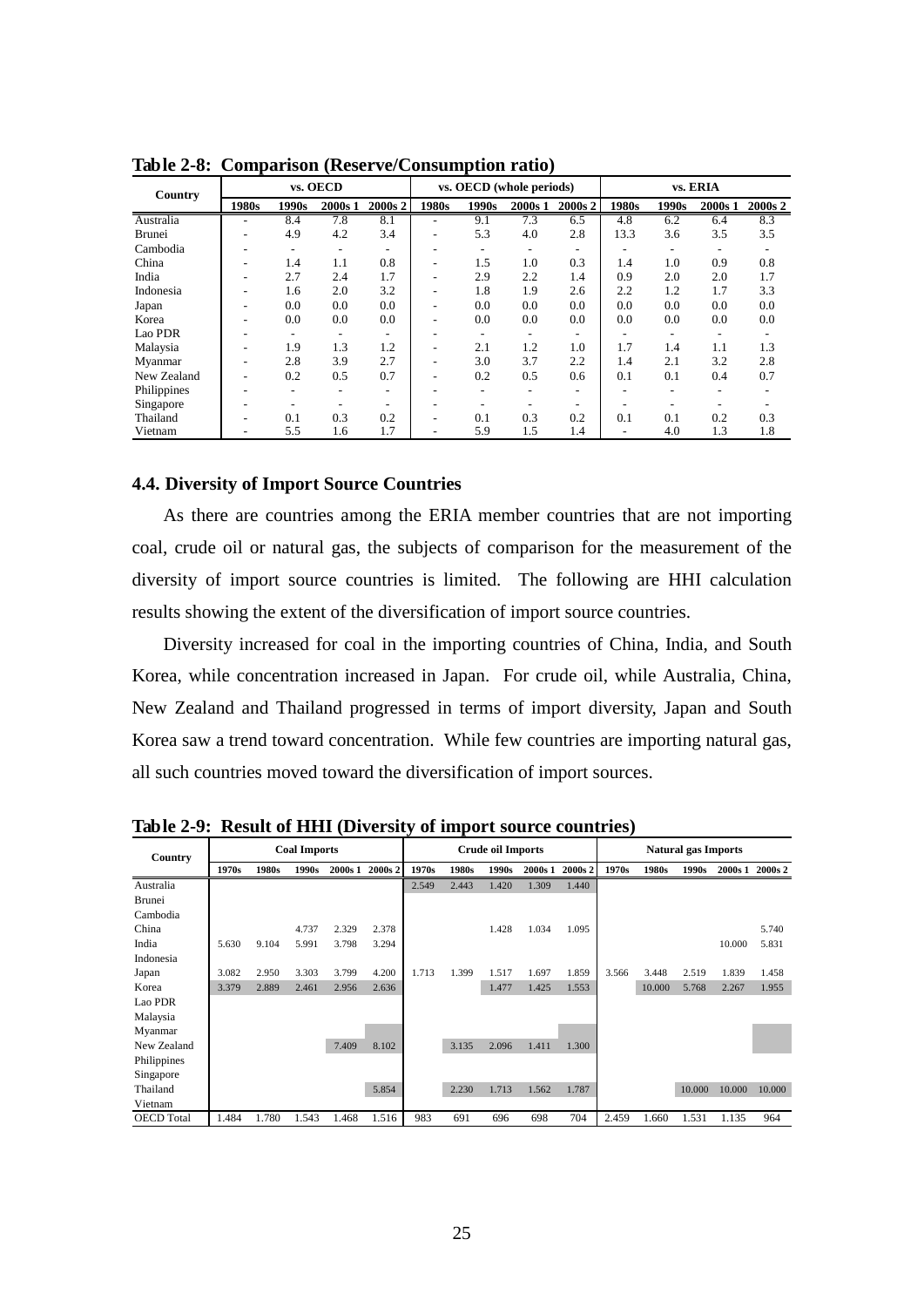The following shows a comparison with the OECD average by time period. With HHI, the better situation is shown by lower values, but as inverse numbers have been used for HHI for the purpose of this comparison, the large values here show the better situation.

| Country       |       |       | <b>Coal Imports</b> |     |                 | <b>Crude oil Imports</b> |       |       | <b>Natural gas Imports</b> |         |       |       |       |     |                 |
|---------------|-------|-------|---------------------|-----|-----------------|--------------------------|-------|-------|----------------------------|---------|-------|-------|-------|-----|-----------------|
|               | 1970s | 1980s | 1990s               |     | 2000s 1 2000s 2 | 1970s                    | 1980s | 1990s | 2000s 1                    | 2000s 2 | 1970s | 1980s | 1990s |     | 2000s 1 2000s 2 |
| Australia     |       |       |                     |     |                 | 0.4                      | 0.3   | 0.5   | 0.5                        | 0.5     |       |       |       |     |                 |
| <b>Brunei</b> |       |       |                     |     |                 |                          |       |       |                            |         |       |       |       |     |                 |
| Cambodia      |       |       |                     |     |                 |                          |       |       |                            |         |       |       |       |     |                 |
| China         |       |       | 0.3                 | 0.6 | 0.6             |                          |       | 0.5   | 0.7                        | 0.6     |       |       |       |     | 0.2             |
| India         | 0.3   | 0.2   | 0.3                 | 0.4 | 0.5             |                          |       |       |                            |         |       |       |       | 0.1 | 0.2             |
| Indonesia     |       |       |                     |     |                 |                          |       |       |                            |         |       |       |       |     |                 |
| Japan         | 0.5   | 0.6   | 0.5                 | 0.4 | 0.4             | 0.6                      | 0.5   | 0.5   | 0.4                        | 0.4     | 0.7   | 0.5   | 0.6   | 0.6 | 0.7             |
| Korea         | 0.4   | 0.6   | 0.6                 | 0.5 | 0.6             |                          |       | 0.5   | 0.5                        | 0.5     |       | 0.2   | 0.3   | 0.5 | 0.5             |
| Lao PDR       |       |       |                     |     |                 |                          |       |       |                            |         |       |       |       |     |                 |
| Malaysia      |       |       |                     |     |                 |                          |       |       |                            |         |       |       |       |     |                 |
| Myanmar       |       |       |                     |     |                 |                          |       |       |                            |         |       |       |       |     |                 |
| New Zealand   |       |       |                     | 0.2 | 0.2             |                          | 0.2   | 0.3   | 0.5                        | 0.5     |       |       |       |     |                 |
| Philippines   |       |       |                     |     |                 |                          |       |       |                            |         |       |       |       |     |                 |
| Singapore     |       |       |                     |     |                 |                          |       |       |                            |         |       |       |       |     |                 |
| Thailand      |       |       |                     |     | 0.3             |                          | 0.3   | 0.4   | 0.4                        | 0.4     |       |       | 0.2   | 0.1 | 0.1             |
| Vietnam       |       |       |                     |     |                 |                          |       |       |                            |         |       |       |       |     |                 |

**Table 2-10: Comparison (Diversity of import source countries)**

#### **4.5. Diversity of Energy Sources of TPES / Electricity**

First the extent of diversity among energy sources in TPES and electricity were calculated, and concretely, in HHI. Next, a simple average of the two HHI values was taken, and this was used to calculate total values for the diversity of energy sources of TPES and electricity. HHI calculation results for TPES and electricity individually are shown in the Annex.

For ERIA as a whole, although diversification increased from the 1970s and 1980s, since then concentration has been progressing. One reason for this may be an increase in the consumption of coal by power stations, which resulted in a worsening in the extent of diversification of electricity supply sources.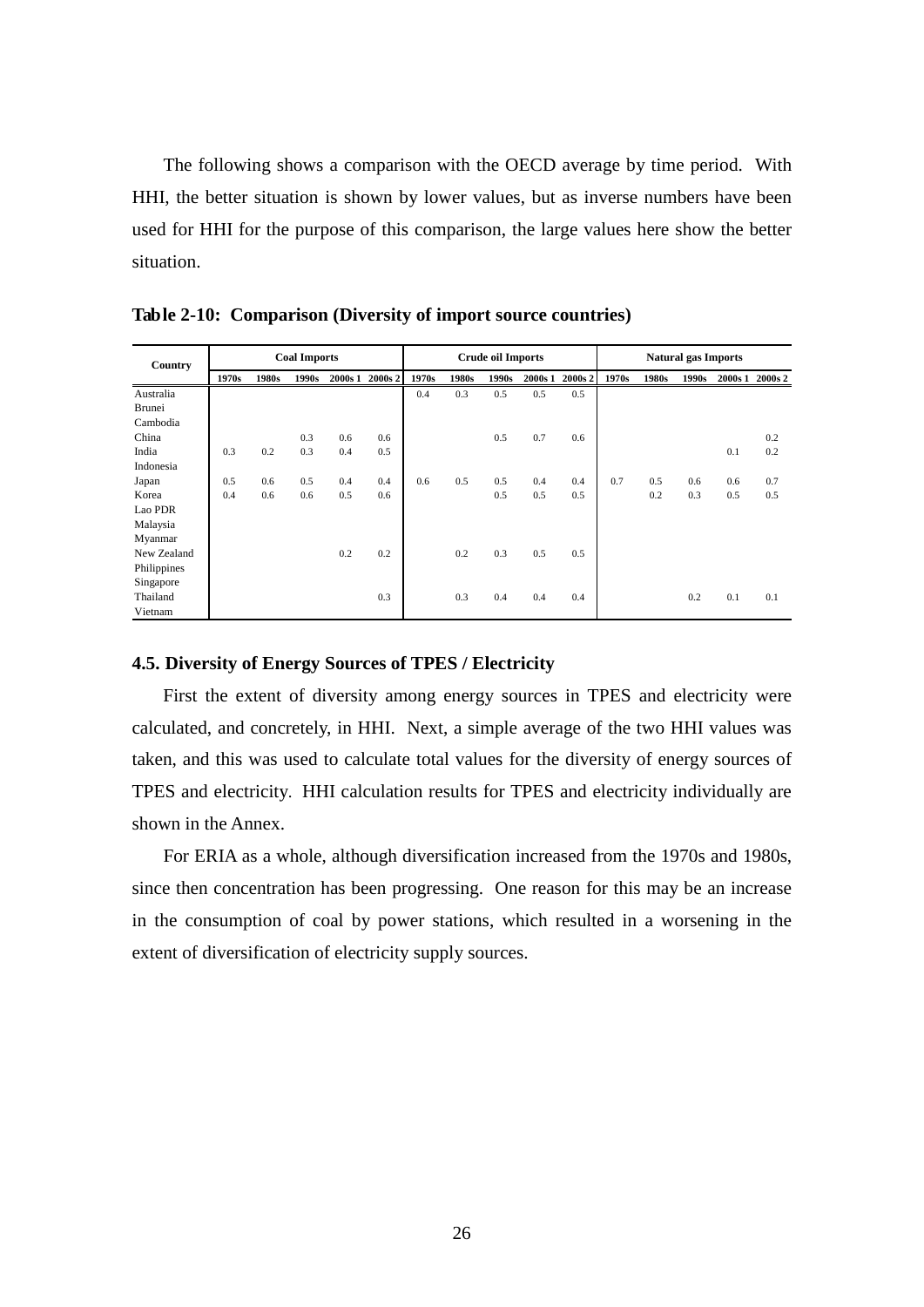

**Figure 2-5: ERIA Total HHI (Diversity of energy sources)**

Excluding China and Thailand, diversification increased throughout the period of evaluation. The reason for increased concentration in China and Thailand is thought to be a surge of coal and natural gas in the power station sector. Limiting the analysis to only electricity, and excluding China and Thailand, the concentration of energy usage increased in many countries, including India, Indonesia, Japan, South Korea, Malaysia and Myanmar.

| Country     | ``<br>1970s | 1980s | 1990s  | $2000s-1$ | 2000s-2 |
|-------------|-------------|-------|--------|-----------|---------|
| Australia   | 4,572       | 4,571 | 5,048  | 4,917     | 4,829   |
| Brunei      | 9,647       | 8,987 | 8,653  | 7,911     | 8,155   |
| Cambodia    |             |       | 10,000 | 9,637     | 9,589   |
| China       | 4,066       | 4,369 | 5,185  | 5,331     | 5,718   |
| India       | 4,286       | 4,217 | 4,175  | 4,079     | 3,984   |
| Indonesia   | 5,310       | 3,725 | 2,923  | 2,802     | 2,858   |
| Japan       | 5,127       | 2,960 | 2,693  | 2,567     | 2,508   |
| South Korea | 6,286       | 3,551 | 3,606  | 3,377     | 3,245   |
| Lao PDR     |             |       | 8,419  | 8,032     | 7,467   |
| Malaysia    | 6,293       | 4,432 | 4,020  | 4,708     | 4,198   |
| Myanmar     | 5,801       | 5,217 | 5,520  | 5,136     | 4,999   |
| New Zealand | 4,350       | 4,082 | 3,756  | 3,203     | 2,882   |
| Philippines | 6,127       | 3,348 | 3,202  | 2,338     | 2,230   |

**Table 2-11: Result of HHI (Diversity of energy sources)**  $((TPES + Generation)/2)$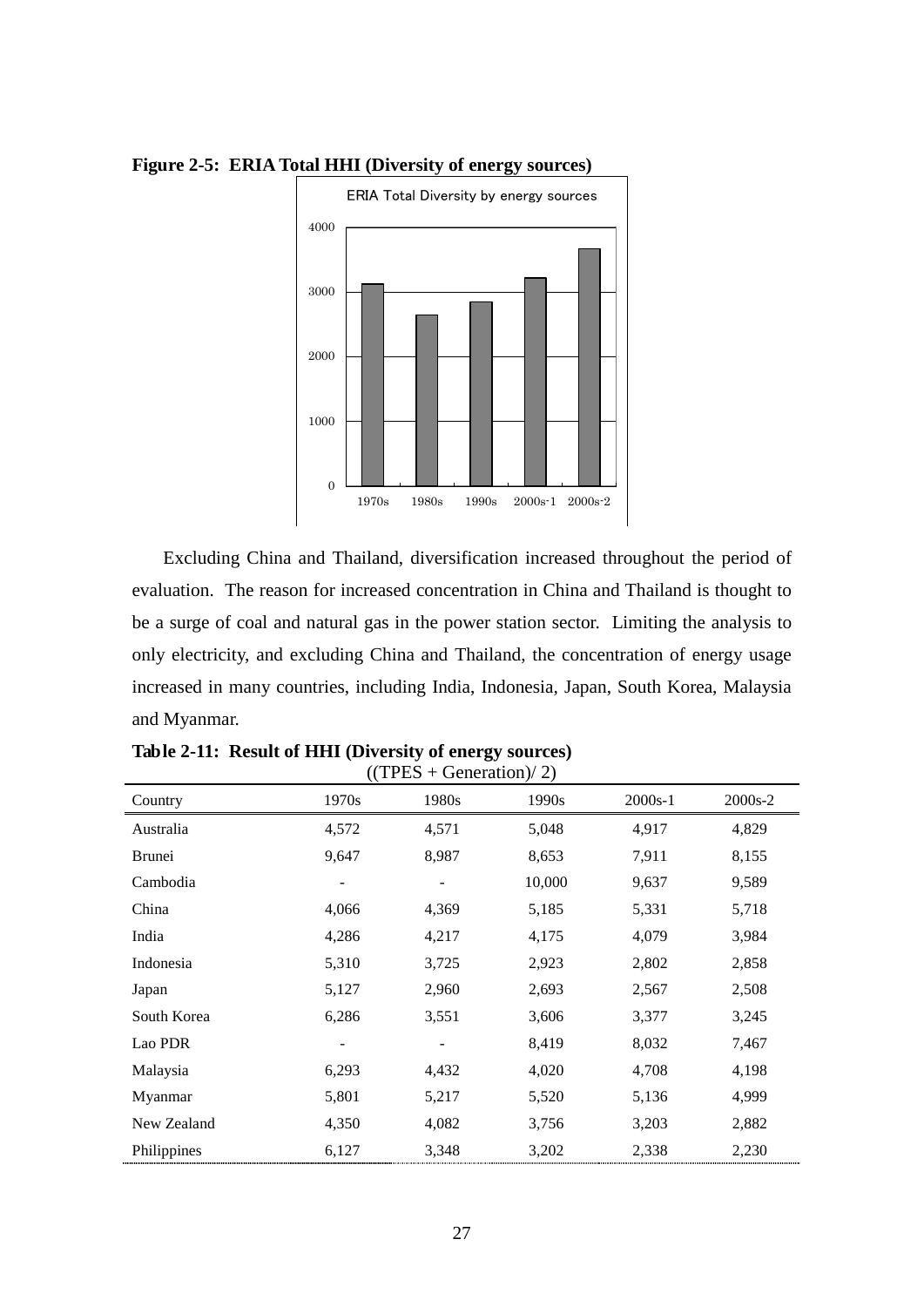| Country   | 1970s | 1980s | 1990s | $2000s-1$ | $2000s-2$ |
|-----------|-------|-------|-------|-----------|-----------|
| Singapore | 9.996 | 9.997 | 8.123 | 6.797     | 7.319     |
| Thailand  | 5,011 | 3,261 | 3,207 | 4.286     | 4,168     |
| Vietnam   | 7.148 | 5.440 | 5,869 | 4.188     | 3,580     |
| OECD avg. | 3,018 | 2,770 | 2,633 | 2.592     | 2,521     |
| ERIA avg. | 3,120 | 2,648 | 2,840 | 3,215     | 3,662     |

The following is a comparison with OECD and ERIA averages. With HHI, the better situation is shown by lower values, but as inverse numbers have been used for HHI for the purpose of this comparison, the large values here show the better situation. HHI calculation results for TPES and electricity individually are shown in the Annex.

**Table 2-12: Comparison (Diversity of energy sources)**  $((TPES + Generation)/ 2)$ 

| Country     | vs. OECD |       |       |         | vs. OECD (whole periods) |       |                          |       | vs. ERIA |         |       |       |       |         |         |
|-------------|----------|-------|-------|---------|--------------------------|-------|--------------------------|-------|----------|---------|-------|-------|-------|---------|---------|
|             | 1970s    | 1980s | 1990s | 2000s 1 | 2000s 2                  | 1970s | 1980s                    | 1990s | 2000s 1  | 2000s 2 | 1970s | 1980s | 1990s | 2000s 1 | 2000s 2 |
| Australia   | 0.7      | 0.6   | 0.5   | 0.5     | 0.5                      | 0.6   | 0.6                      | 0.5   | 0.5      | 0.5     | 0.7   | 0.6   | 0.6   | 0.7     | 0.8     |
| Brunei      | 0.3      | 0.3   | 0.3   | 0.3     | 0.3                      | 0.3   | 0.3                      | 0.3   | 0.3      | 0.3     | 0.3   | 0.3   | 0.3   | 0.4     | 0.4     |
| Cambodia    |          |       | 0.3   | 0.3     | 0.3                      |       |                          | 0.3   | 0.3      | 0.3     |       |       | 0.3   | 0.3     | 0.4     |
| China       | 0.7      | 0.6   | 0.5   | 0.5     | 0.4                      | 0.6   | 0.6                      | 0.5   | 0.5      | 0.5     | 0.8   | 0.6   | 0.5   | 0.6     | 0.6     |
| India       | 0.7      | 0.7   | 0.6   | 0.6     | 0.6                      | 0.6   | 0.6                      | 0.6   | 0.6      | 0.7     | 0.7   | 0.6   | 0.7   | 0.8     | 0.9     |
| Indonesia   | 0.6      | 0.7   | 0.9   | 0.9     | 0.9                      | 0.5   | 0.7                      | 0.9   | 0.9      | 0.9     | 0.6   | 0.7   | 1.0   | 1.1     | 1.3     |
| Japan       | 0.6      | 0.9   | 1.0   | 1.0     | 1.0                      | 0.5   | 0.9                      | 1.0   | 1.0      | 1.1     | 0.6   | 0.9   | 1.1   | 1.3     | 1.5     |
| Korea       | 0.5      | 0.8   | 0.7   | 0.8     | 0.8                      | 0.4   | 0.7                      | 0.7   | 0.8      | 0.8     | 0.5   | 0.7   | 0.8   | 1.0     | 1.1     |
| Lao PDR     |          | ٠     | 0.3   | 0.3     | 0.3                      |       | $\overline{\phantom{a}}$ | 0.3   | 0.3      | 0.4     |       | ۰     | 0.3   | 0.4     | 0.5     |
| Malaysia    | 0.5      | 0.6   | 0.7   | 0.6     | 0.6                      | 0.4   | 0.6                      | 0.7   | 0.6      | 0.6     | 0.5   | 0.6   | 0.7   | 0.7     | 0.9     |
| Myanmar     | 0.5      | 0.5   | 0.5   | 0.5     | 0.5                      | 0.5   | 0.5                      | 0.5   | 0.5      | 0.5     | 0.5   | 0.5   | 0.5   | 0.6     | 0.7     |
| New Zealand | 0.7      | 0.7   | 0.7   | 0.8     | 0.9                      | 0.6   | 0.6                      | 0.7   | 0.8      | 0.9     | 0.7   | 0.6   | 0.8   | 1.0     | 1.3     |
| Philippines | 0.5      | 0.8   | 0.8   | 1.1     | 1.1                      | 0.4   | 0.8                      | 0.8   | 1.1      | 1.2     | 0.5   | 0.8   | 0.9   | 1.4     | 1.6     |
| Singapore   | 0.3      | 0.3   | 0.3   | 0.4     | 0.3                      | 0.3   | 0.3                      | 0.3   | 0.4      | 0.4     | 0.3   | 0.3   | 0.3   | 0.5     | 0.5     |
| Thailand    | 0.6      | 0.8   | 0.8   | 0.6     | 0.6                      | 0.5   | 0.8                      | 0.8   | 0.6      | 0.6     | 0.6   | 0.8   | 0.9   | 0.8     | 0.9     |
| Vietnam     | 0.4      | 0.5   | 0.4   | 0.6     | 0.7                      | 0.4   | 0.5                      | 0.4   | 0.6      | 0.7     | 0.4   | 0.5   | 0.5   | 0.8     | 1.0     |

#### **4.6. Middle East Dependence of Oil and Gas**

The number of ERIA member countries that did evaluations of oil and gas was limited.

The following shows calculation results. Japan, South Korea, and Thailand show trends toward increased dependency on the Middle East. The reason seems to be that while imports from Southeast Asia appear to be leveling out, imports from the Middle East, rich as it is in natural resources, have been increasing. On the other hand, the dependency of Australia on the Middle East for its oil decreased significantly, while China and New Zealand maintained nearly steady values.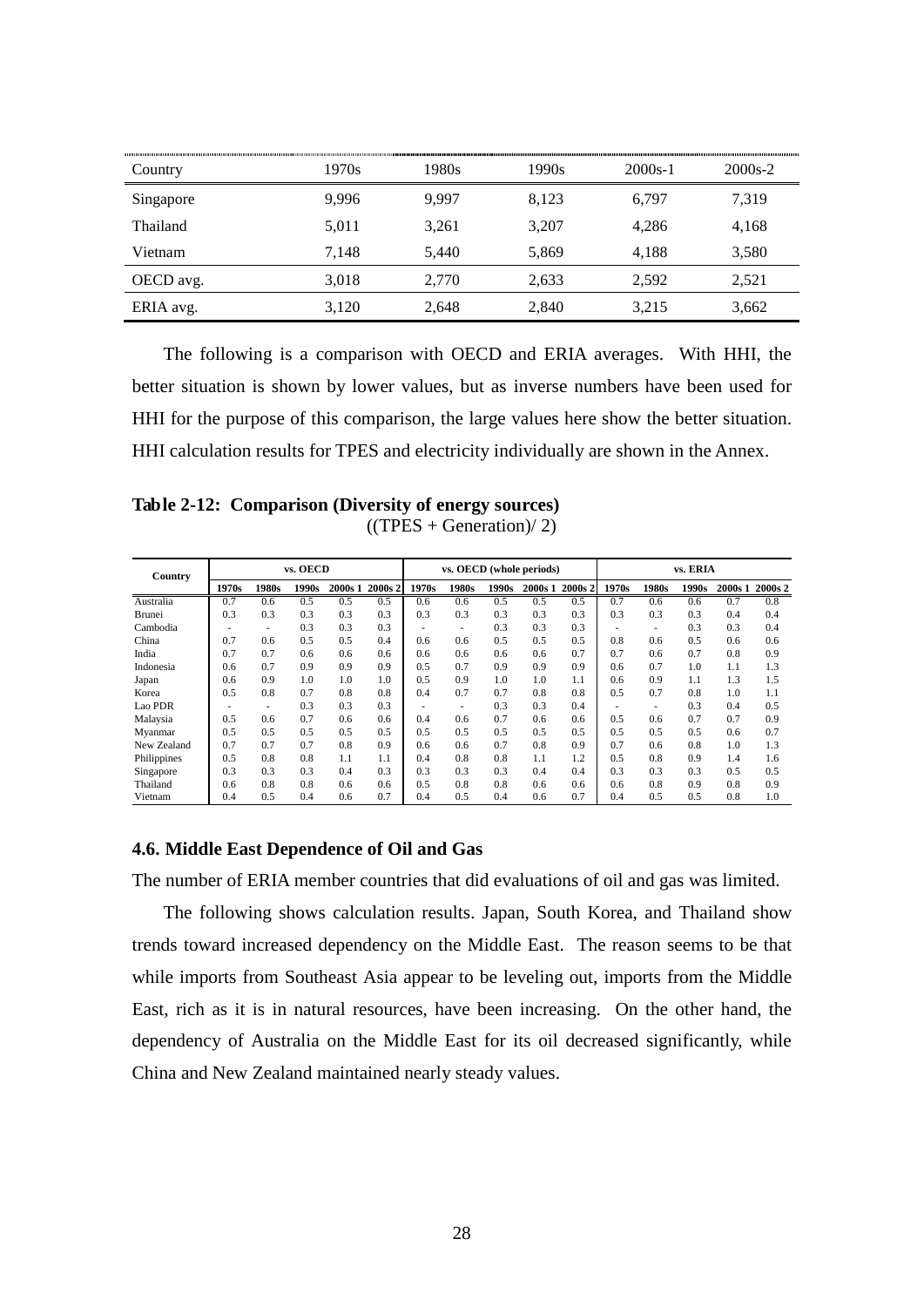|               |                          |                | Crude oil |         |                          | Natural gas              |       |       |               |         |  |
|---------------|--------------------------|----------------|-----------|---------|--------------------------|--------------------------|-------|-------|---------------|---------|--|
| Country       | 1970s                    | 1980s          | 1990s     | 2000s-1 | 2000s-2                  | 1970s                    | 1980s | 1990s | $2000s-1$     | 2000s-2 |  |
| Australia     | 85.4%                    | 68.4%          | 35.5%     | 20.0%   | 15.4%                    |                          |       |       |               |         |  |
| <b>Brunei</b> |                          |                |           |         | $\overline{\phantom{a}}$ | $\overline{\phantom{0}}$ |       |       |               |         |  |
| Cambodia      |                          | $\overline{a}$ |           |         | $\overline{\phantom{m}}$ | $\overline{\phantom{0}}$ |       |       |               |         |  |
| China         |                          |                | 47.8%     | 48.3%   | 47.1%                    |                          |       |       |               | 4.2%    |  |
| India         |                          |                |           |         |                          |                          |       |       | 100.0<br>$\%$ | 79.9%   |  |
| Indonesia     |                          |                |           |         |                          |                          |       |       |               |         |  |
| Japan         | 77.6%                    | 70.3%          | 79.1%     | 88.1%   | 88.1%                    | 5.7%                     | 8.7%  | 10.4% | 22.0%         | 24.7%   |  |
| South Korea   |                          | ÷              | 74.7%     | 77.8%   | 83.3%                    | $\overline{a}$           | 0.0%  | 0.9%  | 49.0%         | 47.7%   |  |
| Lao PDR       |                          |                |           |         | $\overline{\phantom{a}}$ | $\overline{a}$           |       |       |               |         |  |
| Malaysia      |                          |                |           |         | $\overline{\phantom{a}}$ | L.                       |       |       |               |         |  |
| Myanmar       |                          |                |           |         |                          | $\overline{a}$           |       |       |               |         |  |
| New Zealand   | $\overline{\phantom{a}}$ | 64.1%          | 70.8%     | 59.8%   | 64.1%                    | $\overline{a}$           |       |       |               |         |  |
| Philippines   |                          |                |           |         |                          |                          |       |       |               |         |  |
| Singapore     |                          |                |           |         |                          |                          |       |       |               |         |  |
| Thailand      |                          | 58.0%          | 71.0%     | 77.7%   | 80.3%                    |                          |       | 0.0%  | 0.0%          | 0.0%    |  |
| Vietnam       |                          | ÷              |           |         |                          |                          |       | L     |               |         |  |
| OECD avg.     | 55.1%                    | 38.2%          | 39.0%     | 36.5%   | 33.2%                    | 0.4%                     | 1.4%  | 2.0%  | 6.2%          | 7.8%    |  |

**Table 2-13: Middle East Dependence rate**

The following is a comparison with the OECD average by time period. With dependency on the Middle East, the better situation is shown by lower values, but as inverse numbers have been used, the large values here show the better situation.

**Table 2-14: Comparison (Middle East Dependence)**

|               |       |       | Crude oil                |           |         | Natural gas              |       |       |           |         |  |
|---------------|-------|-------|--------------------------|-----------|---------|--------------------------|-------|-------|-----------|---------|--|
| Country       | 1970s | 1980s | 1990s                    | $2000s-1$ | 2000s-2 | 1970s                    | 1980s | 1990s | $2000s-1$ | 2000s-2 |  |
| Australia     | 0.6   | 0.6   | 1.1                      | 1.8       | 2.1     | -                        |       |       |           |         |  |
| <b>Brunei</b> |       |       |                          |           | -       | $\overline{\phantom{a}}$ |       |       |           |         |  |
| Cambodia      |       | -     | $\overline{\phantom{a}}$ |           | -       | $\overline{\phantom{a}}$ |       |       |           |         |  |
| China         |       | -     | 0.8                      | 0.8       | 0.7     | $\overline{\phantom{a}}$ |       |       |           | 1.9     |  |
| India         |       |       |                          |           | -       | $\overline{\phantom{a}}$ |       | ۰     | 0.1       | 0.1     |  |
| Indonesia     |       |       |                          |           | -       | $\overline{\phantom{0}}$ |       |       |           |         |  |
| Japan         | 0.7   | 0.5   | 0.5                      | 0.4       | 0.4     | 0.1                      | 0.2   | 0.2   | 0.3       | 0.3     |  |
| South Korea   |       | ۰     | 0.5                      | 0.5       | 0.4     | $\overline{\phantom{0}}$ | -     | 2.3   | 0.1       | 0.2     |  |
| Lao PDR       |       |       |                          |           |         |                          |       |       |           |         |  |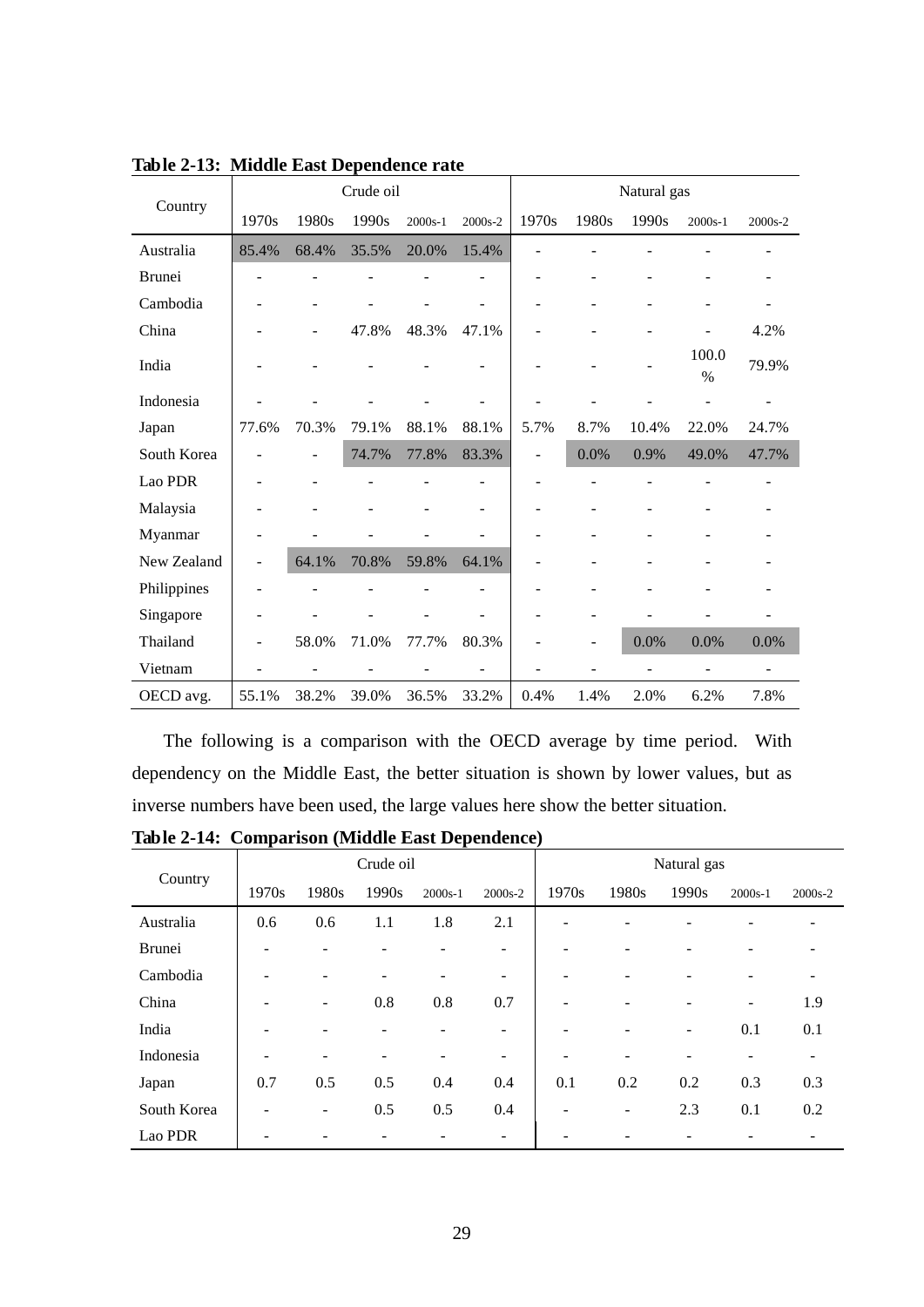|             |       |                          | Crude oil |           |                              | Natural gas |       |       |           |                              |  |
|-------------|-------|--------------------------|-----------|-----------|------------------------------|-------------|-------|-------|-----------|------------------------------|--|
| Country     | 1970s | 1980s                    | 1990s     | $2000s-1$ | 2000s-2                      | 1970s       | 1980s | 1990s | $2000s-1$ | 2000s-2                      |  |
| Malaysia    |       | ۰                        |           |           | $\qquad \qquad \blacksquare$ | ۰           |       |       |           |                              |  |
| Myanmar     | -     | $\overline{\phantom{a}}$ | -         |           | $\overline{\phantom{a}}$     | -           |       | -     |           |                              |  |
| New Zealand | -     | 0.6                      | 0.6       | 0.6       | 0.5                          | ÷           |       | ۰     |           |                              |  |
| Philippines |       | -                        |           |           | -                            |             |       |       |           |                              |  |
| Singapore   |       | -                        |           |           | -                            |             |       |       |           |                              |  |
| Thailand    | -     | 0.7                      | 0.5       | 0.5       | 0.4                          | -           |       | ۰     |           |                              |  |
| Vietnam     |       | -                        | ۰         |           | -                            |             |       | ۰     |           | $\qquad \qquad \blacksquare$ |  |

#### **4.7. Reserve Margin of Generation Capacity**

The Reserve margin of generation capacity for ERIA as a whole was above 30% in the 1980s, and then shrank to close to 20% in the 1990s. After that, it rose again to over 30% in 2000s-2.



**Figure 2-6: ERIA Total Reserve margin of generation capacity**

Looking at the data per country, there are variations in the trends of reserve margins. It is thought that there are a variety of reasons for such differences, including progress in policies, and investments, in power sources development, the situation of competition in the power generation field, and so on.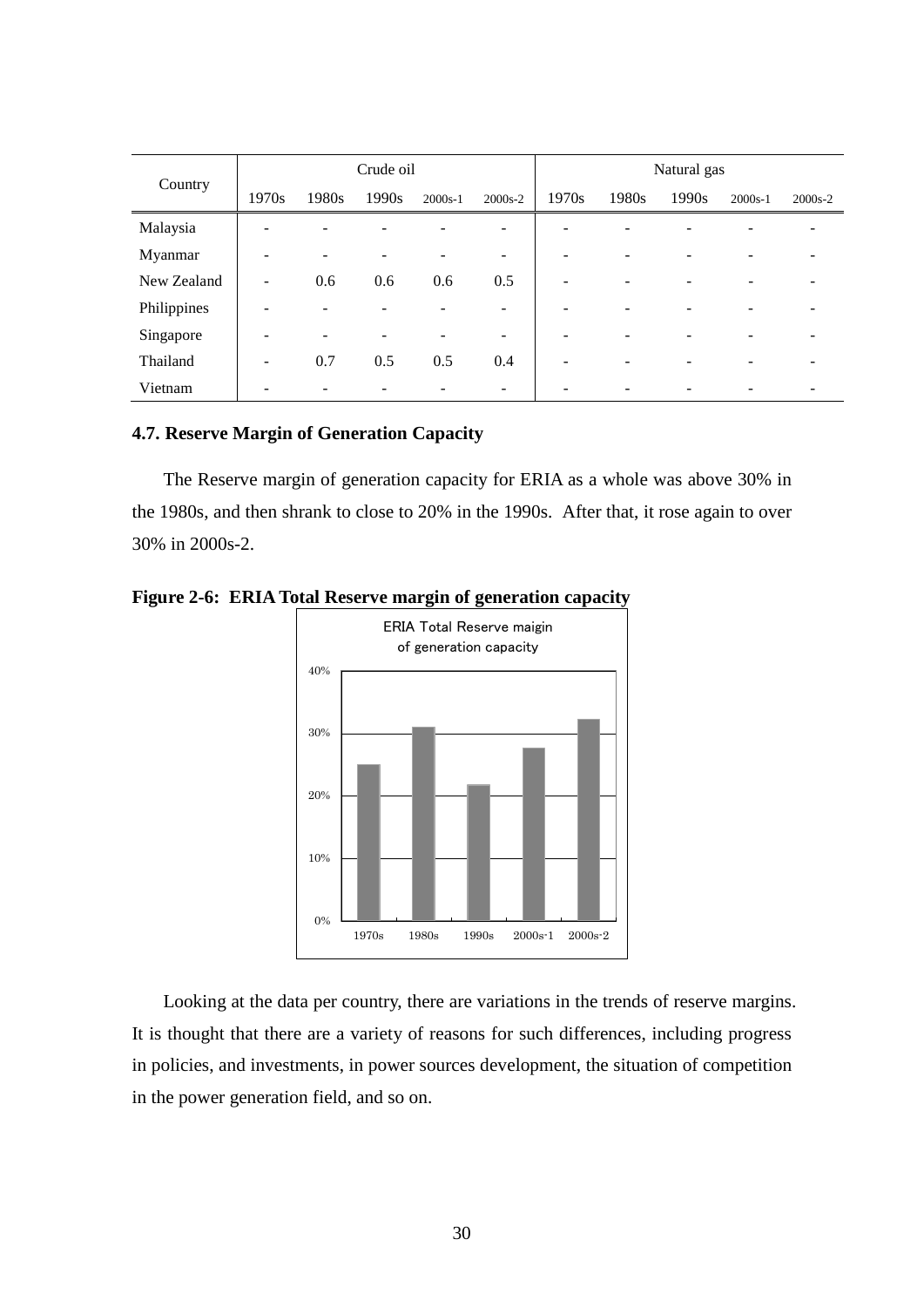| Country     | 1970s                    | 1980s | 1990s                    | $2000s-1$                    | 2000s-2                  |
|-------------|--------------------------|-------|--------------------------|------------------------------|--------------------------|
| Australia   | 32.6%                    | 36.5% | 29.0%                    | 27.5%                        | 25.7%                    |
| Brunei      |                          |       |                          |                              |                          |
| Cambodia    |                          |       |                          |                              |                          |
| China       |                          |       |                          | 34.9%                        | 37.0%                    |
| India       | $\overline{\phantom{0}}$ |       | 35.8%                    | 35.5%                        | 36.2%                    |
| Indonesia   |                          |       | 33.6%                    | 19.0%                        | 10.1%                    |
| Japan       | 23.7%                    | 29.2% | 20.0%                    | 24.1%                        | 26.4%                    |
| South Korea | 31.9%                    | 37.9% | 14.9%                    | 14.5%                        | 10.3%                    |
| Lao PDR     |                          |       | $\overline{\phantom{m}}$ |                              | $\overline{\phantom{a}}$ |
| Malaysia    |                          |       | 0.9%                     | 26.4%                        | 32.1%                    |
| Myanmar     |                          |       | $\overline{a}$           | ÷                            | $\overline{\phantom{a}}$ |
| New Zealand |                          |       | 31.5%                    | 31.9%                        | 31.3%                    |
| Philippines |                          |       | 41.8%                    | 44.7%                        | 43.4%                    |
| Singapore   |                          |       | $\overline{\phantom{0}}$ | $\qquad \qquad \blacksquare$ | $\overline{\phantom{a}}$ |
| Thailand    |                          |       | 20.5%                    | 24.9%                        | 21.9%                    |
| Vietnam     |                          | 24.3% | 34.7%                    | 18.2%                        | 15.1%                    |
| OECD avg.   | 31.7%                    | 35.3% | 29.0%                    | 29.1%                        | 31.7%                    |
| ERIA avg.   | 25.1%                    | 31.0% | 21.8%                    | 27.7%                        | 32.2%                    |

**Table 2-15: Reserve margin of generation capacity**

The following chart shows a comparison with the OECD and ERIA averages. Larger values show a better situation.

| Country     |       |       | vs. OECD |         |         |       |       |       | vs. OECD (whole periods) |         |       |       | vs. ERIA |         |         |
|-------------|-------|-------|----------|---------|---------|-------|-------|-------|--------------------------|---------|-------|-------|----------|---------|---------|
|             | 1970s | 1980s | 1990s    | 2000s 1 | 2000s 2 | 1970s | 1980s | 1990s | 2000s 1                  | 2000s 2 | 1970s | 1980s | 1990s    | 2000s 1 | 2000s 2 |
| Australia   | 1.0   | 1.0   | 1.0      | 0.9     | 0.8     | 1.0   | 1.2   | 0.9   | 0.9                      | 0.8     | 1.3   | 1.2   | 1.3      | 1.0     | 0.8     |
| Brunei      |       |       |          |         |         |       |       |       |                          |         |       |       |          |         |         |
| Cambodia    |       |       |          |         |         |       |       |       |                          |         |       |       |          |         |         |
| China       |       |       |          | 1.2     | 1.2     |       |       |       | 1.1                      | 1.2     |       |       |          | 1.3     | 1.1     |
| India       |       |       | 1.2      | 1.2     | 1.1     |       |       | 1.1   | 1.1                      | 1.2     |       |       | 1.6      | 1.3     | 1.1     |
| Indonesia   |       |       | 1.2      | 0.7     | 0.3     |       |       | 1.1   | 0.6                      | 0.3     |       |       | 1.5      | 0.7     | 0.3     |
| Japan       | 0.7   | 0.8   | 0.7      | 0.8     | 0.8     | 0.8   | 0.9   | 0.6   | 0.8                      | 0.8     | 0.9   | 0.9   | 0.9      | 0.9     | 0.8     |
| Korea       | 1.0   | 1.1   | 0.5      | 0.5     | 0.3     | 1.0   | 1.2   | 0.5   | 0.5                      | 0.3     | 1.3   | 1.2   | 0.7      | 0.5     | 0.3     |
| Lao PDR     |       |       |          |         |         |       |       |       |                          |         |       |       |          |         |         |
| Malaysia    |       |       | 0.0      | 0.9     | 1.0     |       |       | 0.0   | 0.8                      | 1.0     |       |       | 0.0      | 1.0     | 1.0     |
| Myanmar     |       |       |          |         |         |       |       |       |                          |         |       |       |          |         |         |
| New Zealand |       |       | 1.1      | 1.1     | 1.0     |       |       | 1.0   | 1.0                      | 1.0     |       |       | 1.4      | 1.2     | 1.0     |
| Philippines |       |       | 1.4      | 1.5     | 1.4     |       |       | 1.3   | 1.4                      | 1.4     |       |       | 1.9      | 1.6     | 1.3     |
| Singapore   |       |       |          |         |         |       |       |       |                          |         |       |       |          |         |         |
| Thailand    |       |       | 0.7      | 0.9     | 0.7     |       |       | 0.7   | 0.8                      | 0.7     |       |       | 0.9      | 0.9     | 0.7     |
| Vietnam     |       | 0.7   | 1.2      | 0.6     | 0.5     |       | 0.8   | 1.1   | 0.6                      | 0.5     |       | 0.8   | 1.6      | 0.7     | 0.5     |

**Table 2-16: Comparison (Reserve margin of generation capacity)**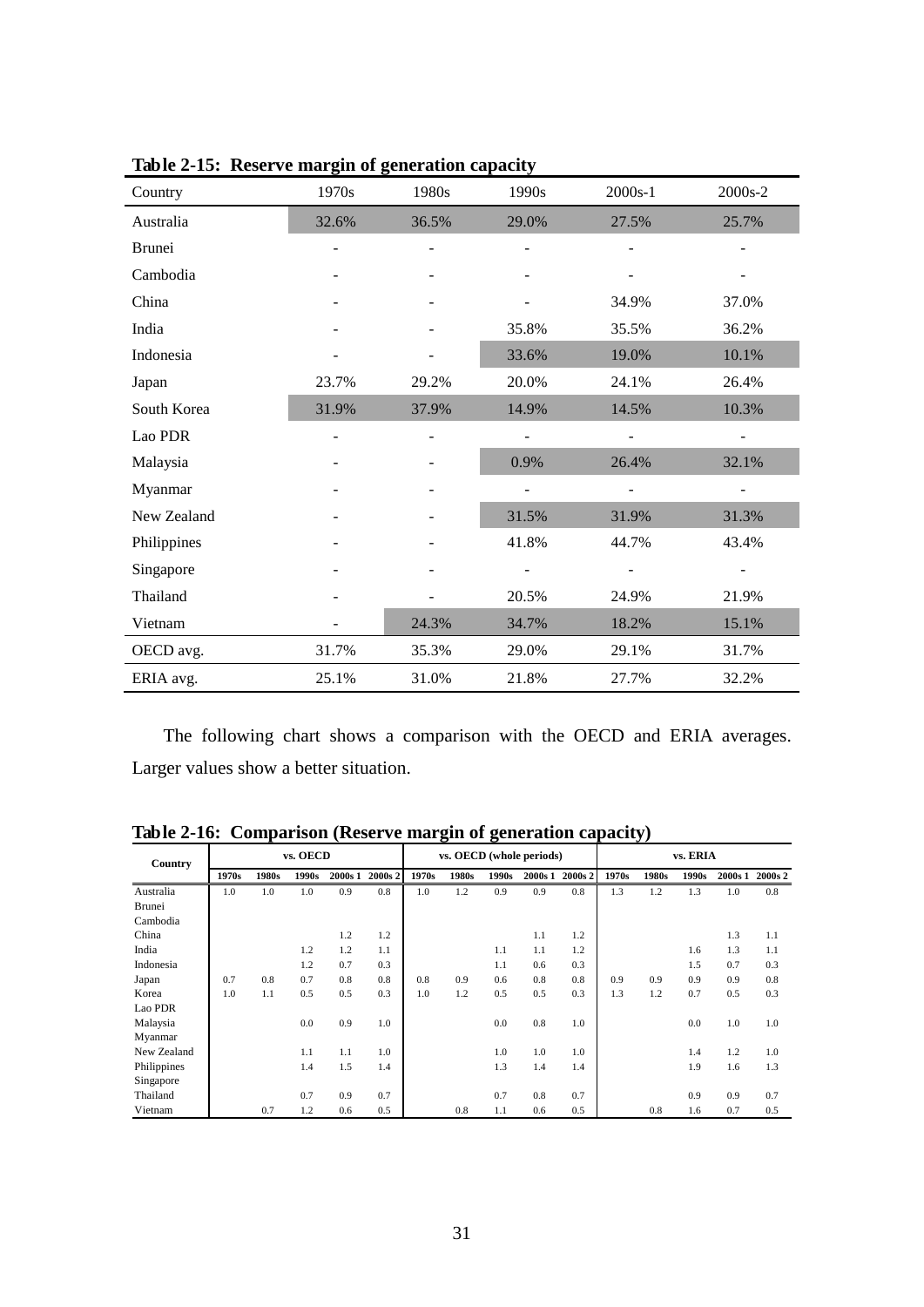# **4.8. Power Outage Frequency/Duration**

Data on power outage frequency and power outage duration could only be obtained from a limited number of countries. The following shows the situations for these countries.

| Table 2-17. Tower butage frequency |                          |                          |                          | Unit: times/year |                          |
|------------------------------------|--------------------------|--------------------------|--------------------------|------------------|--------------------------|
| Country                            | 1970s                    | 1980s                    | 1990s                    | $2000s-1$        | 2000s-2                  |
| Australia                          |                          |                          |                          | 2.24             | 2.10                     |
| <b>Brunei</b>                      |                          |                          |                          |                  |                          |
| Cambodia                           |                          |                          |                          |                  |                          |
| China                              |                          |                          |                          |                  |                          |
| India                              |                          |                          |                          |                  |                          |
| Indonesia                          |                          |                          |                          | 13.88            | 11.15                    |
| Japan                              | 1.60                     | 0.85                     | 0.25                     | $0.20\,$         | 0.31                     |
| South Korea                        | $\overline{\phantom{a}}$ | 4.25                     | 1.26                     | 0.53             |                          |
| Lao PDR                            | $\overline{\phantom{a}}$ | $\overline{\phantom{0}}$ | $\overline{\phantom{0}}$ | $\overline{a}$   | $\overline{\phantom{a}}$ |
| Malaysia                           |                          |                          |                          | 1.43             | 0.85                     |
| Myanmar                            |                          |                          |                          | $\overline{a}$   | $\blacksquare$           |
| New Zealand                        |                          |                          | 2.01                     | 1.66             | 2.44                     |
| Philippines                        |                          |                          |                          |                  |                          |
| Singapore                          |                          |                          |                          |                  |                          |
| Thailand                           |                          |                          |                          |                  |                          |
| Vietnam                            |                          |                          |                          |                  |                          |

## **Table 2-17: Power outage frequency**

|  |  | Table 2-18: Power outage duration |
|--|--|-----------------------------------|
|--|--|-----------------------------------|

|               |       |       |       | Unit: minutes/year |         |
|---------------|-------|-------|-------|--------------------|---------|
| Country       | 1970s | 1980s | 1990s | $2000s-1$          | 2000s-2 |
| Australia     |       |       |       | 212.1              | 246.4   |
| <b>Brunei</b> |       |       |       |                    |         |
| Cambodia      |       |       |       |                    |         |
| China         |       |       |       |                    |         |
| India         |       |       |       |                    |         |
| Indonesia     |       |       |       | 13.6               | 21.0    |
| Japan         | 226.8 | 121.5 | 40.4  | 28.7               | 115.6   |
| South Korea   |       | 494.4 | 122.2 | 19.5               | 18.0    |
| Lao PDR       |       |       |       |                    | -       |
| Malaysia      |       |       | 552.7 | 191.5              | 72.8    |
| Myanmar       |       |       |       |                    |         |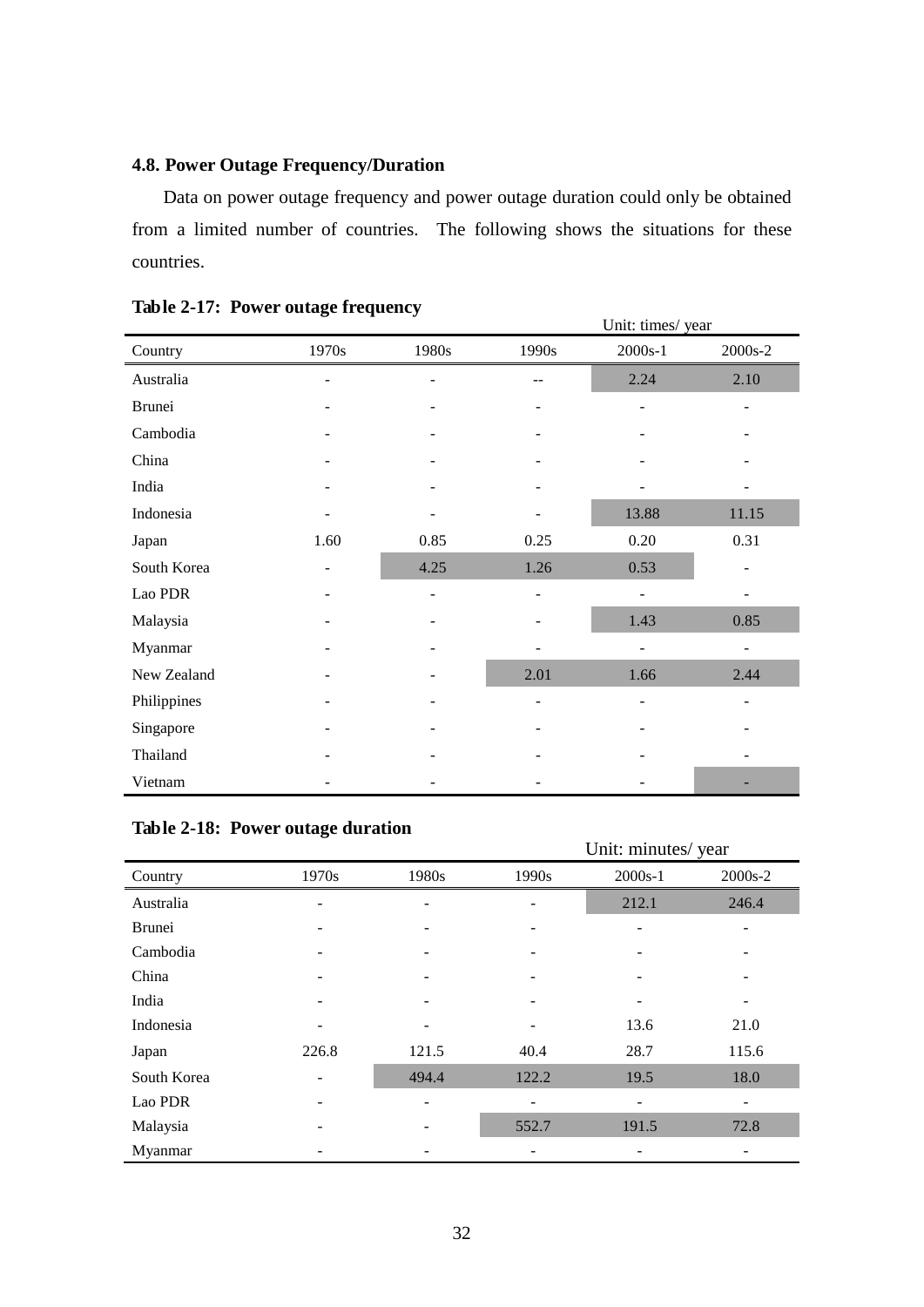| Country     | 1970s                    | 1980s | 1990s                    | $2000s-1$ | $2000s-2$ |
|-------------|--------------------------|-------|--------------------------|-----------|-----------|
| New Zealand | -                        | -     | 5.0                      | 4.7       | 21.8      |
| Philippines |                          | -     | $\overline{\phantom{a}}$ |           |           |
| Singapore   |                          | -     | $\overline{\phantom{a}}$ |           |           |
| Thailand    |                          | -     | $\overline{\phantom{0}}$ |           |           |
| Vietnam     | $\overline{\phantom{a}}$ | -     | $\overline{\phantom{0}}$ | -         | -         |

#### **4.9. Commercial Energy Access Ratio**

Access to commercial energy has improved for ERIA as a whole over all time periods.



**Figure 2-7: ERIA Total Commercial energy access ratios**

The trend here is similar no matter the country observed. Access to commercial energy improved in all countries.

**Table 2-19: Commercial energy access ratios**

|               | ຶ              |       |        |           |         |
|---------------|----------------|-------|--------|-----------|---------|
| Country       | 1970s          | 1980s | 1990s  | $2000s-1$ | 2000s-2 |
| Australia     |                | 98.5% | 96.2%  | 96.3%     | 96.9%   |
| <b>Brunei</b> | 98.1%          | 99.6% | 100.0% | 100.0%    | 100.0%  |
| Cambodia      | $\overline{a}$ |       | 21.9%  | 28.2%     | 33.7%   |
| China         | 65.7%          | 72.6% | 79.6%  | 85.0%     | 90.5%   |
| India         | 40.8%          | 50.6% | 62.9%  | 69.0%     | 73.7%   |
| Indonesia     | 38.4%          | 54.1% | 65.3%  | 71.0%     | 73.6%   |
| Japan         |                | 99.5% | 99.5%  | 99.5%     | 99.5%   |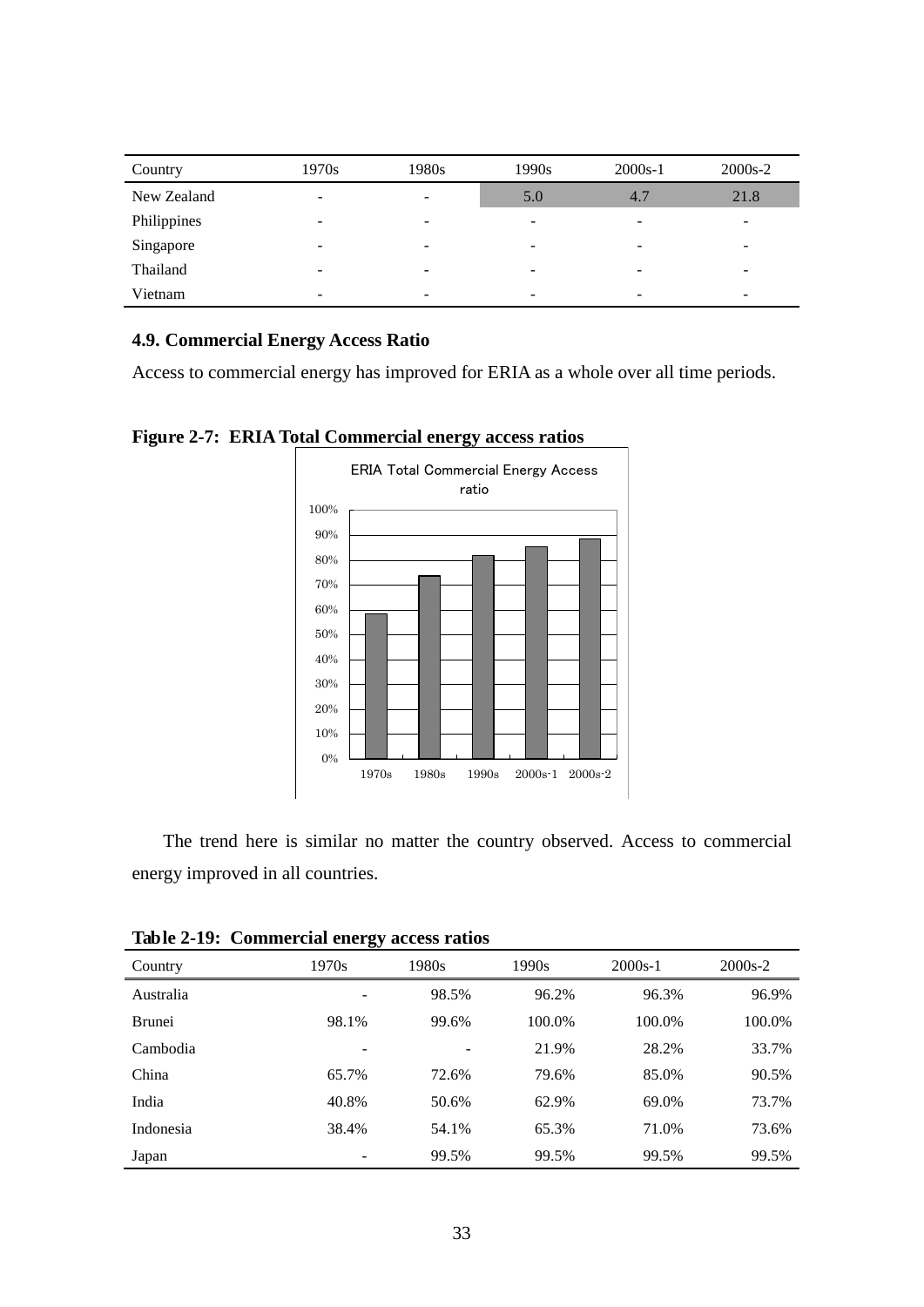| Country     | 1970s                        | 1980s  | 1990s  | $2000s-1$ | 2000s-2 |
|-------------|------------------------------|--------|--------|-----------|---------|
| South Korea | $\qquad \qquad \blacksquare$ |        | 99.8%  | 99.9%     | 99.9%   |
| Lao PDR     |                              |        | 25.7%  | 31.2%     | 38.3%   |
| Malaysia    |                              | 94.6%  | 96.8%  | 97.6%     | 98.0%   |
| Myanmar     | 28.9%                        | 29.5%  | 26.1%  | 31.3%     | 36.4%   |
| New Zealand | 97.1%                        | 95.8%  | 94.9%  | 93.9%     | 94.3%   |
| Philippines | 65.0%                        | 68.7%  | 77.9%  | 85.5%     | 87.4%   |
| Singapore   | 99.8%                        | 100.0% | 100.0% | 100.0%    | 100.0%  |
| Thailand    | 76.9%                        | 81.3%  | 89.2%  | 91.4%     | 91.3%   |
| Vietnam     | 27.3%                        | 26.7%  | 33.2%  | 49.7%     | 59.5%   |
| OECD avg.   | 99.2%                        | 98.8%  | 97.9%  | 97.8%     | 97.7%   |
| ERIA avg.   | 58.4%                        | 73.6%  | 81.8%  | 85.2%     | 88.4%   |

The following chart shows a comparison with the OECD and ERIA averages. Larger values show a better situation.

| Country     | vs. OECD |       |       |         | vs. OECD (whole periods) |       |       |       | vs. ERIA |         |       |       |       |         |         |
|-------------|----------|-------|-------|---------|--------------------------|-------|-------|-------|----------|---------|-------|-------|-------|---------|---------|
|             | 1970s    | 1980s | 1990s | 2000s 1 | 2000s 2                  | 1970s | 1980s | 1990s | 2000s 1  | 2000s 2 | 1970s | 1980s | 1990s | 2000s 1 | 2000s 2 |
| Australia   | ٠        | 1.0   | 1.0   | 1.0     | 1.0                      |       | 1.0   | 1.0   | 1.0      | 1.0     |       | 1.4   | 1.2   | 1.2     | 1.1     |
| Brunei      | 1.0      | 1.0   | 1.0   | 1.0     | 1.0                      | 1.0   | 1.0   | 1.0   | 1.0      | 1.0     | 1.7   | 1.4   | 1.2   | 1.2     | 1.2     |
| Cambodia    |          | ٠     | 0.2   | 0.3     | 0.3                      |       | ٠     | 0.2   | 0.3      | 0.3     |       | ٠     | 0.3   | 0.3     | 0.4     |
| China       | 0.7      | 0.7   | 0.8   | 0.9     | 0.9                      | 0.7   | 0.7   | 0.8   | 0.9      | 0.9     | 1.1   | 1.0   | 1.0   | 1.0     | 1.0     |
| India       | 0.4      | 0.5   | 0.6   | 0.7     | 0.8                      | 0.4   | 0.5   | 0.6   | 0.7      | 0.7     | 0.7   | 0.7   | 0.8   | 0.9     | 0.9     |
| Indonesia   | 0.4      | 0.5   | 0.7   | 0.7     | 0.8                      | 0.4   | 0.6   | 0.7   | 0.7      | 0.7     | 0.7   | 0.7   | 0.8   | 0.9     | 0.9     |
| Japan       |          | 1.0   | 1.0   | 1.0     | 1.0                      |       | 1.0   | 1.0   | 1.0      | 1.0     |       | 1.4   | 1.2   | 1.2     | 1.2     |
| Korea       |          | ٠     | 1.0   | 1.0     | 1.0                      |       | ۰     | 1.0   | 1.0      | 1.0     |       | ٠     | 1.2   | 1.2     | 1.2     |
| Lao PDR     |          | ۰     | 0.3   | 0.3     | 0.4                      |       | ٠     | 0.3   | 0.3      | 0.4     |       | ٠     | 0.3   | 0.4     | 0.4     |
| Malaysia    |          | 1.0   | 1.0   | 1.0     | 1.0                      |       | 1.0   | 1.0   | 1.0      | 1.0     |       | 1.3   | 1.2   | 1.2     | 1.1     |
| Myanmar     | 0.3      | 0.3   | 0.3   | 0.3     | 0.4                      | 0.3   | 0.3   | 0.3   | 0.3      | 0.4     | 0.5   | 0.4   | 0.3   | 0.4     | 0.4     |
| New Zealand | 1.0      | 1.0   | 1.0   | 1.0     | 1.0                      | 1.0   | 1.0   | 1.0   | 1.0      | 1.0     | 1.7   | 1.3   | 1.2   | 1.1     | 1.1     |
| Philippines | 0.7      | 0.7   | 0.8   | 0.9     | 0.9                      | 0.7   | 0.7   | 0.8   | 0.9      | 0.9     | 1.1   | 0.9   | 1.0   | 1.0     | 1.0     |
| Singapore   | 1.0      | 1.0   | 1.0   | 1.0     | 1.0                      | 1.0   | 1.0   | 1.0   | 1.0      | 1.0     | 1.7   | 1.4   | 1.2   | 1.2     | 1.2     |
| Thailand    | 0.8      | 0.8   | 0.9   | 0.9     | 0.9                      | 0.8   | 0.8   | 0.9   | 0.9      | 0.9     | 1.3   | 1.1   | 1.1   | 1.1     | 1.1     |
| Vietnam     | 0.3      | 0.3   | 0.3   | 0.5     | 0.6                      | 0.3   | 0.3   | 0.3   | 0.5      | 0.6     | 0.5   | 0.4   | 0.4   | 0.6     | 0.7     |

**Table 2-20: Comparison (Commercial energy access ratio)**

In Working Group meetings, the adoption of the electrification rate was proposed instead of commercial energy access. However, it is not easy to obtain data for electrification rates in line with a cohesive definition. The IEA provided electrification rate data to the World Energy Outlook (WEO) in 2000, 2005 and 2009, and this data is shown below as a reference. The ERIA Total Electrification rate is calculated using a weighted average for population, assuming the figures for OECD countries without the IEA data for the WEO to be 100%.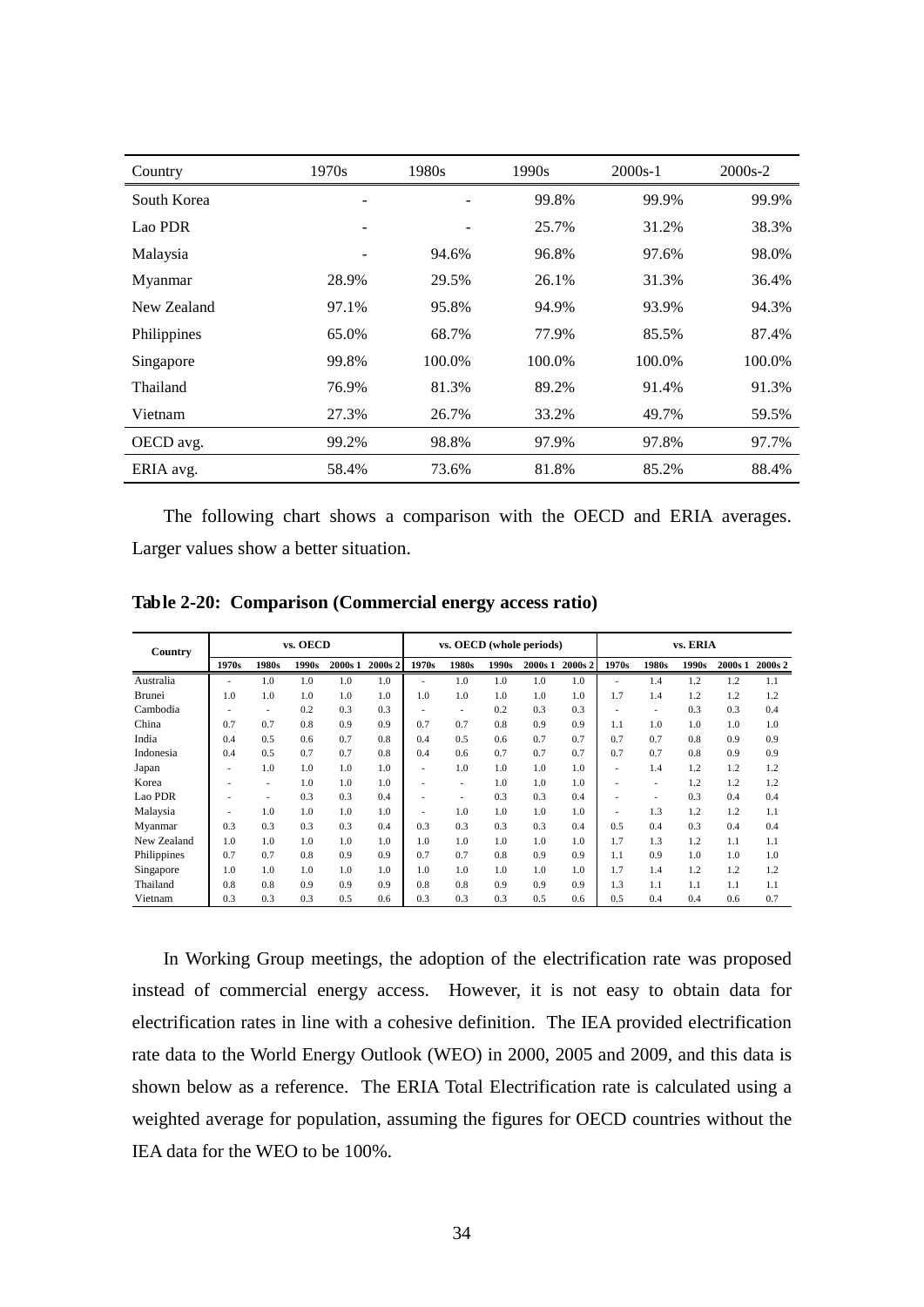|               | 2000 (WEO 2002)         |                                      | 2005 (WEO 2006)         |                                      | 2009 (WEO 2011)         |                                      |  |
|---------------|-------------------------|--------------------------------------|-------------------------|--------------------------------------|-------------------------|--------------------------------------|--|
| Country       | Electrification<br>rate | Population<br>without<br>electricity | Electrification<br>rate | Population<br>without<br>electricity | Electrification<br>rate | Population<br>without<br>electricity |  |
|               | (% )                    | (million)                            | (% )                    | (million)                            | (% )                    | (million)                            |  |
| Australia     |                         |                                      |                         |                                      |                         |                                      |  |
| <b>Brunei</b> | 99.2%                   | 0.0                                  | 99.2%                   | 0.0                                  | 99.7%                   | 0.0                                  |  |
| Cambodia      | 15.8%                   | 10.3                                 | 20.1%                   | 10.9                                 | 24.0%                   | 11.3                                 |  |
| China         | 98.6%                   | 17.6                                 | 99.4%                   | 8.5                                  | 99.4%                   | 8.0                                  |  |
| India         | 43.0%                   | 579.1                                | 55.5%                   | 487.2                                | 75.0%                   | 288.8                                |  |
| Indonesia     | 53.4%                   | 98.0                                 | 54.0%                   | 101.2                                | 64.5%                   | 81.6                                 |  |
| Japan         |                         |                                      |                         |                                      |                         |                                      |  |
| South Korea   |                         | $\overline{\phantom{a}}$             |                         | $\overline{\phantom{m}}$             |                         |                                      |  |
| Lao PDR       |                         |                                      |                         |                                      | 55.0%                   | 2.6                                  |  |
| Malaysia      | 96.9%                   | 0.7                                  | 97.8%                   | 0.6                                  | 99.4%                   | 0.2                                  |  |
| Myanmar       | 5.0%                    | 45.3                                 | 11.3%                   | 45.1                                 | 13.0%                   | 43.5                                 |  |
| New Zealand   |                         | $\overline{\phantom{a}}$             |                         | $\overline{\phantom{a}}$             |                         |                                      |  |
| Philippines   | 87.4%                   | 9.5                                  | 80.5%                   | 16.2                                 | 89.7%                   | 9.5                                  |  |
| Singapore     | 100.0%                  |                                      | 100.0%                  |                                      | 100.0%                  |                                      |  |
| Thailand      | 82.1%                   | 10.9                                 | 99.0%                   | 0.6                                  | 99.3%                   | 0.5                                  |  |
| Vietnam       | 75.8%                   | 19.0                                 | 84.2%                   | 13.2                                 | 97.6%                   | 2.1                                  |  |
| ERIA avg.     | 73.5%                   | 790.4                                | 78.2%                   | 683.5                                | 86.3%                   | 448.1                                |  |

**Table 2-21: Electrification rate**

*Note*: WEO provided only Non-OECD Electrification rate.

#### **4.10. TPES/GDP Ratio**

The TPES/GDP ratio fell from the 1970s to the 1990s, showing, in other words, that energy efficiency was improving. However, from then through to 2000s-2, TPES/GDP ratio has increased, indicating a worsening of energy efficiency. Up until the 1990s the GDP growth rate was higher than the growth in the energy consumption rate, but since then there has been a reversal in. Reasons for the reversal are the increasing energy demand in China and the lower GDP growth in Japan. In terms of energy demand, China is dominant in the East Asia region and their share is about half. On the other hand, in terms of GDP, Japan is dominant and their share is also about half of the total. With these factors in mind the increase in East Asian energy demand, mainly led by China is higher than that of GDP growth which is dominated by Japan. Thus the ratio of TPES to GDP worsened throughout the 2000s time-period.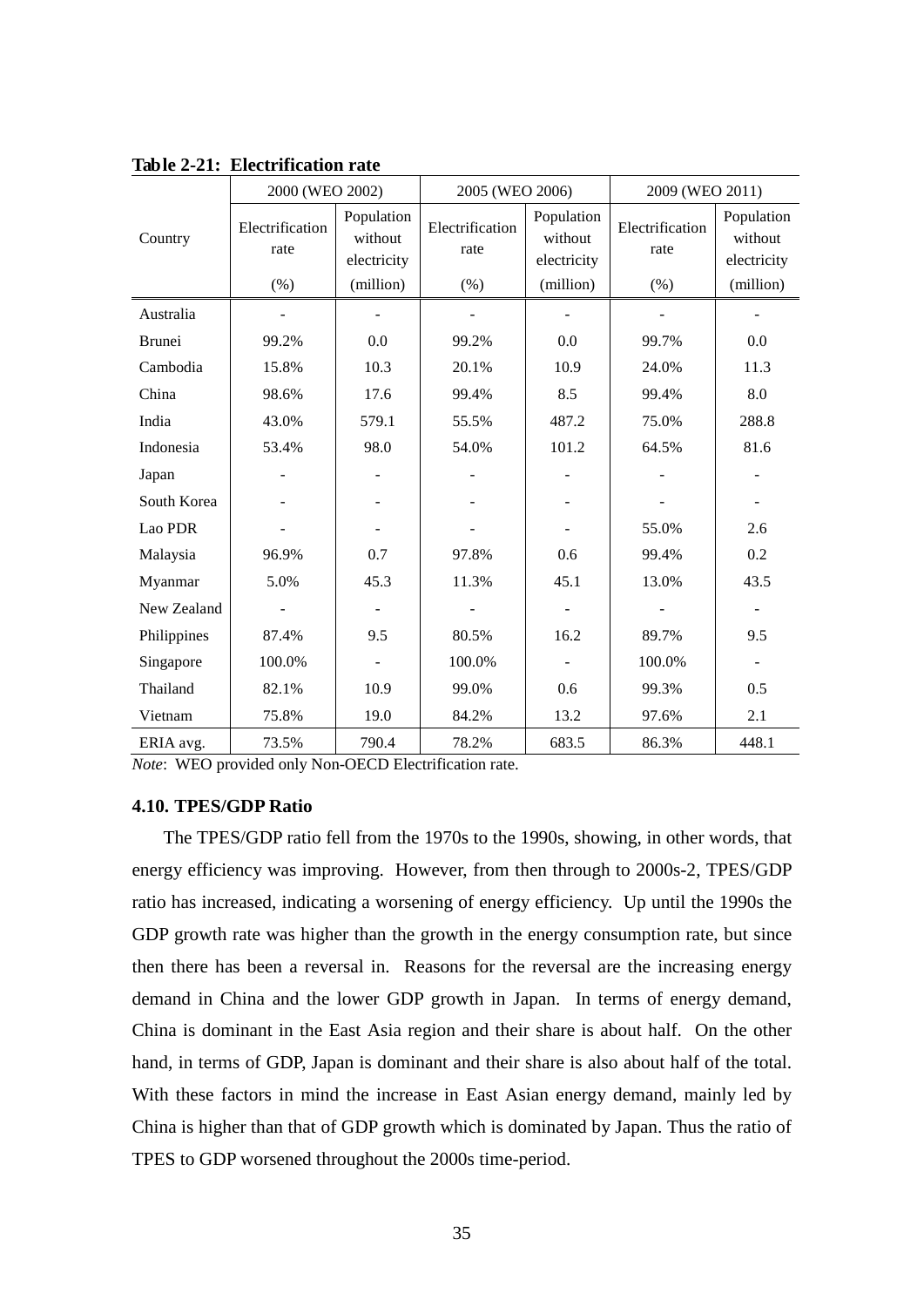

**Figure 2-8: ERIA Total TPES/GDP ratio**

The following shows the TPES/GDP ratio for ERIA member countries. Most countries show a trend of improvements in energy efficiency over the evaluation period. Brunei and Malaysia, however, showed a worsening in energy efficiency. New Zealand's energy efficiency worsened until the 1990s, and improved after that.

| Country       | 1970s | 1980s | 1990s | $2000s-1$ | 2000s-2 |
|---------------|-------|-------|-------|-----------|---------|
| Australia     | 0.321 | 0.299 | 0.280 | 0.250     | 0.243   |
| <b>Brunei</b> | 0.165 | 0.313 | 0.402 | 0.382     | 0.483   |
| Cambodia      |       |       | 1.158 | 0.879     | 0.665   |
| China         | 3.676 | 2.348 | 1.307 | 0.877     | 0.800   |
| India         | 1.322 | 1.248 | 1.102 | 0.913     | 0.776   |
| Indonesia     | 1.053 | 0.878 | 0.871 | 0.912     | 0.803   |
| Japan         | 0.146 | 0.114 | 0.109 | 0.108     | 0.099   |
| South Korea   | 0.331 | 0.317 | 0.348 | 0.333     | 0.304   |
| Lao PDR       |       |       | 1.096 | 0.897     | 0.844   |
| Malaysia      | 0.417 | 0.463 | 0.492 | 0.514     | 0.511   |
| Myanmar       | 2.797 | 2.270 | 1.958 | 1.114     | 0.827   |
| New Zealand   | 0.269 | 0.287 | 0.328 | 0.286     | 0.255   |
| Philippines   | 0.509 | 0.498 | 0.535 | 0.470     | 0.363   |
| Singapore     | 0.266 | 0.222 | 0.275 | 0.192     | 0.124   |

**Table 2-22: TPES/GDP ratio**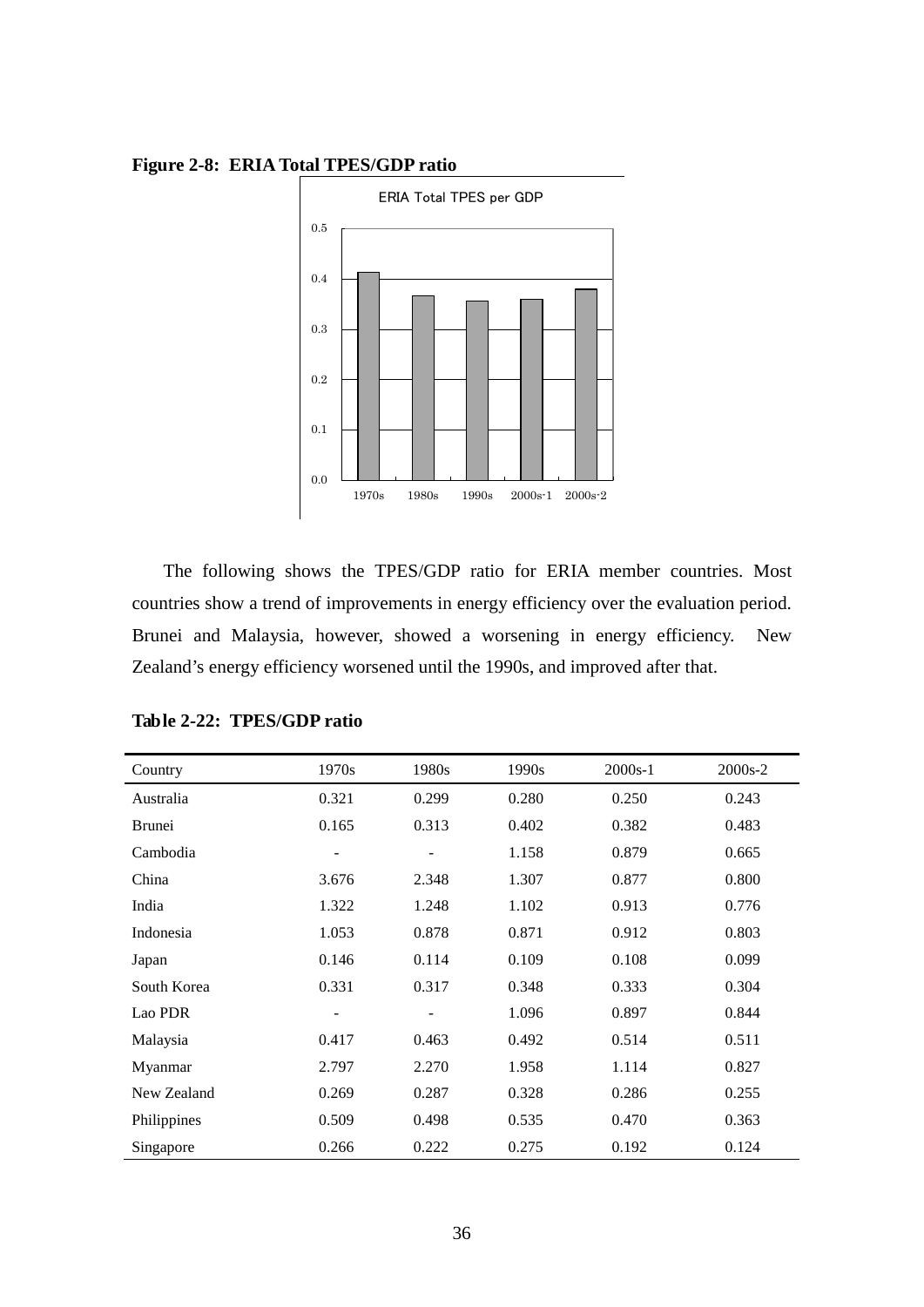| Country   | 1970s | 1980s | 1990s | $2000s-1$ | $2000s-2$ |
|-----------|-------|-------|-------|-----------|-----------|
| Thailand  | 0.658 | 0.517 | 0.542 | 0.612     | 0.593     |
| Vietnam   | 2.178 | 1.911 | 1.369 | 1.168     | 1.074     |
| OECD avg. | 0.299 | 0.247 | 0.217 | 0.196     | 0.180     |
| ERIA avg. | 0.413 | 0.366 | 0.356 | 0.359     | 0.379     |

The following is a comparison with OECD and ERIA averages. With the TPES/GDP ratio, the better situation is shown by lower values, but as inverse numbers have been used for the TPES/GDP ratio for the purpose of this comparison, the large values here show the better situation.

**Table 2-23: Comparison (TPES/GDP ratio)**

| Country     |       | vs. OECD |       |         |         | vs. OECD (whole periods) |       |       |         |         | vs. ERIA |       |       |         |         |
|-------------|-------|----------|-------|---------|---------|--------------------------|-------|-------|---------|---------|----------|-------|-------|---------|---------|
|             | 1970s | 1980s    | 1990s | 2000s 1 | 2000s 2 | 1970s                    | 1980s | 1990s | 2000s 1 | 2000s 2 | 1970s    | 1980s | 1990s | 2000s 1 | 2000s 2 |
| Australia   | 0.9   | 0.8      | 0.8   | 0.8     | 0.7     | 0.7                      | 0.8   | 0.8   | 0.9     | 0.9     | 1.3      | 1.2   | 1.3   | 1.4     | 1.5     |
| Brunei      | 1.8   | 0.8      | 0.5   | 0.5     | 0.4     | 1.4                      | 0.7   | 0.6   | 0.6     | 0.5     | 2.5      | 1.2   | 0.9   | 0.9     | 0.8     |
| Cambodia    |       | ٠        | 0.2   | 0.2     | 0.3     |                          | ٠     | 0.2   | 0.3     | 0.3     |          | ٠     | 0.3   | 0.4     | 0.6     |
| China       | 0.1   | 0.1      | 0.2   | 0.2     | 0.2     | 0.1                      | 0.1   | 0.2   | 0.3     | 0.3     | 0.1      | 0.2   | 0.3   | 0.4     | 0.5     |
| India       | 0.2   | 0.2      | 0.2   | 0.2     | 0.2     | 0.2                      | 0.2   | 0.2   | 0.2     | 0.3     | 0.3      | 0.3   | 0.3   | 0.4     | 0.5     |
| Indonesia   | 0.3   | 0.3      | 0.2   | 0.2     | 0.2     | 0.2                      | 0.3   | 0.3   | 0.2     | 0.3     | 0.4      | 0.4   | 0.4   | 0.4     | 0.5     |
| Japan       | 2.1   | 2.2      | 2.0   | 1.8     | 1.8     | 1.5                      | 2.0   | 2.1   | 2.1     | 2.3     | 2.8      | 3.2   | 3.2   | 3.3     | 3.8     |
| Korea       | 0.9   | 0.8      | 0.6   | 0.6     | 0.6     | 0.7                      | 0.7   | 0.6   | 0.7     | 0.7     | 1.2      | 1.1   | 1.0   | 1.1     | 1.2     |
| Lao PDR     |       | ٠        | 0.2   | 0.2     | 0.2     |                          | ٠     | 0.2   | 0.3     | 0.3     |          | ٠     | 0.3   | 0.4     | 0.4     |
| Malaysia    | 0.7   | 0.5      | 0.4   | 0.4     | 0.4     | 0.5                      | 0.5   | 0.5   | 0.4     | 0.4     | 1.0      | 0.8   | 0.7   | 0.7     | 0.7     |
| Myanmar     | 0.1   | 0.1      | 0.1   | 0.2     | 0.2     | 0.1                      | 0.1   | 0.1   | 0.2     | 0.3     | 0.1      | 0.2   | 0.2   | 0.3     | 0.5     |
| New Zealand | 1.1   | 0.9      | 0.7   | 0.7     | 0.7     | 0.8                      | 0.8   | 0.7   | 0.8     | 0.9     | 1.5      | 1.3   | 1.1   | 1.2     | 1.5     |
| Philippines | 0.6   | 0.5      | 0.4   | 0.4     | 0.5     | 0.4                      | 0.5   | 0.4   | 0.5     | 0.6     | 0.8      | 0.7   | 0.7   | 0.8     | 1.0     |
| Singapore   | 1.1   | 1.1      | 0.8   | 1.0     | 1.4     | 0.8                      | 1.0   | 0.8   | 1.2     | 1.8     | 1.5      | 1.6   | 1.3   | 1.8     | 3.0     |
| Thailand    | 0.5   | 0.5      | 0.4   | 0.3     | 0.3     | 0.3                      | 0.4   | 0.4   | 0.4     | 0.4     | 0.6      | 0.7   | 0.6   | 0.6     | 0.6     |
| Vietnam     | 0.1   | 0.1      | 0.2   | 0.2     | 0.2     | 0.1                      | 0.1   | 0.2   | 0.2     | 0.2     | 0.2      | 0.2   | 0.3   | 0.3     | 0.3     |

#### **4.11. TFEC/GDP Ratio**

TEC/GDP ratio shrank across all time periods, indicating progress in the improvement of energy efficiency at the end-user level.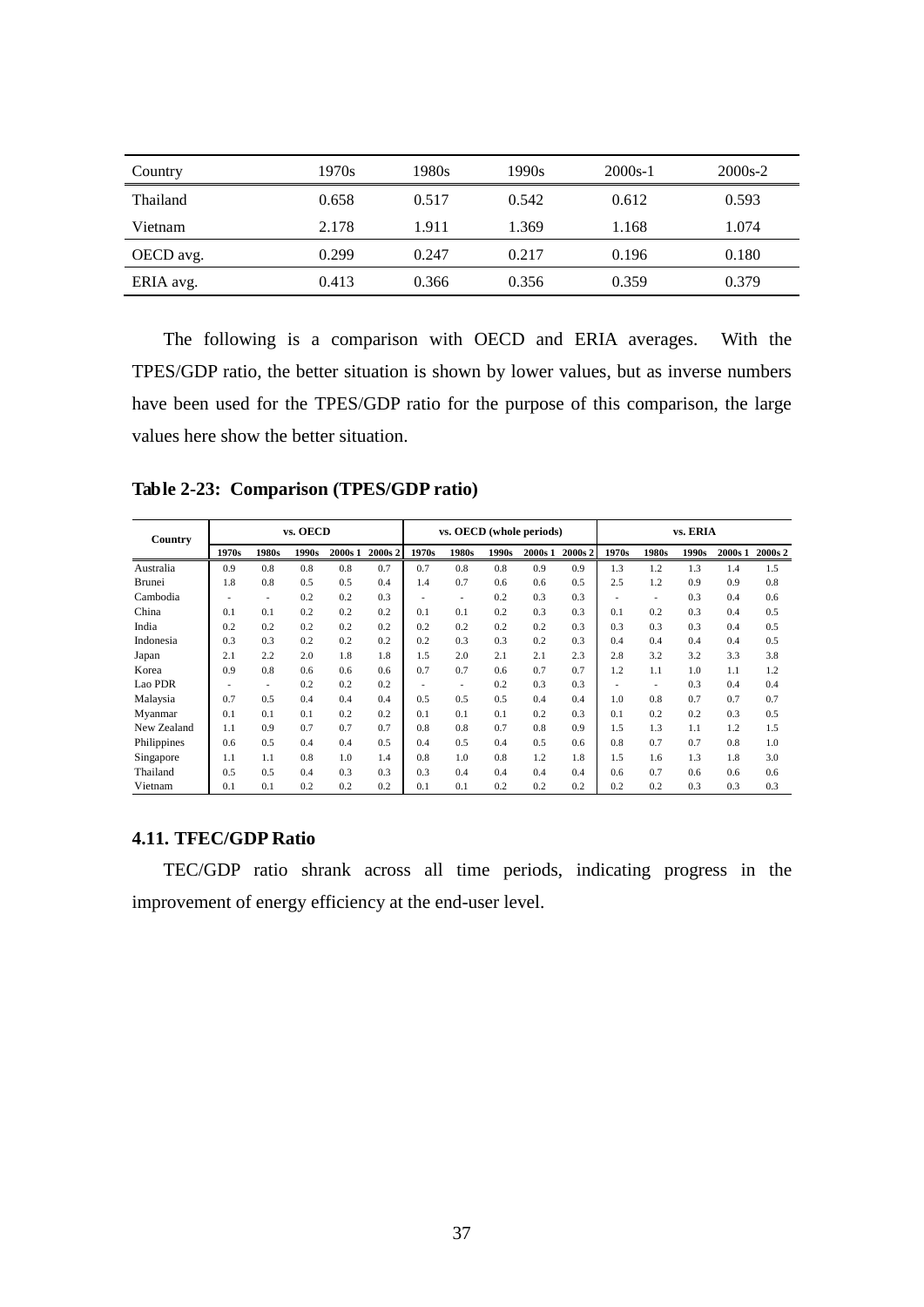

**Figure 2-9: ERIA Total TFEC/GDP Ratio**

The following shows TFEC/GDP ratio for ERIA member countries. Most countries exhibited trends toward improved energy efficiency over the evaluation period.

| Country       | 1970s                    | 1980s                    | 1990s | $2000s-1$ | 2000s-2 |
|---------------|--------------------------|--------------------------|-------|-----------|---------|
| Australia     | 0.218                    | 0.197                    | 0.182 | 0.159     | 0.109   |
| <b>Brunei</b> | 0.026                    | 0.056                    | 0.092 | 0.095     | 0.168   |
| Cambodia      | $\overline{\phantom{0}}$ | $\overline{\phantom{a}}$ | 1.027 | 0.757     | 0.412   |
| China         | 3.125                    | 1.933                    | 0.985 | 0.587     | 0.371   |
| India         | 1.186                    | 1.047                    | 0.823 | 0.622     | 0.373   |
| Indonesia     | 0.932                    | 0.753                    | 0.644 | 0.683     | 0.431   |
| Japan         | 0.105                    | 0.076                    | 0.073 | 0.072     | 0.050   |
| South Korea   | 0.258                    | 0.223                    | 0.246 | 0.224     | 0.148   |
| Lao PDR       |                          |                          | 0.996 | 0.816     | 0.544   |
| Malaysia      | 0.283                    | 0.278                    | 0.297 | 0.319     | 0.234   |
| Myanmar       | 2.504                    | 1.967                    | 1.729 | 0.993     | 0.565   |
| New Zealand   | 0.198                    | 0.211                    | 0.249 | 0.218     | 0.139   |
| Philippines   | 0.411                    | 0.340                    | 0.358 | 0.284     | 0.158   |
| Singapore     | 0.105                    | 0.107                    | 0.095 | 0.097     | 0.072   |
| Thailand      | 0.841                    | 0.608                    | 0.630 | 0.603     | 0.385   |
| Vietnam       | 2.067                    | 1.760                    | 1.270 | 1.039     | 0.677   |
| OECD avg.     | 0.222                    | 0.176                    | 0.149 | 0.135     | 0.094   |
| ERIA avg.     | 0.336                    | 0.285                    | 0.259 | 0.245     | 0.249   |

**Table 2-24: TFEC/GDP Ratio**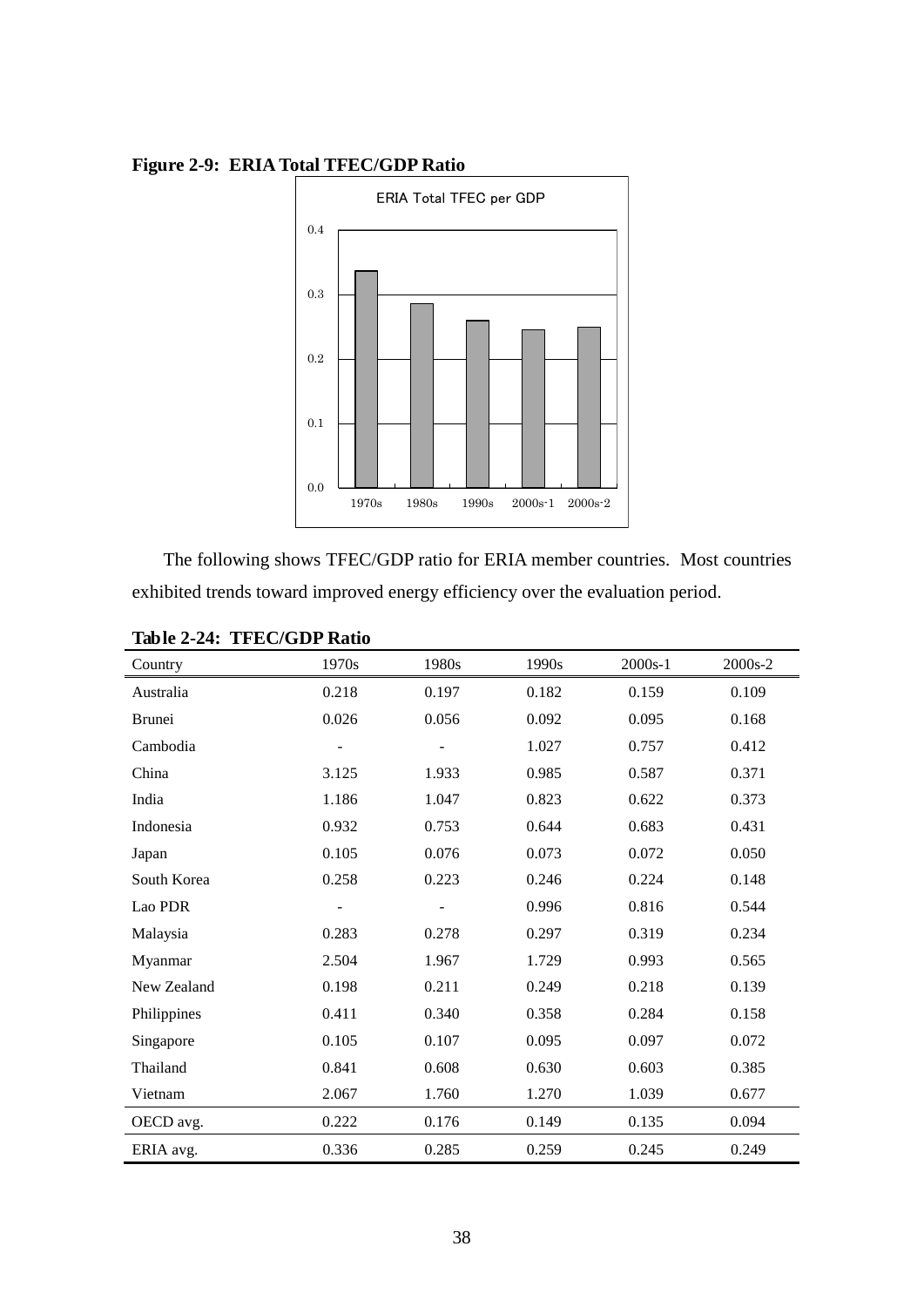The following chart shows a comparison with the OECD and ERIA averages. with the TFEC/GDP ratio, the better situation is shown by lower values, but as inverse numbers have been used for the TFEC/GDP ratio for the purpose of this comparison, the large values here show the better situation.

| Country       |       |                          | vs. OECD |         |         | vs. OECD (whole periods) |       |       |         |         | vs. ERIA |       |       |         |         |
|---------------|-------|--------------------------|----------|---------|---------|--------------------------|-------|-------|---------|---------|----------|-------|-------|---------|---------|
|               | 1970s | 1980s                    | 1990s    | 2000s 1 | 2000s 2 | 1970s                    | 1980s | 1990s | 2000s 1 | 2000s 2 | 1970s    | 1980s | 1990s | 2000s 1 | 2000s 2 |
| Australia     | 1.4   | 1.3                      | 1.2      | 1.2     | 1.6     | 0.7                      | 0.8   | 0.8   | 1.0     | 1.4     | 1.9      | 1.8   | 1.9   | 2.2     | 3.4     |
| <b>Brunei</b> | 11.4  | 4.5                      | 2.4      | 2.1     | 1.1     | 5.9                      | 2.8   | 1.7   | 1.6     | 0.9     | 15.6     | 6.6   | 3.8   | 3.7     | 2.2     |
| Cambodia      |       | $\overline{\phantom{a}}$ | 0.2      | 0.3     | 0.4     |                          | ٠     | 0.1   | 0.2     | 0.4     |          | ۰     | 0.3   | 0.5     | 0.9     |
| China         | 0.1   | 0.1                      | 0.2      | 0.3     | 0.5     | 0.0                      | 0.1   | 0.2   | 0.3     | 0.4     | 0.1      | 0.2   | 0.4   | 0.6     | 1.0     |
| India         | 0.3   | 0.2                      | 0.3      | 0.3     | 0.5     | 0.1                      | 0.1   | 0.2   | 0.2     | 0.4     | 0.3      | 0.3   | 0.4   | 0.6     | 1.0     |
| Indonesia     | 0.3   | 0.3                      | 0.3      | 0.3     | 0.4     | 0.2                      | 0.2   | 0.2   | 0.2     | 0.4     | 0.4      | 0.5   | 0.5   | 0.5     | 0.9     |
| Japan         | 2.9   | 3.3                      | 3.0      | 2.7     | 3.6     | 1.5                      | 2.0   | 2.1   | 2.1     | 3.1     | 3.9      | 4.8   | 4.8   | 4.9     | 7.5     |
| Korea         | 1.2   | 1.1                      | 0.9      | 0.9     | 1.2     | 0.6                      | 0.7   | 0.6   | 0.7     | 1.0     | 1.6      | 1.6   | 1.4   | 1.6     | 2.5     |
| Lao PDR       |       | $\overline{\phantom{a}}$ | 0.2      | 0.2     | 0.3     |                          | ٠     | 0.2   | 0.2     | 0.3     |          | ۰     | 0.4   | 0.4     | 0.7     |
| Malaysia      | 1.1   | 0.9                      | 0.7      | 0.6     | 0.8     | 0.5                      | 0.6   | 0.5   | 0.5     | 0.7     | 1.4      | 1.3   | 1.2   | 1.1     | 1.6     |
| Myanmar       | 0.1   | 0.1                      | 0.1      | 0.2     | 0.3     | 0.1                      | 0.1   | 0.1   | 0.2     | 0.3     | 0.2      | 0.2   | 0.2   | 0.4     | 0.7     |
| New Zealand   | 1.5   | 1.2                      | 0.9      | 0.9     | 1.3     | 0.8                      | 0.7   | 0.6   | 0.7     | 1.1     | 2.1      | 1.7   | 1.4   | 1.6     | 2.7     |
| Philippines   | 0.7   | 0.7                      | 0.6      | 0.7     | 1.1     | 0.4                      | 0.5   | 0.4   | 0.5     | 1.0     | 1.0      | 1.1   | 1.0   | 1.2     | 2.4     |
| Singapore     | 2.9   | 2.3                      | 2.3      | 2.0     | 2.5     | 1.5                      | 1.4   | 1.6   | 1.6     | 2.1     | 3.9      | 3.4   | 3.7   | 3.6     | 5.1     |
| Thailand      | 0.4   | 0.4                      | 0.3      | 0.3     | 0.5     | 0.2                      | 0.3   | 0.2   | 0.3     | 0.4     | 0.5      | 0.6   | 0.6   | 0.6     | 1.0     |
| Vietnam       | 0.1   | 0.1                      | 0.2      | 0.2     | 0.3     | 0.1                      | 0.1   | 0.1   | 0.1     | 0.2     | 0.2      | 0.2   | 0.3   | 0.3     | 0.6     |

**Table 2-25: Comparison (TFEC/GDP ratio)**

#### **4.12. Days of On-land Oil Stocks**

IEA member countries are supposed to sustain emergency oil stocks equivalent to over 90 days of their net oil imports. Data on emergency stocks is available for OECD countries, but not for non-OECD countries other than Myanmar.

The following shows a comparison of days of on-land oil stocks against the OECD average. Only Japan exceeded the OECD average.

*Note*: This analysis is based on the data obtained from the "Monthly oil market report" of the IEA. The definition of "Days" in the "Monthly oil market report" is different from that calculated by using net imports of oil.

(See page 14)—shall adjust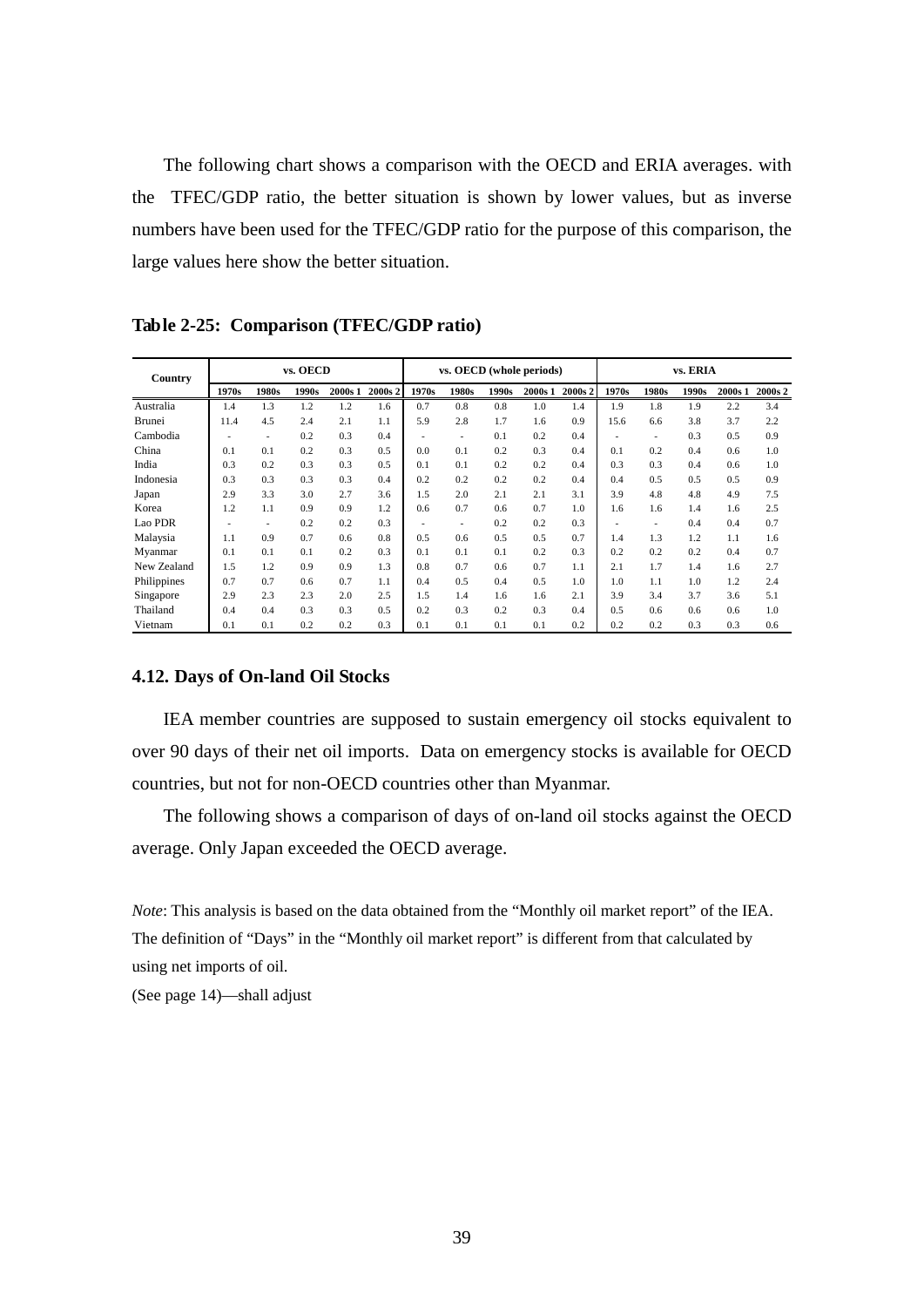|             | 1980s |             | 1990s |                    | $2000s-1$ |                    | 2000s-2 |                    |  |
|-------------|-------|-------------|-------|--------------------|-----------|--------------------|---------|--------------------|--|
| Country     | Days  | VS.<br>OECD | Days  | VS.<br><b>OECD</b> | Days      | VS.<br><b>OECD</b> | Days    | VS.<br><b>OECD</b> |  |
| Australia   | 64    | 0.7         | 48    | 0.5                | 40        | 0.5                | 40      | 0.5                |  |
| Brunei      |       |             |       |                    |           |                    |         |                    |  |
| Cambodia    |       |             |       |                    |           |                    |         |                    |  |
| China       |       |             |       |                    |           |                    |         |                    |  |
| India       |       |             |       |                    |           |                    |         |                    |  |
| Indonesia   |       |             |       |                    |           |                    |         |                    |  |
| Japan       | 101   | 1.1         | 103   | 1.2                | 105       | 1.3                | 122     | 1.4                |  |
| South Korea |       |             | 34    | 0.4                | 53        | 0.7                | 66      | 0.7                |  |
| Lao PDR     |       |             |       |                    |           | $0.0\,$            |         |                    |  |
| Malaysia    |       |             |       |                    |           |                    |         |                    |  |
| Myanmar     |       |             |       |                    |           |                    | 71      | 0.8                |  |
| New Zealand | 74    | 0.8         | 69    | 0.8                | 59        | 0.8                | 50      | 0.6                |  |
| Philippines |       |             |       |                    |           |                    |         |                    |  |
| Singapore   |       |             |       |                    |           |                    |         |                    |  |
| Thailand    |       |             |       |                    |           |                    |         |                    |  |
| Vietnam     |       |             |       |                    |           |                    |         |                    |  |
| OECD avg.   | 95    |             | 88    |                    | 79        |                    | 89      |                    |  |

**Table 2-26: Days of on-land oil stocks**

#### **4.13. CO2 Emission**

The  $CO_2$  emissions/ TPES,  $CO_2$  emissions/fossil fuel,  $CO_2$  emissions/GDP ratios, and  $CO<sub>2</sub>$  emissions per capita were adopted as measurements by which to evaluate  $CO<sub>2</sub>$ emissions.

ERIA's total  $CO<sub>2</sub>$  emissions/TPES ratio increased with time. The reason for this is thought to be an expansion in the use of commercial energy.

ERIA's total  $CO<sub>2</sub>$  emissions/fossil fuel ratio hardly changed at all, signifying that there was no major change in the composition of fossil fuel usage or energy use efficiency.

ERIA's total  $CO_2$  emissions/GDP ratio shrank from the 1970s to the 1980s, but has basically been on an increasing trend after that. The reason for this is thought to be the dulling of economic growth which was led by a stagnant Japanese economy and, conversely, the increased speed at which energy demand expanded, dominated by China.

ERIA's total  $CO<sub>2</sub>$  emissions per capita increased greatly over the years. One reason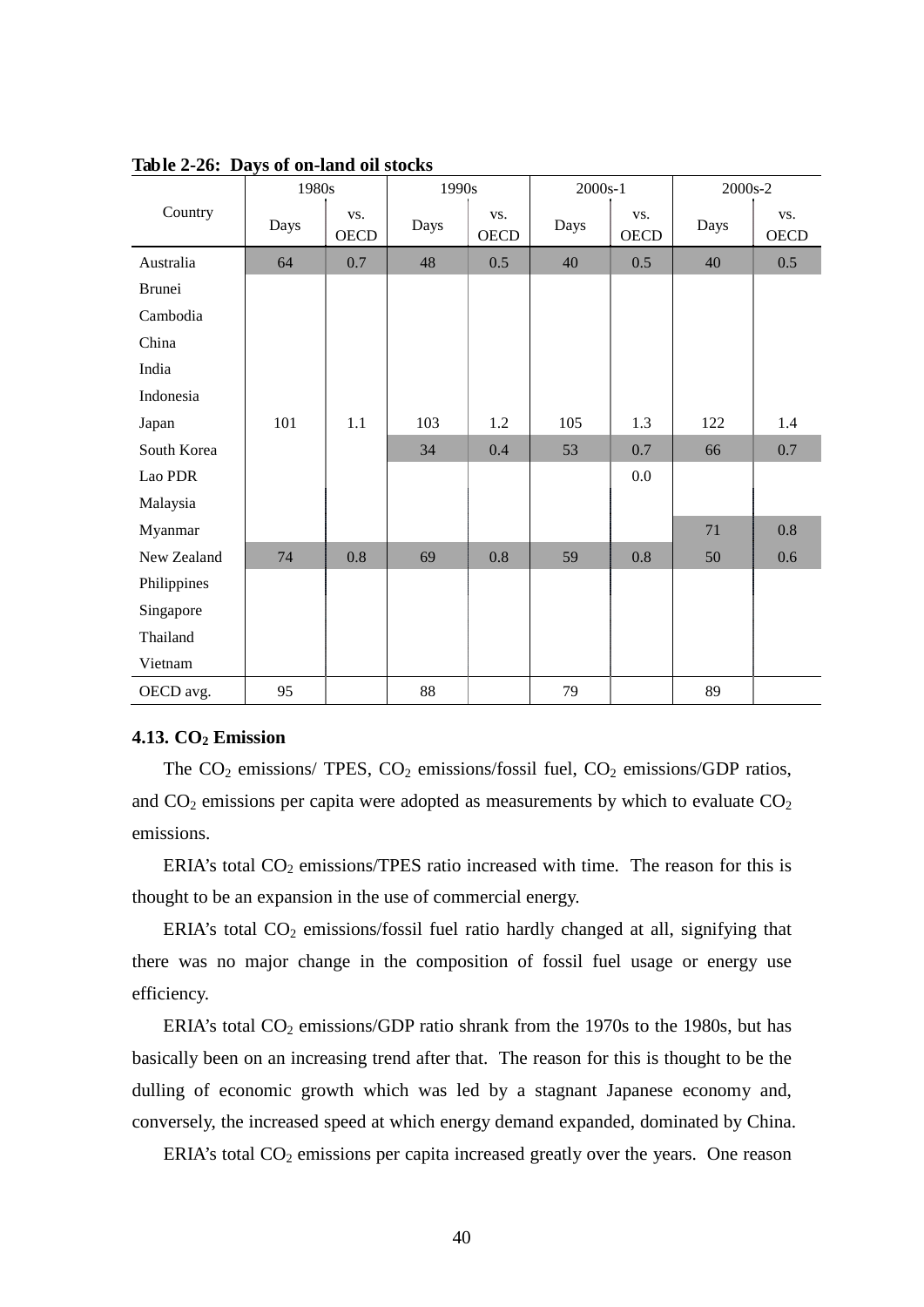for the increase is thought to be the shift toward commercial energy from firewood and other energies calculated to have zero  $CO<sub>2</sub>$  emissions, along with economic growth.





The following are the calculation results for  $CO<sub>2</sub>$  emissions per country, and their comparison with the OECD and ERIA averages. With  $CO<sub>2</sub>$  emissions, the better situation is shown by lower values, but as inverse numbers have been used for  $CO<sub>2</sub>$ emissions for the purpose of this comparison, the large values here show the better situation.

Comparing differences in  $CO<sub>2</sub>$  emissions per primary energy supply source in the 1970s and 2000s-2, only Japan, South Korea and New Zealand decreased CO<sub>2</sub>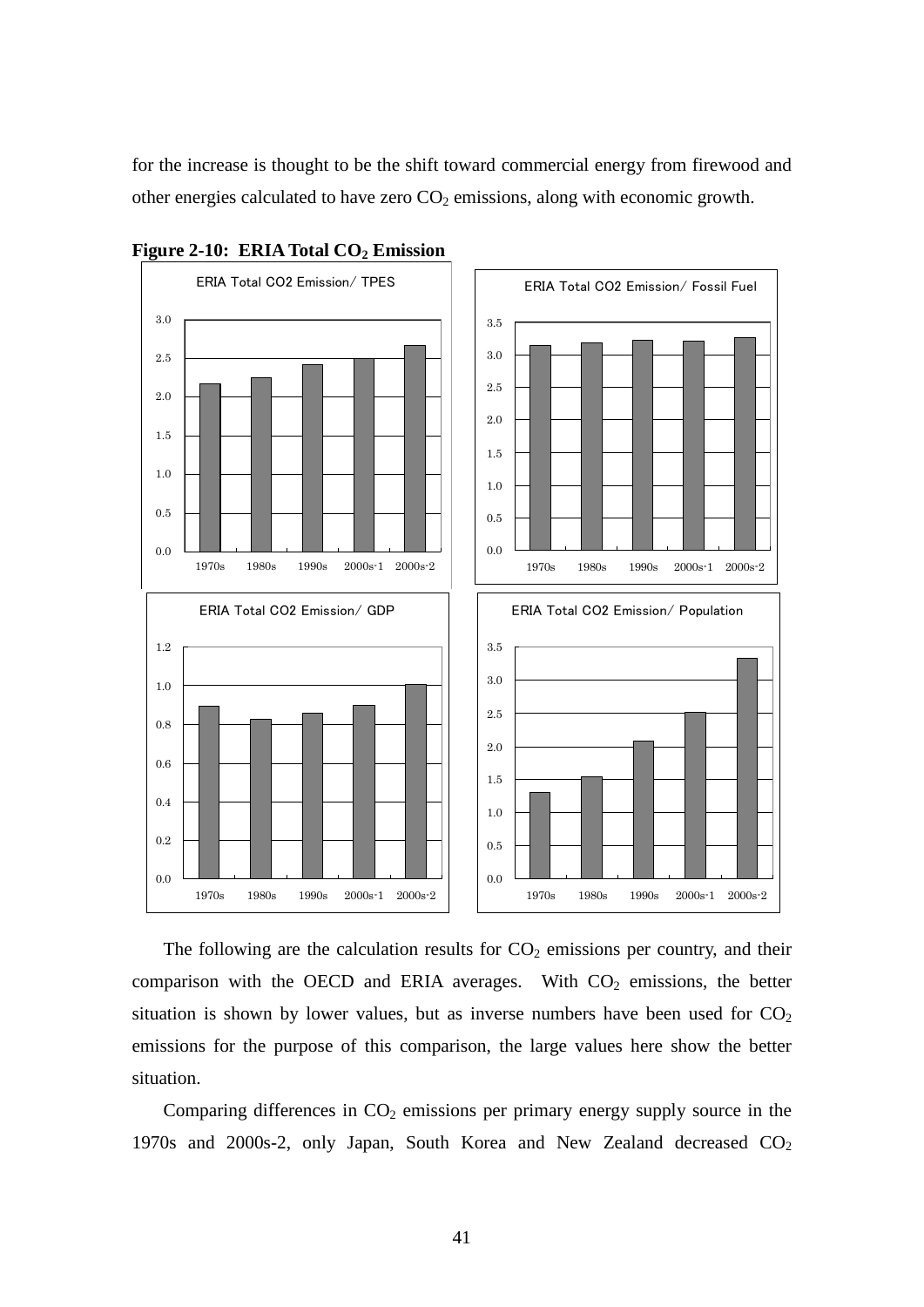emissions. Other countries increased emissions over the period. It is thought that one reason for this is the improvement of energy use efficiency due to the increased use of nuclear energy and other non- $CO<sub>2</sub>$  emitting energy sources over the period, as well as the increased use of low-carbon natural gas among fossil fuels and improved energy use efficiency.

| Country           | 1970s | 1980s | 1990s | 2000s-1 | 2000s-2 |
|-------------------|-------|-------|-------|---------|---------|
| Australia         | 2.90  | 2.98  | 3.04  | 3.23    | 3.09    |
| <b>Brunei</b>     | 1.92  | 1.93  | 1.96  | 2.01    | 1.55    |
| Cambodia          |       |       | 0.53  | 0.76    | 0.91    |
| China             | 2.19  | 2.49  | 2.80  | 2.87    | 3.05    |
| India             | 1.34  | 1.67  | 2.02  | 2.14    | 2.29    |
| Indonesia         | 0.93  | 1.27  | 1.51  | 1.77    | 1.87    |
| Japan             | 2.76  | 2.45  | 2.33  | 2.33    | 2.34    |
| South Korea       | 3.07  | 2.76  | 2.41  | 2.24    | 2.22    |
| Lao PDR           |       |       | 0.34  | 0.71    | 0.67    |
| Malaysia          | 2.11  | 2.03  | 2.27  | 2.40    | 2.47    |
| Myanmar           | 0.50  | 0.49  | 0.52  | 0.68    | 0.76    |
| New Zealand       | 1.99  | 1.78  | 1.71  | 1.89    | 1.92    |
| Philippines       | 1.56  | 1.29  | 1.65  | 1.79    | 1.77    |
| Singapore         | 2.29  | 2.43  | 2.04  | 2.19    | 2.58    |
| Thailand          | 1.37  | 1.63  | 2.17  | 2.23    | 2.24    |
| Vietnam           | 0.81  | 0.81  | 0.92  | 1.43    | 1.70    |
| <b>OECD</b> Total | 2.71  | 2.55  | 2.42  | 2.38    | 2.34    |
| <b>ERIA</b> Total | 2.17  | 2.25  | 2.41  | 2.50    | 2.66    |

| Country     |       |                          | vs. OECD |         |         |       |       |       | vs. OECD (whole periods) |         | vs. ERIA |       |       |         |         |
|-------------|-------|--------------------------|----------|---------|---------|-------|-------|-------|--------------------------|---------|----------|-------|-------|---------|---------|
|             | 1970s | 1980s                    | 1990s    | 2000s 1 | 2000s 2 | 1970s | 1980s | 1990s | 2000s 1                  | 2000s 2 | 1970s    | 1980s | 1990s | 2000s 1 | 2000s 2 |
| Australia   | 0.9   | 0.9                      | 0.8      | 0.7     | 0.8     | 0.9   | 0.8   | 0.8   | 0.8                      | 0.8     | 0.7      | 0.8   | 0.8   | 0.8     | 0.9     |
| Brunei      | 1.4   | 1.3                      | 1.2      | 1.2     | 1.5     | 1.3   | 1.3   | 1.3   | 1.2                      | 1.6     | 1.1      | 1.2   | 1.2   | 1.2     | 1.7     |
| Cambodia    |       | $\overline{\phantom{a}}$ | 4.6      | 3.2     | 2.6     |       | ۰     | 4.7   | 3.3                      | 2.7     |          | ٠     | 4.5   | 3.3     | 2.9     |
| China       | 1.2   | 1.0                      | 0.9      | 0.8     | 0.8     | 1.1   | 1.0   | 0.9   | 0.9                      | 0.8     | 1.0      | 0.9   | 0.9   | 0.9     | 0.9     |
| India       | 2.0   | 1.5                      | 1.2      | 1.1     | 1.0     | 1.9   | 1.5   | 1.2   | 1.2                      | 1.1     | 1.6      | 1.4   | 1.2   | 1.2     | 1.2     |
| Indonesia   | 2.9   | 2.0                      | 1.6      | 1.3     | 1.3     | 2.7   | 2.0   | 1.6   | 1.4                      | 1.3     | 2.3      | 1.8   | 1.6   | 1.4     | 1.4     |
| Japan       | 1.0   | 1.0                      | 1.0      | 1.0     | 1.0     | 0.9   | 1.0   | 1.1   | 1.1                      | 3.1     | 0.8      | 0.9   | 1.0   | 1.1     | 1.1     |
| Korea       | 0.9   | 0.9                      | 1.0      | 1.1     | 1.1     | 0.8   | 0.9   | 1.0   | 1.1                      | 1.1     | 0.7      | 0.8   | 1.0   | 1.1     | 1.2     |
| Lao PDR     |       | $\overline{\phantom{a}}$ | 7.1      | 3.3     | 3.5     |       | ٠     | 7.3   | 3.5                      | 3.7     |          | ٠     | 7.1   | 3.5     | 4.0     |
| Malaysia    | 1.3   | 1.3                      | 1.1      | 1.0     | 0.9     | 1.2   | 1.2   | 1.1   | 1.0                      | 1.0     | 1.0      | 1.1   | 1.1   | 1.0     | 1.1     |
| Myanmar     | 5.4   | 5.2                      | 4.7      | 3.5     | 3.1     | 4.9   | 5.0   | 4.8   | 3.7                      | 3.3     | 4.3      | 4.6   | 4.7   | 3.7     | 3.5     |
| New Zealand | 1.4   | 1.4                      | 1.4      | 1.3     | 1.2     | 1.3   | 1.4   | 1.5   | 1.3                      | 1.3     | 1.1      | 1.3   | 1.4   | 1.3     | 1.4     |
| Philippines | 1.7   | 2.0                      | 1.5      | 1.3     | 1.3     | 1.6   | 1.9   | 1.5   | 1.4                      | 1.4     | 1.4      | 1.8   | 1.5   | 1.4     | 1.5     |
| Singapore   | 1.2   | 1.0                      | 1.2      | 1.1     | 0.9     | 1.1   | 1.0   | 1.2   | 1.1                      | 1.0     | 0.9      | 0.9   | 1.2   | 1.1     | 1.0     |
| Thailand    | 2.0   | 1.6                      | 1.1      | 1.1     | 1.0     | 1.8   | 1.5   | 1.1   | 1.1                      | 1.1     | 1.6      | 1.4   | 1.1   | 1.1     | 1.2     |
| Vietnam     | 3.3   | 3.1                      | 2.6      | 1.7     | 1.4     | 3.1   | 3.1   | 2.7   | 1.7                      | 1.5     | 2.7      | 2.8   | 2.6   | 1.7     | 1.6     |

The CO<sub>2</sub> emissions/fossil fuel ratio decreased in every country.in the 1970s and 2000s-2,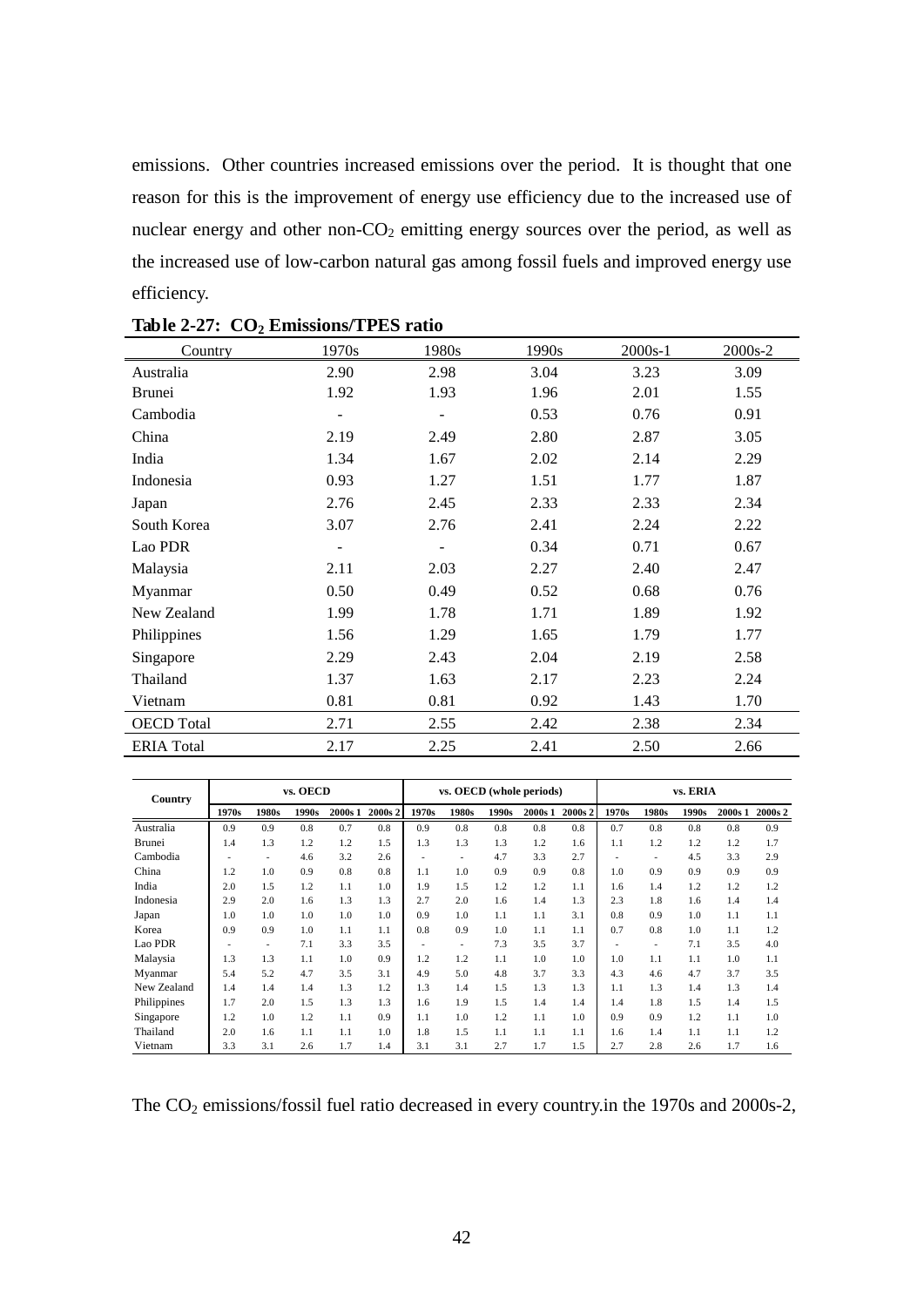| Country           | 1970s | 1980s | 1990s | $2000s-1$ | 2000s-2 |
|-------------------|-------|-------|-------|-----------|---------|
| Australia         | 3.15  | 3.20  | 3.24  | 3.43      | 3.28    |
| <b>Brunei</b>     | 1.96  | 1.94  | 1.96  | 2.01      | 2.27    |
| Cambodia          |       |       | 2.95  | 2.98      | 2.95    |
| China             | 3.38  | 3.48  | 3.61  | 3.50      | 3.52    |
| India             | 3.43  | 3.38  | 3.30  | 3.22      | 3.23    |
| Indonesia         | 2.64  | 2.68  | 2.49  | 2.89      | 2.86    |
| Japan             | 2.90  | 2.82  | 2.84  | 2.85      | 2.85    |
| South Korea       | 3.10  | 3.07  | 2.80  | 2.74      | 2.74    |
| Lao PDR           |       |       | 2.32  | 3.81      | 2.09    |
| Malaysia          | 2.62  | 2.35  | 2.47  | 2.55      | 2.60    |
| Myanmar           | 2.93  | 2.73  | 2.61  | 2.54      | 2.48    |
| New Zealand       | 2.88  | 2.61  | 2.60  | 2.77      | 2.88    |
| Philippines       | 2.93  | 3.15  | 3.03  | 3.11      | 3.12    |
| Singapore         | 2.29  | 2.43  | 2.02  | 2.12      | 2.59    |
| Thailand          | 2.82  | 2.98  | 2.94  | 2.79      | 2.79    |
| Vietnam           | 3.48  | 3.62  | 3.40  | 3.25      | 3.20    |
| <b>OECD</b> Total | 2.93  | 2.94  | 2.91  | 2.88      | 2.86    |
| <b>ERIA</b> Total | 3.14  | 3.19  | 3.22  | 3.20      | 3.27    |

**Table 2-28: CO<sub>2</sub> Emissions/Fossil fuel primary supply** 

| Country       |       |       | vs. OECD |         |         | vs. OECD (whole periods) |       |       |         |         | vs. ERIA |       |       |         |         |
|---------------|-------|-------|----------|---------|---------|--------------------------|-------|-------|---------|---------|----------|-------|-------|---------|---------|
|               | 1970s | 1980s | 1990s    | 2000s 1 | 2000s 2 | 1970s                    | 1980s | 1990s | 2000s 1 | 2000s 2 | 1970s    | 1980s | 1990s | 2000s 1 | 2000s 2 |
| Australia     | 0.9   | 0.9   | 0.9      | 0.8     | 0.9     | 0.9                      | 0.9   | 0.9   | 0.8     | 0.9     | 1.0      | 1.0   | 1.0   | 0.9     | 1.0     |
| <b>Brunei</b> | 1.5   | 1.5   | 1.5      | 1.4     | 1.3     | 1.5                      | 1.5   | 1.5   | 1.4     | 1.3     | 1.6      | 1.6   | 1.6   | 1.6     | 1.4     |
| Cambodia      |       | ۰     | 1.0      | 1.0     | 1.0     |                          | ٠     | 1.0   | 1.0     | 1.0     |          | ٠     | 1.1   | 1.1     | 1.1     |
| China         | 0.9   | 0.8   | 0.8      | 0.8     | 0.8     | 0.9                      | 0.8   | 0.8   | 0.8     | 0.8     | 0.9      | 0.9   | 0.9   | 0.9     | 0.9     |
| India         | 0.9   | 0.9   | 0.9      | 0.9     | 0.9     | 0.8                      | 0.9   | 0.9   | 0.9     | 0.9     | 0.9      | 0.9   | 1.0   | 1.0     | 1.0     |
| Indonesia     | 1.1   | 1.1   | 1.2      | 1.0     | 1.0     | 1.1                      | 1.1   | 1.2   | 1.0     | 1.0     | 1.2      | 1.2   | 1.3   | 1.1     | 1.1     |
| Japan         | 1.0   | 1.0   | 1.0      | 1.0     | 1.0     | 1.0                      | 1.0   | 1.0   | 1.0     | 1.0     | 1.1      | 1.1   | 1.1   | 1.1     | 1.1     |
| Korea         | 0.9   | 1.0   | 1.0      | 1.1     | 1.0     | 0.9                      | 0.9   | 1.0   | 1.1     | 1.1     | 1.0      | 1.0   | 1.1   | 1.2     | 1.2     |
| Lao PDR       |       | ۰     | 1.3      | 0.8     | 1.4     |                          | ٠     | 1.3   | 0.8     | 1.4     |          | ۰     | 1.4   | 0.8     | 1.6     |
| Malaysia      | 1.1   | 1.3   | 1.2      | 1.1     | 1.1     | 1.1                      | 1.2   | 1.2   | 1.1     | 1.1     | 1.2      | 1.4   | 1.3   | 1.3     | 1.3     |
| Myanmar       | 1.0   | 1.1   | 1.1      | 1.1     | 1.2     | 1.0                      | 1.1   | 1.1   | 1.1     | 1.2     | 1.1      | 1.2   | 1.2   | 1.3     | 1.3     |
| New Zealand   | 1.0   | 1.1   | 1.1      | 1.0     | 1.0     | 1.0                      | 1.1   | 1.1   | 1.1     | 1.0     | 1.1      | 1.2   | 1.2   | 1.2     | 1.1     |
| Philippines   | 1.0   | 0.9   | 1.0      | 0.9     | 0.9     | 1.0                      | 0.9   | 1.0   | 0.9     | 0.9     | 1.1      | 1.0   | 1.1   | 1.0     | 1.0     |
| Singapore     | 1.3   | 1.2   | 1.4      | 1.4     | 1.1     | 1.3                      | 1.2   | 1.4   | 1.4     | 1.1     | 1.4      | 1.3   | 1.6   | 1.5     | 1.3     |
| Thailand      | 1.0   | 1.0   | 1.0      | 1.0     | 1.0     | 1.0                      | 1.0   | 1.0   | 1.0     | 1.0     | 1.1      | 1.1   | 1.1   | 1.1     | 1.2     |
| Vietnam       | 0.8   | 0.8   | 0.9      | 0.9     | 0.9     | 0.8                      | 0.8   | 0.9   | 0.9     | 0.9     | 0.9      | 0.9   | 0.9   | 1.0     | 1.0     |

The ratio of CO<sub>2</sub> Emissions to GDP decreased in Australia, China, Japan, South Korea, Myanmar, and the Philippines in the 1970s and 2000s-2, and increased or remained at a nearly steady level over the years in other ERIA member countries.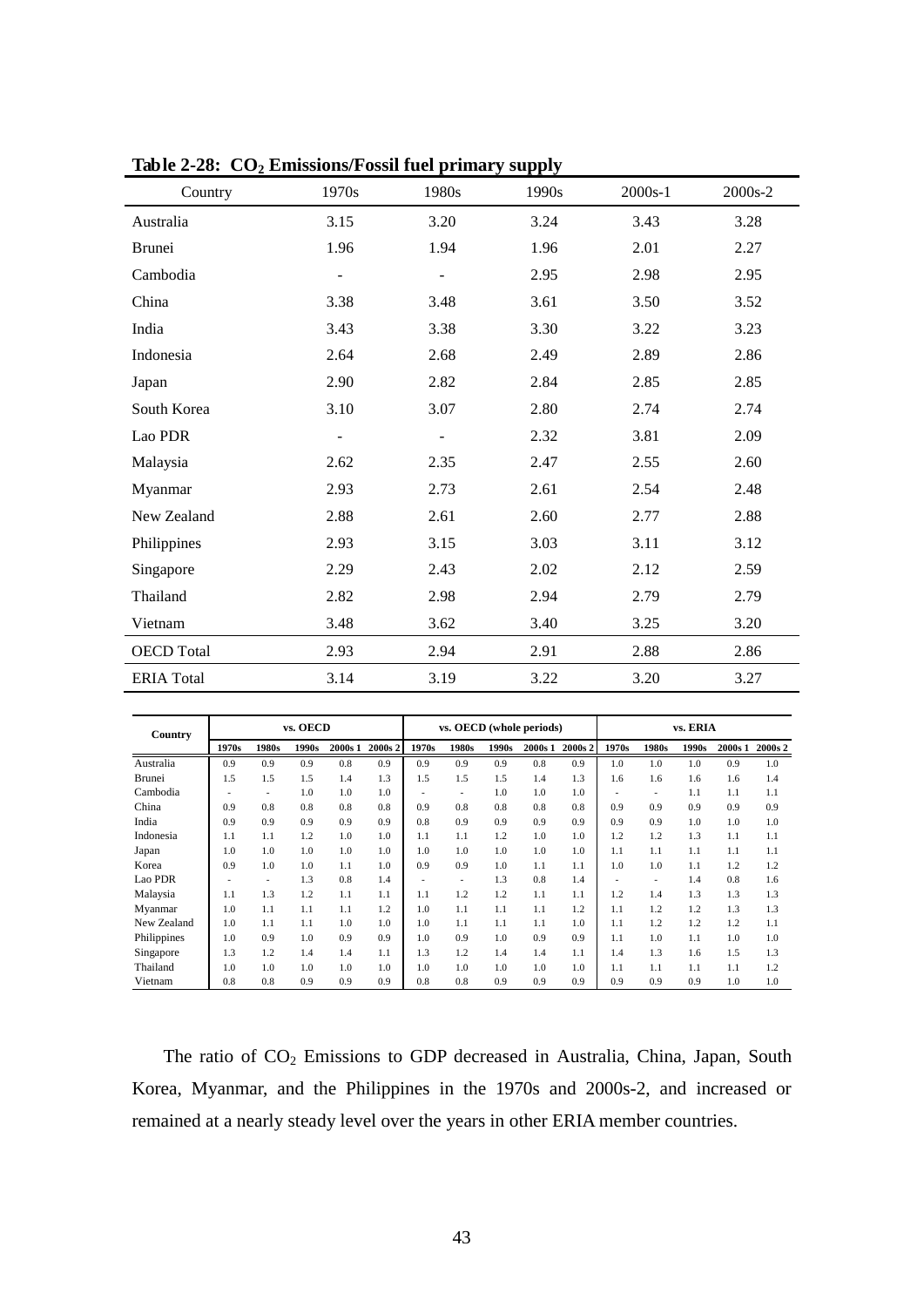| Country           | 1970s                    | 1980s                    | 1990s | 2000s-1 | 2000s-2 |
|-------------------|--------------------------|--------------------------|-------|---------|---------|
| Australia         | 0.93                     | 0.89                     | 0.85  | 0.81    | 0.75    |
| Brunei            | 0.32                     | 0.60                     | 0.79  | 0.77    | 1.10    |
| Cambodia          | $\overline{\phantom{a}}$ | $\overline{\phantom{a}}$ | 0.61  | 0.66    | 0.60    |
| China             | 8.07                     | 5.84                     | 3.66  | 2.52    | 2.44    |
| India             | 1.77                     | 2.08                     | 2.23  | 1.96    | 1.78    |
| Indonesia         | 0.98                     | 1.11                     | 1.32  | 1.61    | 1.50    |
| Japan             | 0.40                     | 0.28                     | 0.25  | 0.25    | 0.23    |
| South Korea       | 1.02                     | 0.88                     | 0.84  | 0.75    | 0.68    |
| Lao PDR           | $\overline{\phantom{m}}$ | $\overline{\phantom{a}}$ | 0.37  | 0.64    | 0.56    |
| Malaysia          | 0.88                     | 0.94                     | 1.12  | 1.23    | 1.26    |
| Myanmar           | 1.41                     | 1.12                     | 1.01  | 0.76    | 0.63    |
| New Zealand       | 0.54                     | 0.51                     | 0.56  | 0.54    | 0.49    |
| Philippines       | 0.80                     | 0.64                     | 0.88  | 0.84    | 0.64    |
| Singapore         | 0.61                     | 0.54                     | 0.56  | 0.42    | 0.32    |
| Thailand          | 0.90                     | 0.84                     | 1.18  | 1.36    | 1.33    |
| Vietnam           | 1.78                     | 1.55                     | 1.26  | 1.67    | 1.83    |
| <b>OECD</b> Total | 0.81                     | 0.63                     | 0.52  | 0.47    | 0.42    |
| <b>ERIA</b> Total | 0.90                     | 0.83                     | 0.86  | 0.90    | 1.01    |

**Table 2-29 CO2 Emissions /GDP ratio**

| Country       |       |       | vs. OECD |         |         | vs. OECD (whole periods) |       |       |         |         | vs. ERIA |       |       |         |         |
|---------------|-------|-------|----------|---------|---------|--------------------------|-------|-------|---------|---------|----------|-------|-------|---------|---------|
|               | 1970s | 1980s | 1990s    | 2000s 1 | 2000s 2 | 1970s                    | 1980s | 1990s | 2000s 1 | 2000s 2 | 1970s    | 1980s | 1990s | 2000s 1 | 2000s 2 |
| Australia     | 0.9   | 0.7   | 0.6      | 0.6     | 0.6     | 0.6                      | 0.6   | 0.7   | 0.7     | 0.7     | 1.0      | 0.9   | 1.0   | 1.1     | 1.3     |
| <b>Brunei</b> | 2.6   | 1.0   | 0.7      | 0.6     | 0.4     | 1.8                      | 0.9   | 0.7   | 0.7     | 0.5     | 2.8      | 1.4   | 1.1   | 1.2     | 0.9     |
| Cambodia      |       | ۰     | 0.9      | 0.7     | 0.7     |                          | ٠     | 0.9   | 0.8     | 0.9     |          | ٠     | 1.4   | 1.4     | 1.7     |
| China         | 0.1   | 0.1   | 0.1      | 0.2     | 0.2     | 0.1                      | 0.1   | 0.2   | 0.2     | 0.2     | 0.1      | 0.1   | 0.2   | 0.4     | 0.4     |
| India         | 0.5   | 0.3   | 0.2      | 0.2     | 0.2     | 0.3                      | 0.3   | 0.3   | 0.3     | 0.3     | 0.5      | 0.4   | 0.4   | 0.5     | 0.6     |
| Indonesia     | 0.8   | 0.6   | 0.4      | 0.3     | 0.3     | 0.6                      | 0.5   | 0.4   | 0.3     | 0.4     | 0.9      | 0.7   | 0.7   | 0.6     | 0.7     |
| Japan         | 2.0   | 2.3   | 2.1      | 1.9     | 1.8     | 1.4                      | 2.0   | 2.2   | 2.2     | 2.4     | 2.2      | 3.0   | 3.4   | 3.6     | 4.4     |
| Korea         | 0.8   | 0.7   | 0.6      | 0.6     | 0.6     | 0.6                      | 0.6   | 0.7   | 0.7     | 0.8     | 0.9      | 0.9   | 1.0   | 1.2     | 1.5     |
| Lao PDR       |       | ۰     | 1.4      | 0.7     | 0.8     |                          | ٠     | 1.5   | 0.9     | 1.0     |          | ۰     | 2.3   | 1.4     | 1.8     |
| Malaysia      | 0.9   | 0.7   | 0.5      | 0.4     | 0.3     | 0.6.                     | 0.6   | 0.5   | 0.5     | 0.4     | 1.0      | 0.9   | 0.8   | 0.7     | 0.8     |
| Myanmar       | 0.6   | 0.6   | 0.5      | 0.6     | 0.7     | 0.4                      | 0.5   | 0.6   | 0.7     | 0.9     | 0.6      | 0.7   | 0.8   | 1.2     | 1.6     |
| New Zealand   | 1.5   | 1.2   | 0.9      | 0.9     | 0.9     | 1.0                      | 1.1   | 1.0   | 1.0     | 1.1     | 1.7      | 1.6   | 1.5   | 1.7     | 2.1     |
| Philippines   | 1.0   | 1.0   | 0.6      | 0.6     | 0.7     | 0.7                      | 0.9   | 0.6   | 0.7     | 0.9     | 1.1      | 1.3   | 1.0   | 1.1     | 1.6     |
| Singapore     | 1.3   | 1.2   | 0.9      | 1.1     | 1.3     | 0.9                      | 1.0   | 1.0   | 1.3     | 1.7     | 1.5      | 1.5   | 1.5   | 2.1     | 3.1     |
| Thailand      | 0.9   | 0.7   | 0.4      | 0.3     | 0.3     | 0.6                      | 0.7   | 0.5   | 0.4     | 0.4     | 1.0      | 1.0   | 0.7   | 0.7     | 0.8     |
| Vietnam       | 0.5   | 0.4   | 0.4      | 0.3     | 0.2     | 0.3                      | 0.4   | 0.4   | 0.3     | 0.3     | 0.5      | 0.5   | 0.7   | 0.5     | 0.6     |

All ERIA member countries saw increases in  $CO<sub>2</sub>$  emissions per capita in the 1970s and 2000s-2,. Driving this trend were increases in energy consumption per person, along with economic growth and rising living standards.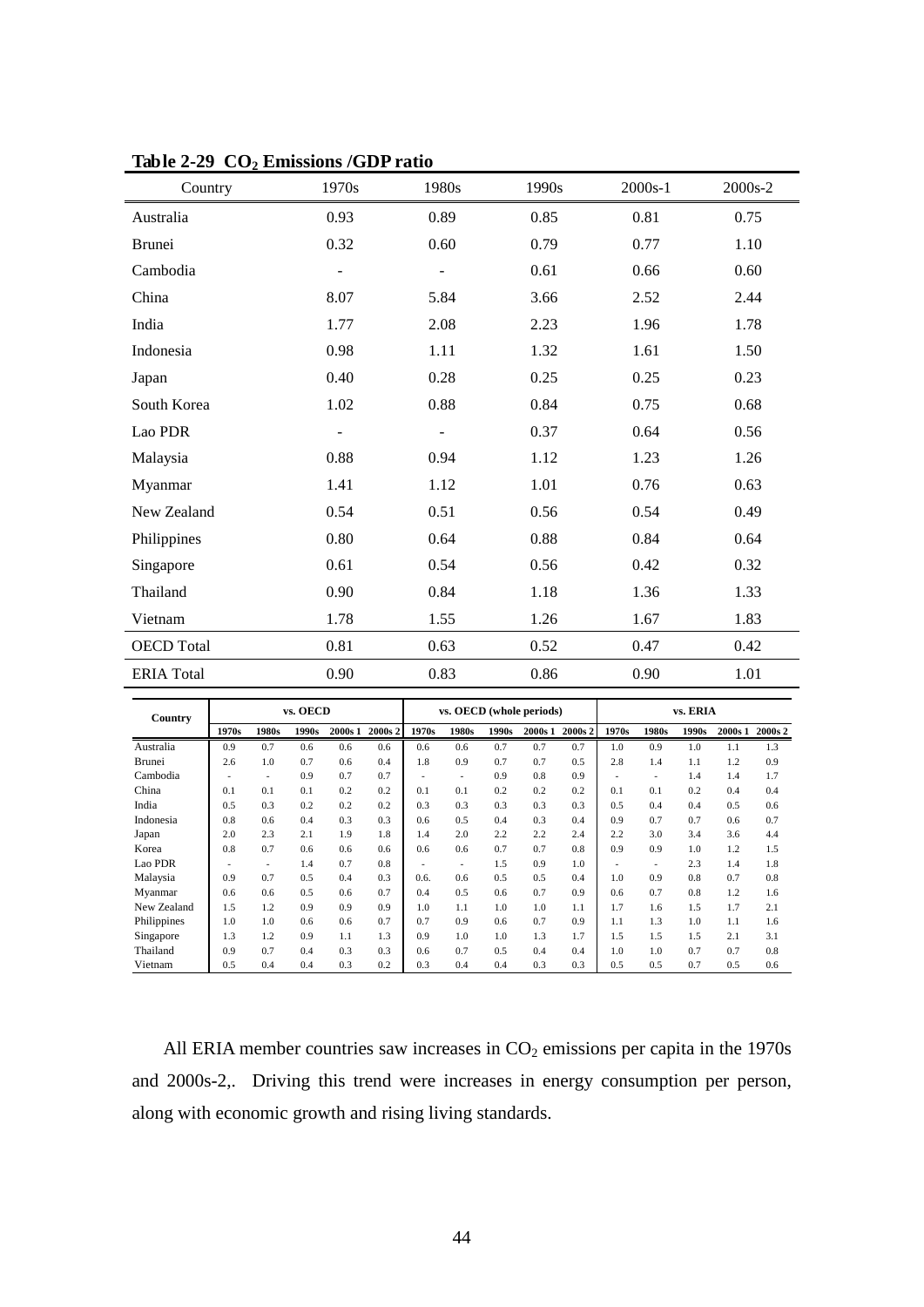| Country           | 1970s | 1980s          | 1990s | 2000s-1 | 2000s-2 |
|-------------------|-------|----------------|-------|---------|---------|
| Australia         | 12.55 | 13.98          | 15.87 | 18.19   | 18.30   |
| Brunei            | 8.07  | 13.33          | 14.67 | 13.99   | 19.49   |
| Cambodia          |       |                | 0.15  | 0.23    | 0.30    |
| China             | 1.17  | 1.64           | 2.32  | 2.97    | 4.72    |
| India             | 0.39  | 0.55           | 0.82  | 1.00    | 1.24    |
| Indonesia         | 0.30  | 0.53           | 1.01  | 1.40    | 1.59    |
| Japan             | 7.84  | 7.37           | 8.94  | 9.42    | 9.19    |
| South Korea       | 2.30  | 3.80           | 7.32  | 9.41    | 10.22   |
| Lao PDR           |       | $\overline{a}$ | 0.10  | 0.23    | 0.26    |
| Malaysia          | 1.32  | 2.04           | 3.82  | 5.23    | 6.30    |
| Myanmar           | 0.14  | 0.14           | 0.14  | 0.19    | 0.24    |
| New Zealand       | 5.64  | 5.80           | 6.92  | 7.97    | 7.70    |
| Philippines       | 0.69  | 0.58           | 0.80  | 0.87    | 0.77    |
| Singapore         | 4.04  | 5.99           | 10.36 | 10.19   | 9.61    |
| Thailand          | 0.57  | 0.81           | 2.12  | 2.94    | 3.43    |
| Vietnam           | 0.30  | 0.30           | 0.38  | 0.78    | 1.15    |
| <b>OECD</b> Total | 10.98 | 10.37          | 10.57 | 10.93   | 10.51   |
| <b>ERIA</b> Total | 1.30  | 1.54           | 2.09  | 2.52    | 3.33    |

**Table 2-30: CO2 Emissions per capita**

| Country     |       | vs. OECD |       |         |         |       |                          |       | vs. OECD (whole periods) |         | vs. ERIA |       |       |         |         |
|-------------|-------|----------|-------|---------|---------|-------|--------------------------|-------|--------------------------|---------|----------|-------|-------|---------|---------|
|             | 1970s | 1980s    | 1990s | 2000s 1 | 2000s 2 | 1970s | 1980s                    | 1990s | 2000s 1                  | 2000s 2 | 1970s    | 1980s | 1990s | 2000s 1 | 2000s 2 |
| Australia   | 0.9   | 0.7      | 0.7   | 0.6     | 0.6     | 0.8   | 0.8                      | 0.7   | 0.6                      | 0.6     | 0.1      | 0.1   | 0.1   | 0.1     | 0.2     |
| Brunei      | 1.4   | 0.8      | 0.7   | 0.8     | 0.5     | 1.3   | 0.8                      | 0.7   | 0.8                      | 0.5     | 0.2      | 0.1   | 0.1   | 0.2     | 0.2     |
| Cambodia    |       | ٠        | 69.2  | 47.2    | 35.0    |       | $\overline{\phantom{a}}$ | 69.8  | 46.1                     | 35.5    |          | ۰     | 13.7  | 10.9    | 11.1    |
| China       | 9.3   | 6.3      | 4.6   | 3.7     | 2.2     | 9.1   | 6.5                      | 4.6   | 3.6                      | 2.3     | 1.1      | 0.9   | 0.9   | 0.8     | 0.7     |
| India       | 28.4  | 18.8     | 12.8  | 11.0    | 8.5     | 27.6  | 19.3                     | 12.9  | 10.7                     | 8.6     | 3.4      | 2.8   | 2.5   | 2.5     | 2.7     |
| Indonesia   | 36.2  | 19.4     | 10.4  | 7.8     | 6.6     | 35.1  | 20.0                     | 10.5  | 7.6                      | 6.7     | 4.3      | 2.9   | 2.1   | 1.8     | 2.1     |
| Japan       | 1.4   | 1.4      | 1.2   | 1.2     | 1.1     | 1.4   | 1.4                      | 1.2   | 1.1                      | 1.2     | 0.2      | 0.2   | 0.2   | 0.3     | 0.4     |
| Korea       | 4.8   | 2.7      | 1.4   | 1.2     | 1.0     | 4.6   | 2.8                      | 1.5   | 1.1                      | 1.0     | 0.6      | 0.4   | 0.3   | 0.3     | 0.3     |
| Lao PDR     |       | ٠        | 106.0 | 46.8    | 40.8    |       | ٠                        | 106.8 | 45.6                     | 41.3    |          | ۰     | 21.0  | 10.8    | 12.9    |
| Malaysia    | 8.3   | 5.1      | 2.8   | 2.1     | 1.7     | 8.1   | 5.2                      | 2.8   | 2.0                      | 1.7     | 1.0      | 0.8   | 0.5   | 0.5     | 0.5     |
| Myanmar     | 77.0  | 75.5     | 78.0  | 56.4    | 44.4    | 74.8  | 77.5                     | 78.6  | 55.0                     | 45.0    | 9.1      | 11.2  | 15.4  | 13.0    | 14.1    |
| New Zealand | 1.9   | 1.8      | 1.5   | 1.4     | 1.4     | 1.9   | 1.8                      | 1.5   | 1.3                      | 1.4     | 0.2      | 0.3   | 0.3   | 0.3     | 0.4     |
| Philippines | 16.0  | 17.9     | 13.3  | 12.6    | 13.6    | 15.6  | 18.4                     | 13.4  | 12.3                     | 13.8    | 1.9      | 2.7   | 2.6   | 2.9     | 4.3     |
| Singapore   | 2.7   | 1.7      | 1.0   | 1.1     | 1.1     | 2.6   | 1.8                      | 1.0   | 1.0                      | 1.1     | 0.3      | 0.3   | 0.2   | 0.2     | 0.3     |
| Thailand    | 19.2  | 12.8     | 5.0   | 3.7     | 3.1     | 18.6  | 13.1                     | 5.0   | 3.6                      | 3.1     | 2.3      | 1.9   | 1.0   | 0.9     | 1.0     |
| Vietnam     | 36.0  | 34.4     | 27.8  | 14.1    | 9.1     | 35.0  | 35.4                     | 28.1  | 13.7                     | 9.3     | 4.3      | 5.1   | 5.5   | 3.2     | 2.9     |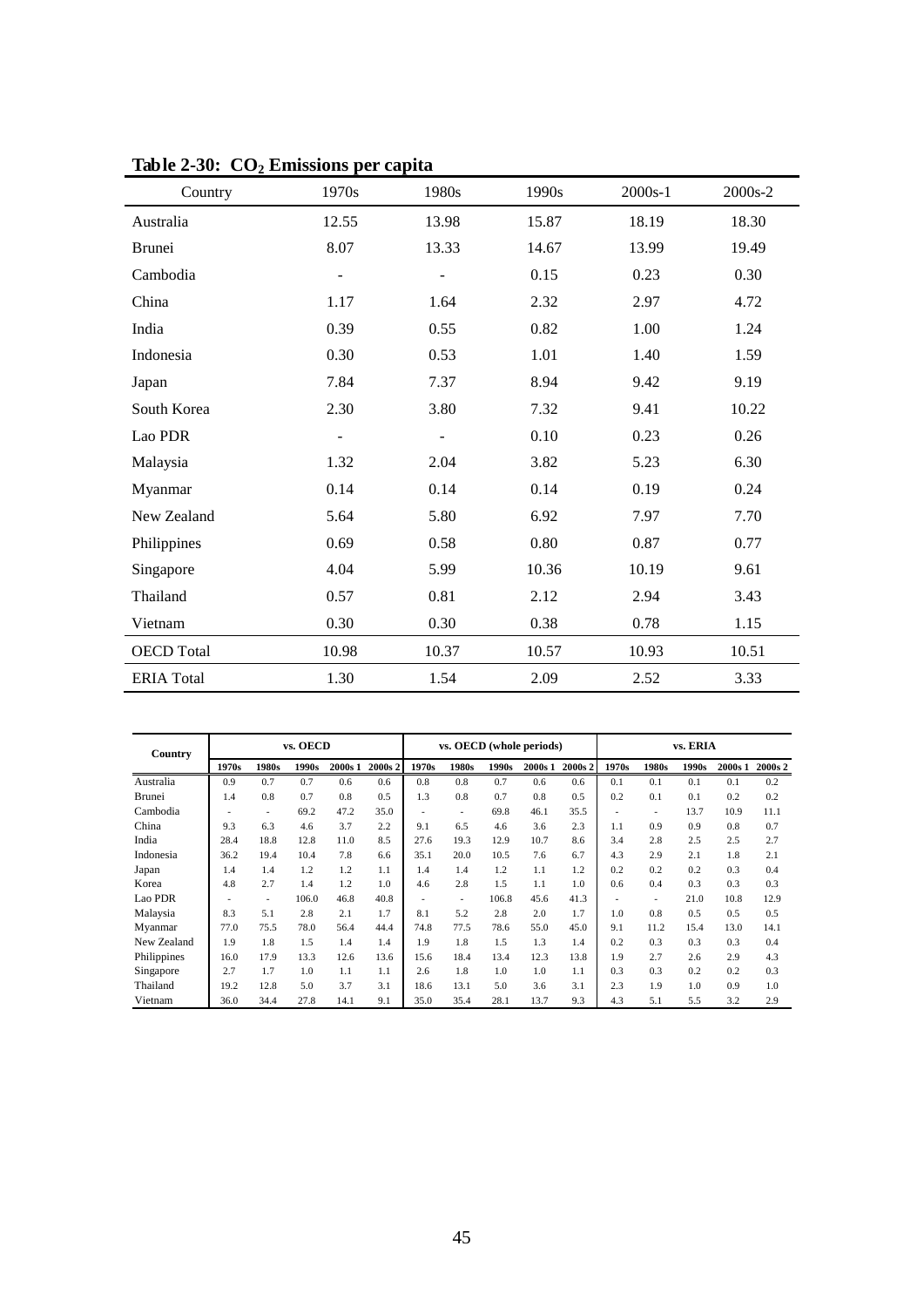# **5. Conclusion**

East Asia is composed of countries with very different levels of economic development and fossil fuel reserves. For the indices where data can be obtained from eight or more countries, the average, minimum and maximum values for ERIA are shown in the chart below. Great differences can be seen in these values, demonstrating the diverse situation of energy security in East Asia countries.

| <b>ESI</b>                                |           | 1970s                    | 1980s            | 1990s            | 2000s-1          | 2000s-2          |
|-------------------------------------------|-----------|--------------------------|------------------|------------------|------------------|------------------|
| TPES self-sufficiency (including Nuclear) | ERIA avg. | 79%                      | 87%              | 84%              | 84%              | 85%              |
|                                           | Max       | 2186%                    | 1089%            | 796%             | 837%             | 624%             |
|                                           | Min       | $0\%$                    | $0\%$            | $0\%$            | $0\%$            | $0\%$            |
| Reserve/ Production ratio                 | ERIA avg. |                          | 110              | 89               | 68               | 49               |
|                                           | Max       |                          | 331              | 177              | 135              | 115              |
|                                           | Min       | $\overline{\phantom{a}}$ | $\boldsymbol{0}$ | $\overline{0}$   | $\boldsymbol{0}$ | $\boldsymbol{0}$ |
| Reserve/ Consumption ratio                | ERIA avg. |                          | 94               | 75               | 59               | 40               |
|                                           | Max       |                          | 1,256            | 466              | 375              | 333              |
|                                           | Min       |                          | $\boldsymbol{0}$ | $\boldsymbol{0}$ | $\boldsymbol{0}$ | $\boldsymbol{0}$ |
| HHI (Diversity of energy sources)         | ERIA avg. | 3,120                    | 2,648            | 2,840            | 3,215            | 3,662            |
|                                           | Max       | 9,996                    | 9,997            | 10,000           | 9,637            | 9,589            |
|                                           | Min       | 4,066                    | 2,960            | 2,693            | 2,338            | 2,230            |
| Reserve margin of generation capacity     | ERIA avg. | 25%                      | 31%              | 22%              | 28%              | 32%              |
|                                           | Max       | 33%                      | 38%              | 42%              | 45%              | 43%              |
|                                           | Min       | 24%                      | 24%              | 1%               | 15%              | 10%              |
| Commercial energy access ratio            | ERIA avg. | 58%                      | 74%              | 82%              | 85%              | 88%              |
|                                           | Max       | 100%                     | 100%             | 100%             | 100%             | 100%             |
|                                           | Min       | 27%                      | 27%              | 22%              | 28%              | 34%              |
| TPES/GDP ratio                            | ERIA avg. | 0.41                     | 0.37             | 0.36             | 0.36             | 0.38             |
|                                           | Max       | 3.68                     | 2.35             | 1.96             | 1.17             | 1.07             |
|                                           | Min       | 0.15                     | 0.11             | 0.11             | 0.11             | $0.10\,$         |
| TFEC/GDP ratio                            | ERIA avg. | 0.336                    | 0.285            | 0.259            | 0.245            | 0.249            |
|                                           | Max       | 3.125                    | 1.967            | 1.729            | 1.039            | 0.565            |
|                                           | Min       | 0.026                    | 0.056            | 0.073            | 0.072            | 0.050            |
| $CO2$ emissions / TPES ratio              | ERIA avg. | 2.17                     | 2.25             | 2.41             | 2.50             | 2.66             |
|                                           | Max       | 3.07                     | 2.98             | 3.04             | 3.23             | 3.13             |
|                                           | Min       | 0.50                     | 0.49             | 0.50             | 0.68             | 0.77             |
| $CO2$ smissions / fossil fuel ratio       | ERIA avg. | 3.14                     | 3.19             | 3.22             | 3.20             | 3.27             |
|                                           | Max       | 3.48                     | 3.62             | 3.61             | 3.81             | 3.52             |
|                                           | Min       | 1.96                     | 1.94             | 1.96             | 2.01             | 2.09             |

**Table 2-31: ERIA Average, Max and Min of ESIs**